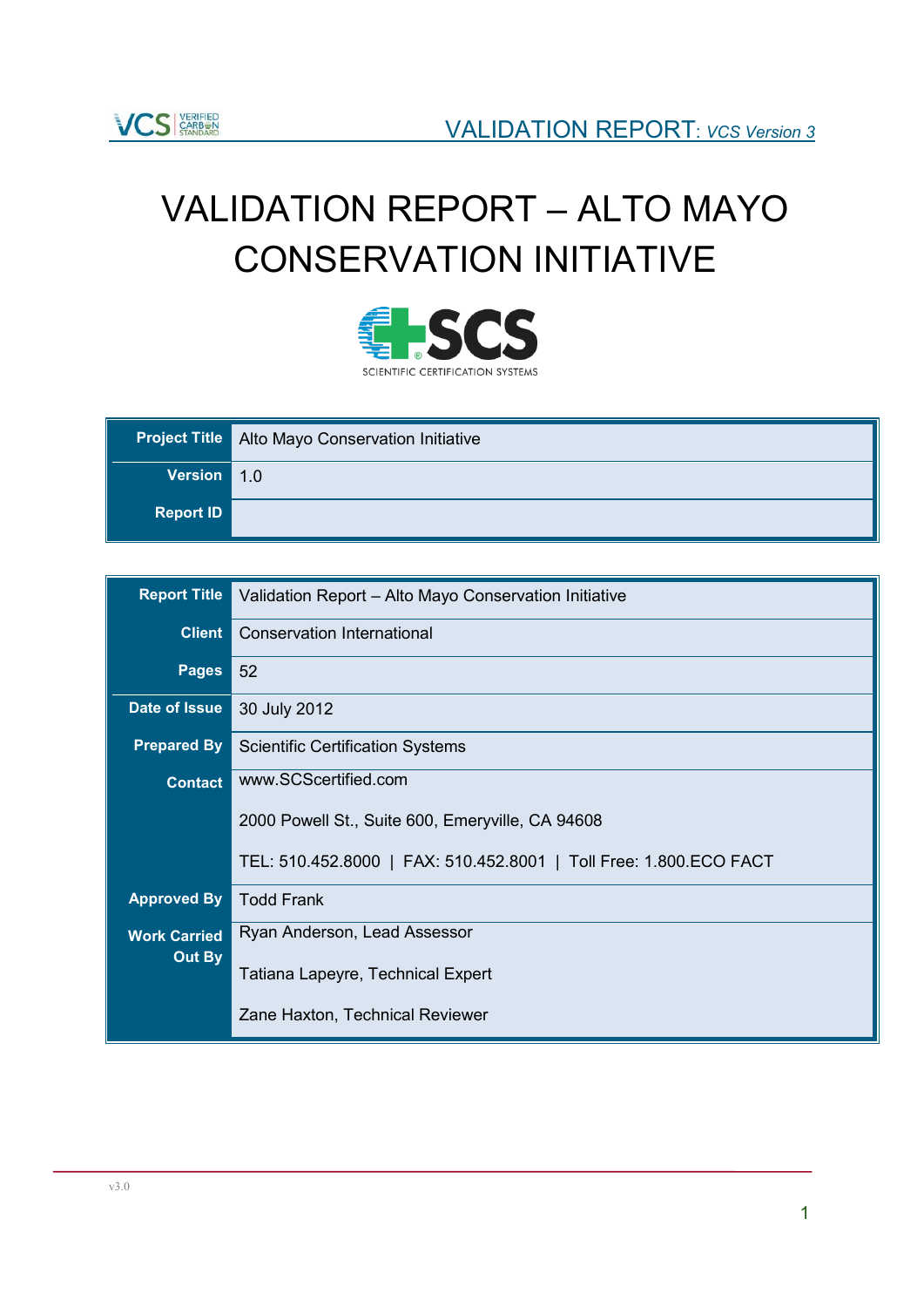

### **Summary:**

This report documents the validation of the Alto Mayo Conservation Initiative REDD project against the Verified Carbon Standard version 3.2 and it's supporting documents, including the approved methodology VM0015 version 1.0, "Methodology for Unplanned Deforestation." The validation activities included desk review of project design documentation and supporting documents, a field visit to the project area, interviews with relevant personnel, re-measurement of forest carbon plots, and review of calculations of the project's net carbon benefits. The project seeks to avoid deforestation on approximately 182,000 hectares of the Alto Mayo Protected Forest in Peru. The review of the project documentation, site visit, and the project proponent's response to findings issued by SCS has provided SCS with sufficient evidence to determine the fulfilment of the stated criteria. The Project correctly applies the selected methodology element and is in conformance with all applicable requirements of the Verified Carbon Standard (VCS). The Project is designed to lead to reductions of GHG emissions that are real, measurable and give long-term benefits to the mitigation of climate change. In summary, it is the opinion of SCS that the Project, as described in the project description (PD) document version 02 dated June 15, 2012 meets all relevant Verified Carbon Standard 3.2 requirements and correctly applies the selected methodology.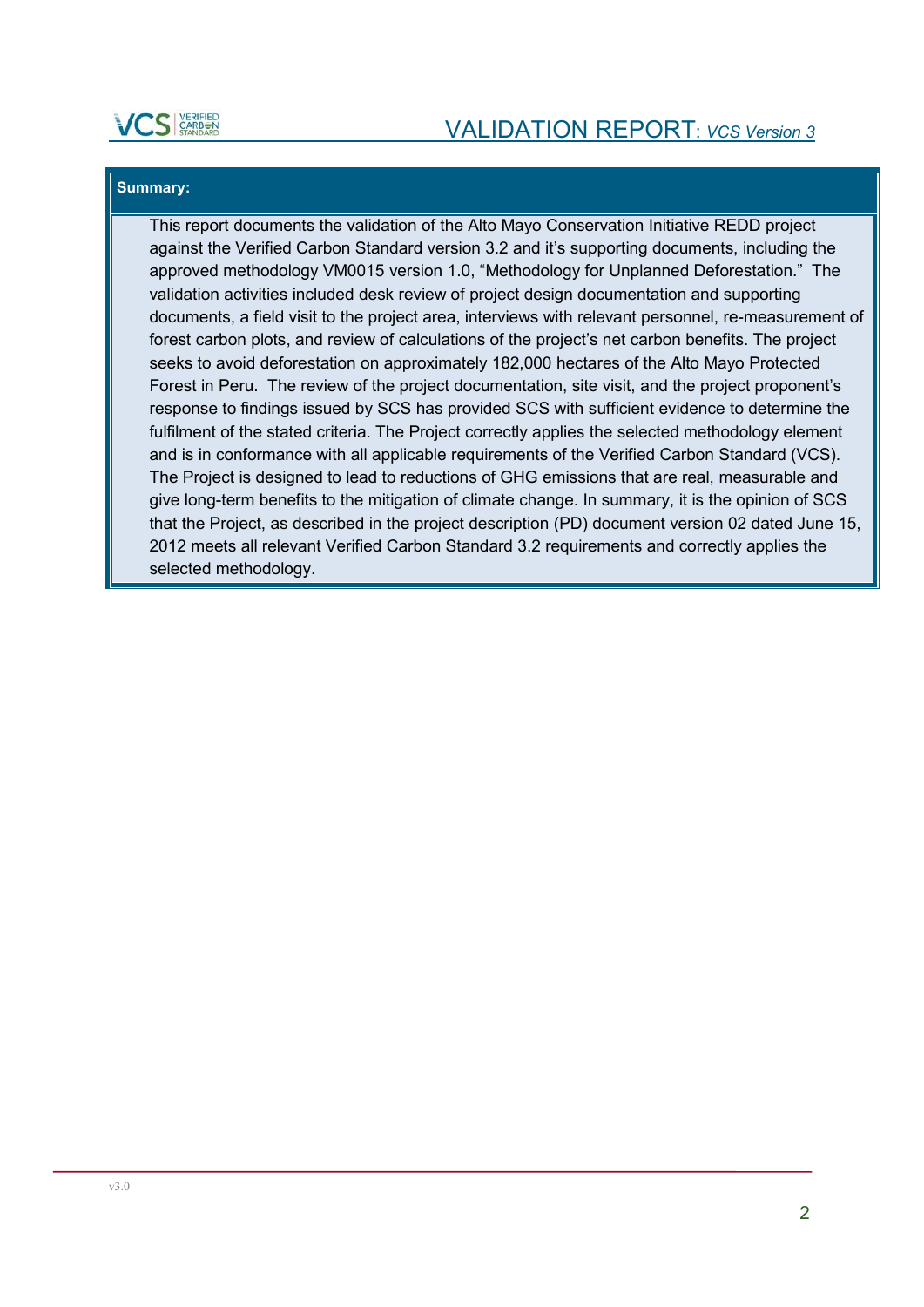

### **Table of Contents**

| 1              |        |                                                                                       |
|----------------|--------|---------------------------------------------------------------------------------------|
|                | 1.1    |                                                                                       |
|                | 1.2    |                                                                                       |
|                | 1.3    |                                                                                       |
|                | 1.4    |                                                                                       |
| $\overline{2}$ |        |                                                                                       |
|                | 2.1    |                                                                                       |
|                | 2.2    |                                                                                       |
|                | 2.3    |                                                                                       |
|                | 2.4    |                                                                                       |
|                | 2.5    |                                                                                       |
| 3              |        |                                                                                       |
|                | 3.1    |                                                                                       |
|                | 3.1.1  |                                                                                       |
|                | 3.1.2  |                                                                                       |
|                | 3.1.3  |                                                                                       |
|                | 3.1.4  |                                                                                       |
|                | 3.1.5  |                                                                                       |
|                | 3.1.6  | Project Scale and Estimated GHG Emissions Reductions or Removals 11                   |
|                | 3.1.7  |                                                                                       |
|                | 3.1.8  |                                                                                       |
|                | 3.1.9  | Project Compliance with Applicable Laws, statutes, and other regulatory frameworks 12 |
|                | 3.1.10 |                                                                                       |
|                | 3.1.11 |                                                                                       |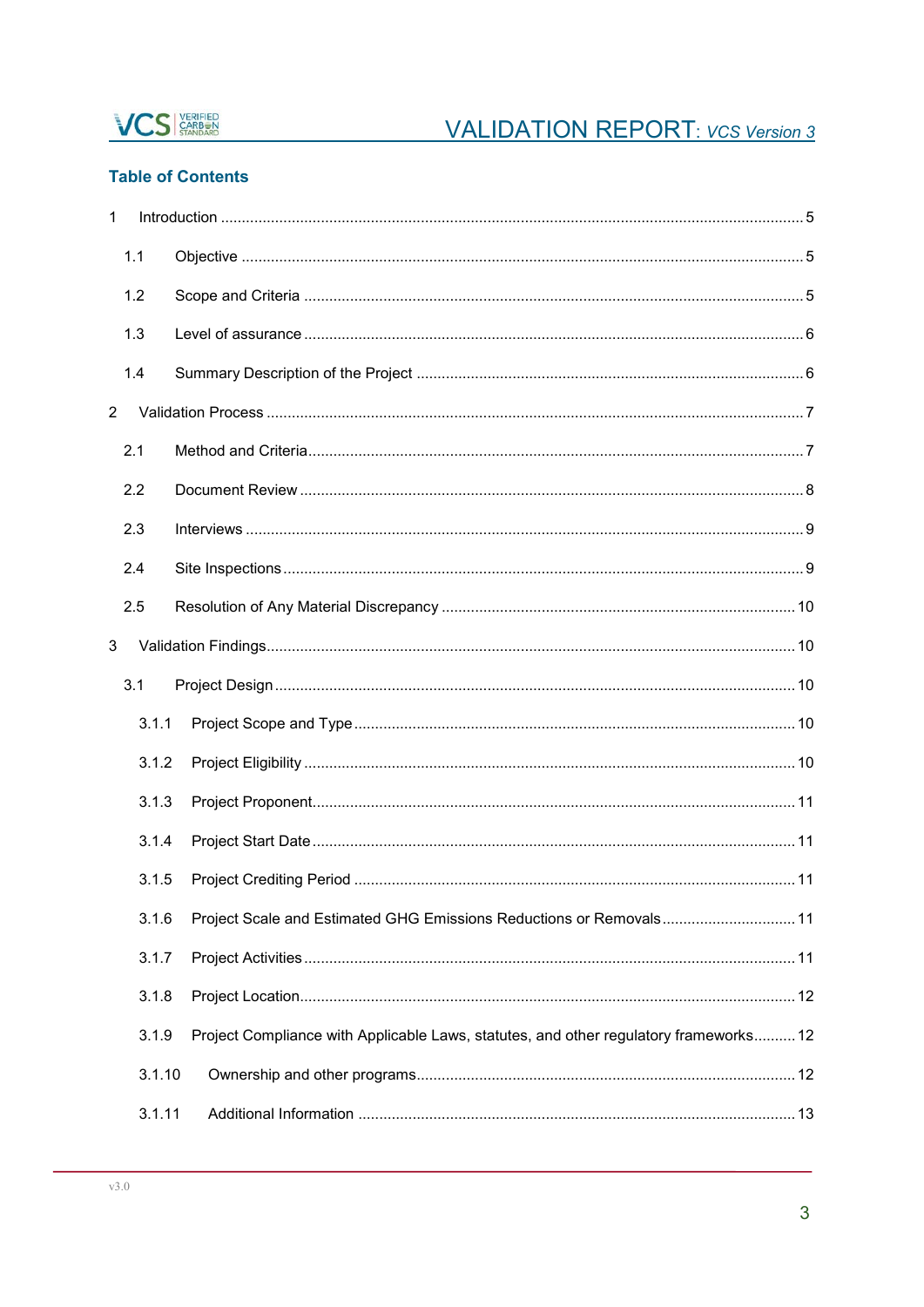## **VCS** STANDARD

## **VALIDATION REPORT:** VCS Version 3

|   | 3.2   |  |  |  |  |
|---|-------|--|--|--|--|
|   | 3.2.1 |  |  |  |  |
|   | 3.2.2 |  |  |  |  |
|   | 3.2.3 |  |  |  |  |
|   | 3.2.4 |  |  |  |  |
|   | 3.2.5 |  |  |  |  |
|   | 3.2.6 |  |  |  |  |
|   | 3.2.7 |  |  |  |  |
|   | 3.2.8 |  |  |  |  |
|   | 3.3   |  |  |  |  |
|   | 3.4   |  |  |  |  |
| 4 |       |  |  |  |  |
| 5 |       |  |  |  |  |
|   |       |  |  |  |  |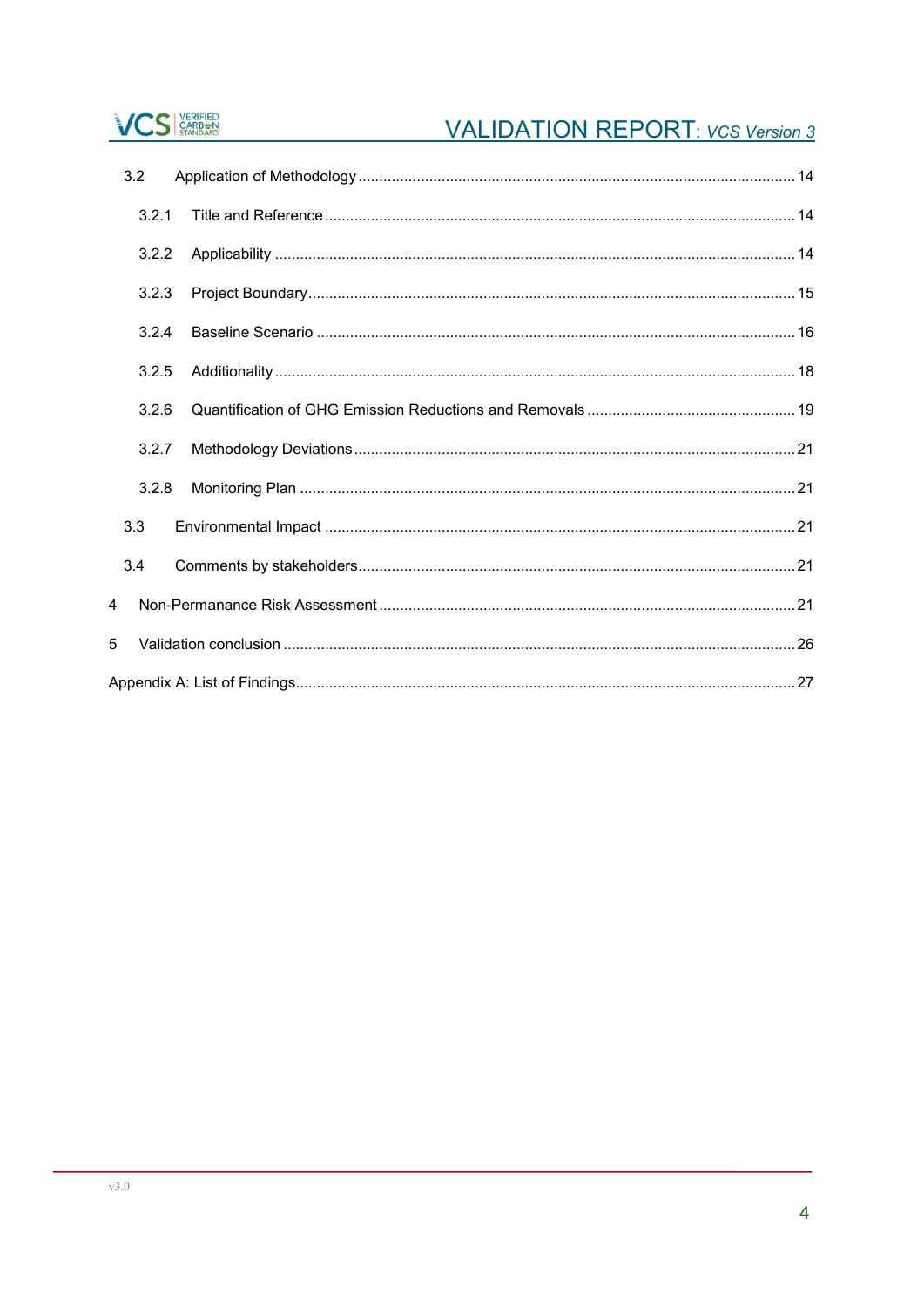## S CARBEN

### 1 INTRODUCTION

### **1.1 Objective**

The purposes of this validation assessment were to review and confirm the project's conformance with all relevant requirements of the Verified Carbon Standard, supporting AFOLU guidance documents, and the selected methodology, Approved VCS Methodology VM0015 version 1.0, "Methodology for Unplanned Deforestation."

Validation activities included the following:

- Assess the validation criteria to determine completeness and compliance with VCS standards.
- Evaluate the validation scope, including the GHG project and baseline scenario; GHG sources, sinks, and reservoirs; and the physical infrastructure, activities, technologies and processes of the GHG project.
- Evaluate the monitoring plan and develop conclusions regarding the monitoring methodology and the collection and archiving of data relevant to GHG emissions estimation and baseline emissions.
- Assess conformance of the proposed Agriculture, Forestry and Other Land Use (AFOLU) Project Elements with the VCS Standard and VCS Program Guidelines;
- Evaluate the proposed AFOLU Project Elements based on guidance given under the Voluntary Carbon Standard Program and VCS Program Guidelines to provide a risk assessment and market leakage assessment, which will impact the issuance of VCUs
- Provide the first independent assessment of the double approval process for the proposed AFOLU Project Elements.
- Evaluate the calculation of GHG emissions, including appropriateness of source, sink, and reservoirs; the correctness and transparency of formulae and factors used; assumptions related to estimating GHG emission reductions; and uncertainties.
- Develop conclusions based on respective validation and verification standards, submitting any corrective action requests, as applicable.

### **1.2 Scope and Criteria**

SCS assessed the completeness of the project document to ensure that all requirements of the VCS standards have been addressed. SCS assessed whether or not the project document respects the principles of the VCS standards. Assessment included but was not limited to evaluation of additionality, project design, baseline, monitoring plan, and calculation of GHG emissions.

The scope of validation encompassed desk and site validation and verification activities for the Alto Mayo Protected Forest REDD Project against the following requirements of the Verified Carbon Standard (VCS) Version 3 Program Documents:

- VCS Program Guide, version 3.3
- VCS Standard, version 3.2
- VCS AFOLU Requirements, version 3.2
- VCS AFOLU Non-Permanence Risk Tool, version 3.1

The validation process involved:

- Assessment of the management systems, data handling and estimation methods used in calculating and reporting emissions data;
- Assessment of baseline methodology and determination;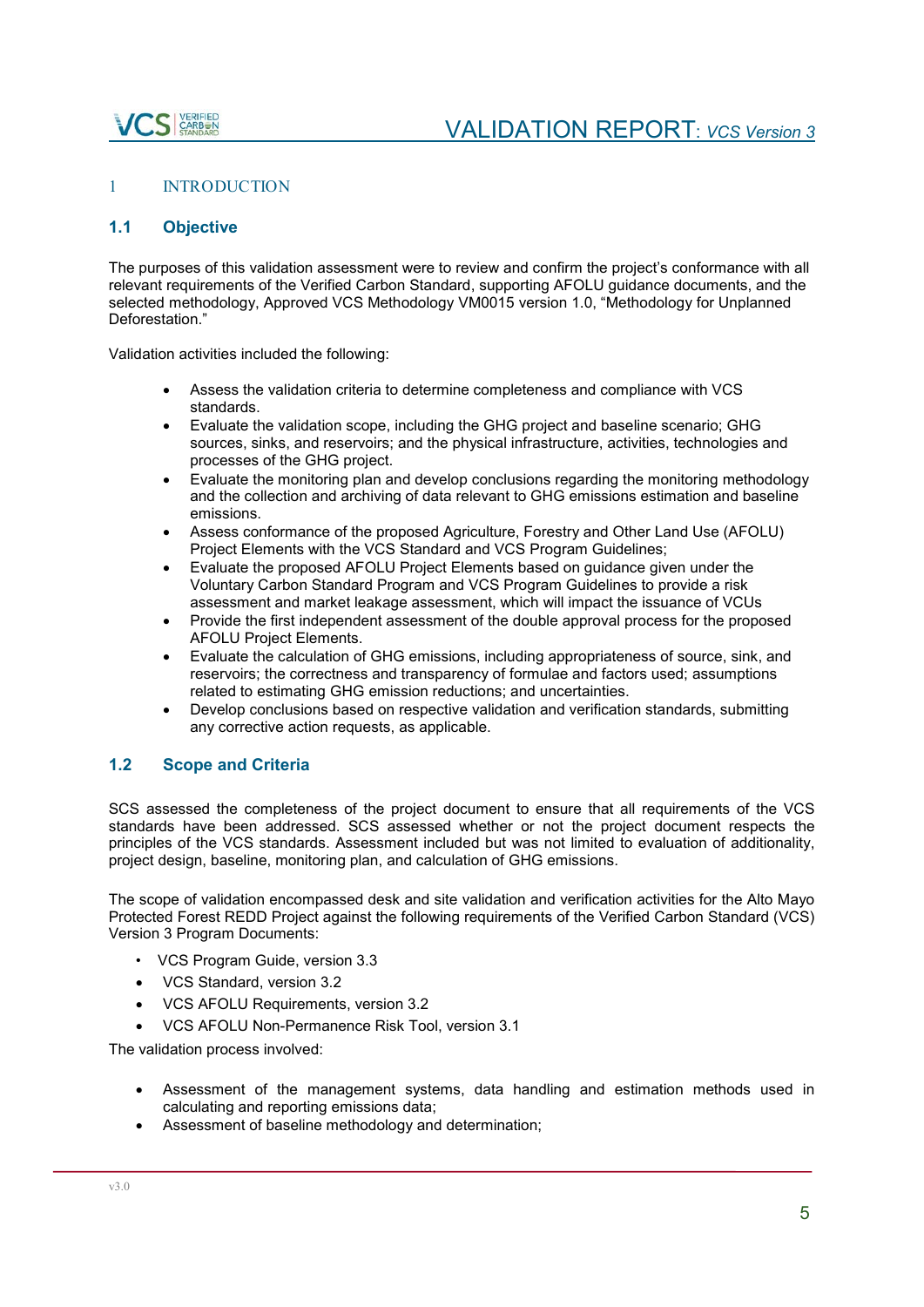

- Assessment of and issuance of an opinion on issues of leakage and additionality;
- Evaluation of the measurement and monitoring system and its ability of delivering high quality carbon stock data;
- Assessment of data accuracy and any assumptions made in the manipulation of data; Verification that the organization is operating according to the methodology approved by VCS;

### **1.3 Level of assurance**

Per Section 5.3.1 of the VCS standard, the level of assurance is reasonable with respect to material errors, omissions and misrepresentations.

### **1.4 Summary Description of the Project**

The following summary description of the project is quoted from Section 1.1 of the PD prepared by the project proponent:

> The Alto Mayo Protected Forest (AMPF) covers approximately 182,000 hectares of land in the Peruvian Amazon of extremely high value for biodiversity conservation and watershed protection. This area forms part of the Abiseo-Condor-Kutukú Conservation Corridor, one of the most threatened ecosystems in the world which houses an incredible number of endemic plants and animals of global importance. In addition, runoff from the Alto Mayo forests gives rise to several major rivers which provide clean and abundant water supplies and support several economic activities of the local population living in the Alto Mayo basin. For example, the Yuracyacu River provides water for the cities of Yuracyacu and Nueva Cajamarca, while supporting the irrigation of over 9,000 hectares of rice cultivation downstream. Its forests are also recognized for their importance in preventing soil erosion, protecting soils in the lowland areas from torrential flows and floods, and for their scenic beauty. The Alto Mayo forests also store a significant amount of carbon, whose release in the atmosphere through deforestation results in the emission of large quantities of greenhouse gases (GHG) which contribute to climate change. Conserving the Alto Mayo forests is therefore critical for mitigating global climate change, conserving biodiversity, and ensuring the provision of ecosystem services to the local population. For these reasons, the Peruvian government established the Alto Mayo Protected Forest in 1987 as part of the National System of Protected Areas.

> Despite the designation of the Alto Mayo forests as a Natural Protected Area (NPA) by the State, insufficient funds for managing the area, the building of a national highway in 1975 that crosses the AMPF, and the high rates of migration from the Andes to the Amazon region have resulted in widespread settlement inside the area, making it one of the NPAs with the highest deforestation rate in Peru. The threats to the area have increased in the last decade with the linking of the highway to other

regional mega-development projects such as IIRSA $\frac{2}{3}$ 

In response, Conservation International and its allies in the region designed the Alto Mayo Conservation Initiative (AMCI), whose main goal is to promote the sustainable management of the AMPF and its ecosystem services for the benefit of the local populations and the global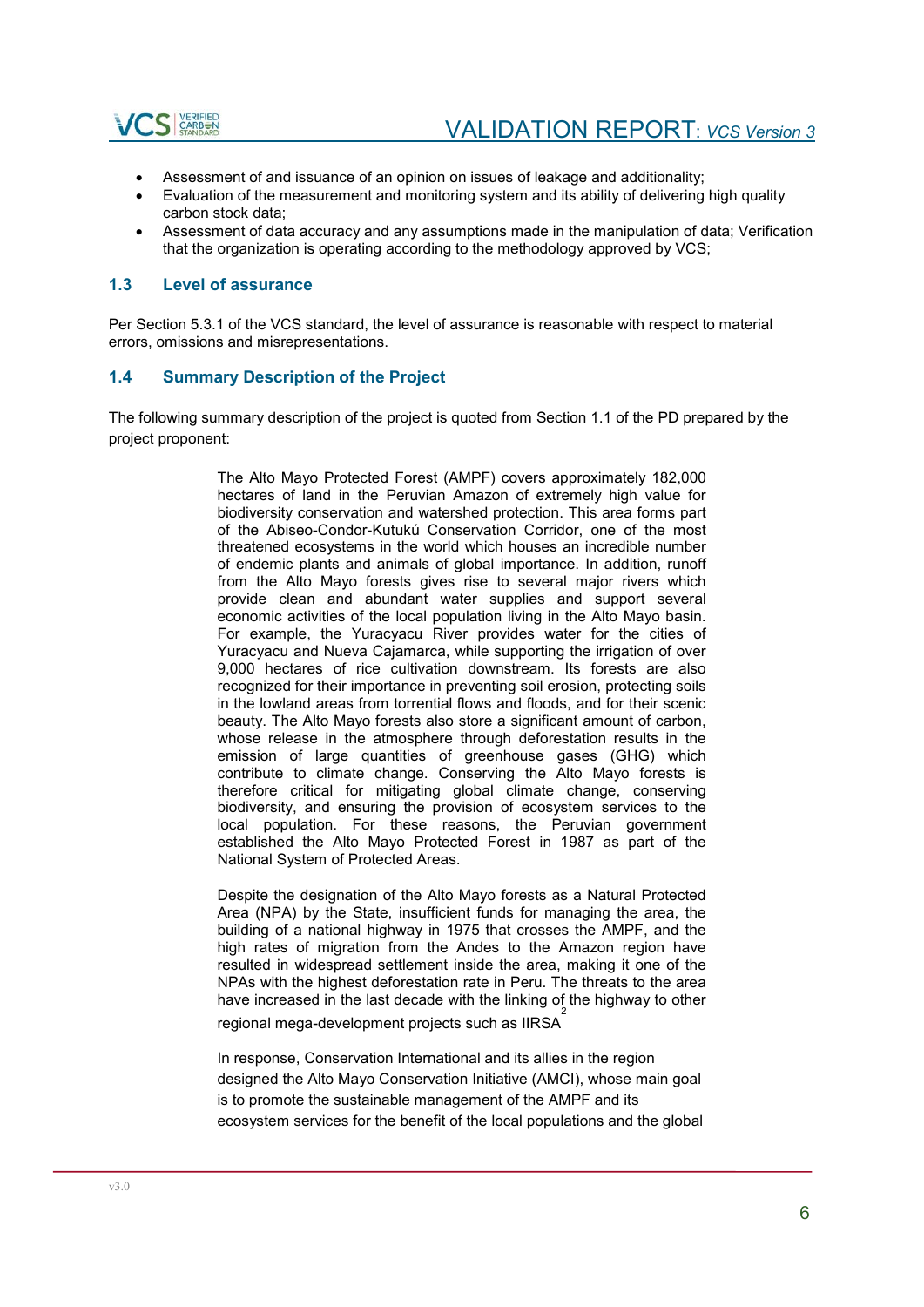

climate. The AMCI recognizes that the key to achieving significant GHG emissions reductions (ERs) and other ecological gains in the AMPF is designing a new mechanism to give the forest an economic value that competes with alternative uses of the land. Currently, conventional coffee production is the primary economic activity among settlers in the AMPF, despite the illegality of this activity under the land use restrictions of the NPA. The conventional coffee production techniques used by the vast majority of coffee producers within the AMPF are highly unsustainable. Most coffee plantations do not utilize organic fertilizers, pest control methods, or effective post-harvest management techniques, causing coffee plantations to quickly lose productivity. When production decreases, most coffee producers convert plantations to pastureland and deforest new areas to establish new coffee plantations. These poor management techniques dominate the coffee production systems in all the sub-basins of the AMPF and encourage the cycle of deforestation.

Conservation Agreements (CAs) are being established between local communities and the AMPF Head Office in order to increase the productivity and sustainability of their coffee plantations, thereby increasing individual family incomes and reducing their need to deforest other areas to establish new coffee plantations. Specifically, settlers are being instructed on the production of organic, shade-grown coffee, thereby replacing the current traditional coffee plantations with sustainable, low-impact agro-forestry systems with the goal of restoring degraded areas. In parallel, the AMCI is investing in strengthening the governance and enforcement capabilities of the AMPF Head Office in order to equip them with the necessary skills and resources to successfully manage the complex dynamics between local populations and the Protected Area's conservation goals and to address other drivers such as illegal land trafficking. Additionally, the AMCI is performing extensive outreach and sensitization activities to build awareness among the local population and increase their involvement in conservation activities. With the financial support of carbon financing, these actions are facilitating the conservation of large expanses of forest with associated climate change mitigation benefits, while also creating opportunities for the sustainable development of local communities.

### 2 VALIDATION PROCESS

### **2.1 Method and Criteria**

SCS used document reviews, interviews, a site visit, and quantitative data analysis in the validation of this project as further described below. The criteria for validation are described in Section 1.2 of this report.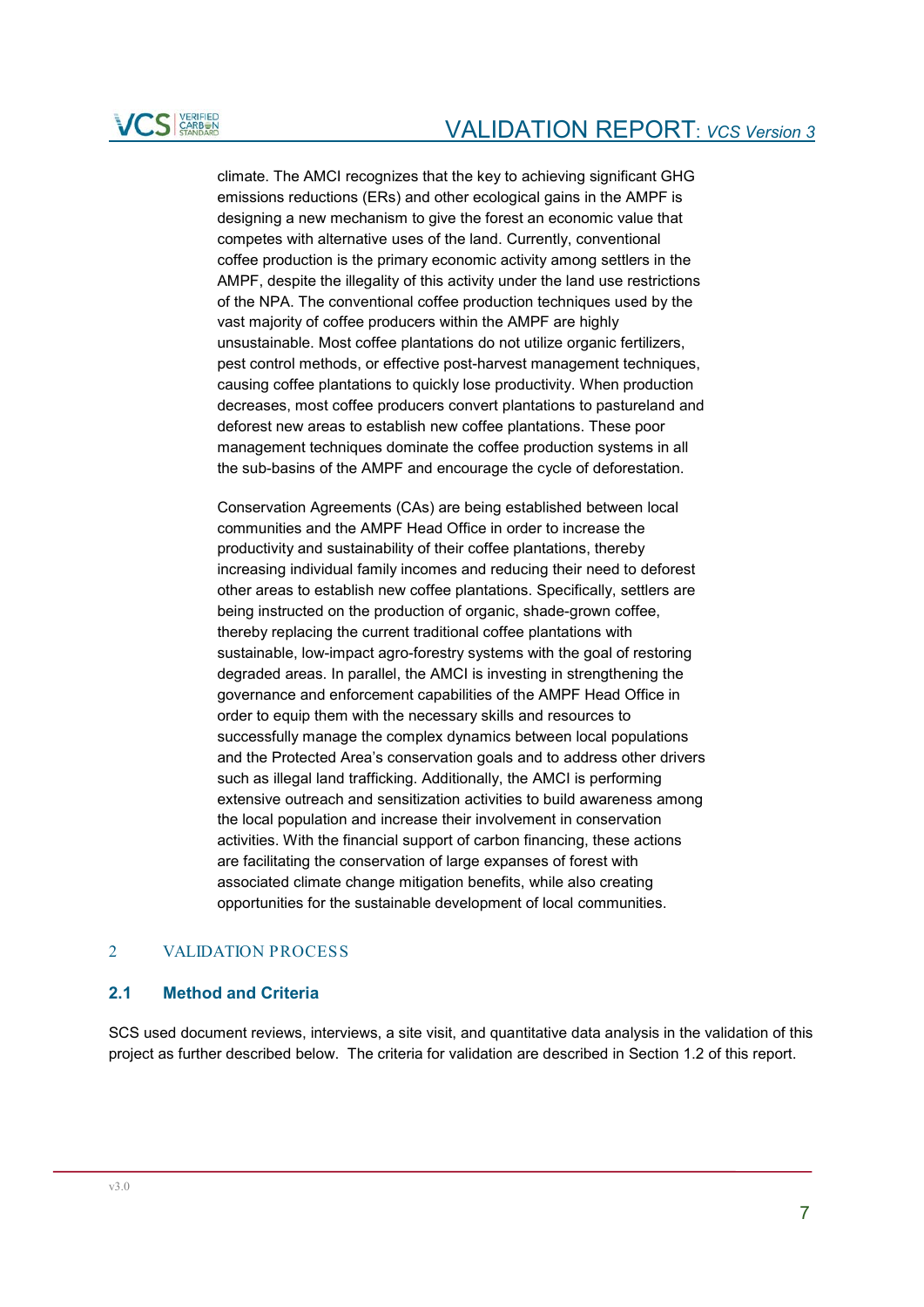## **ICS EARLEST**

### **2.2 Document Review**

SCS received and reviewed the Project Document, Methodological Annex, Non-permanence Risk Assessment, and supporting documentation to assess initial conformance with the requirements of the VCS standard. Key factors that impact the reported emission reductions and removals were identified, and a Validation Plan was created to focus on the critical elements presenting potential risk for errors. These elements included inventory data collection and handling, assumptions underlying the baseline characterization, the non-permanence risk assessment, and assessing relevant applicability and eligibility criteria. The audit team conducted interviews to understand the baseline scenario and conducted field work to verify the collection of carbon stock inventory data.

The validation team conducted a desk review of the documentation provided by the project proponent. The key project documents, as prepared by the client are as follows:

- Project Description Version 02 dated June 15, 2012
- Methodological Annex dated June 15, 2012
- Risk Assessment Report Version 02, dated June 15, 2012

The project proponent provided extensive supporting documentation in addition to the primary documents listed above. In summary, this documentation included, but was not limited to the following:

- Documents outlining the goals and strategies of the project
- Model conservation agreements and guidelines for developing these agreements
- Communication strategies and plans for managing the conservation initiative and working with stakeholders
- Management plans prepared by the National Service of Natural Protected Areas by the State (SERNANP)
- Maps of the project area
- Copies of legal documents describing agreements made between the project proponent and supporting organizations
- Evidence of progress toward entering into an administration contract granting co-management authority and rights of use over any to ecosystem services in the project area to the project proponent (Director Resolution which ends the administration contract process, granting the project proponent the administration contract; letters from government officials; records of consultations, draft agreements, etc).
- Copies of government documents describing the purpose, legal framework, and management of the project area
- GIS files, model inputs and outputs, and other spatial data related to project area, reference area, and leakage belt boundaries and project baseline deforestation modeling
- Photos and written reports describing the implementation of project activities
- A report of the assessment of agents and drivers of deforestation
- Scientific literature describing biodiversity, analysis approaches, and properties of the project area
- A legal analysis regarding the need for an environmental impact assessment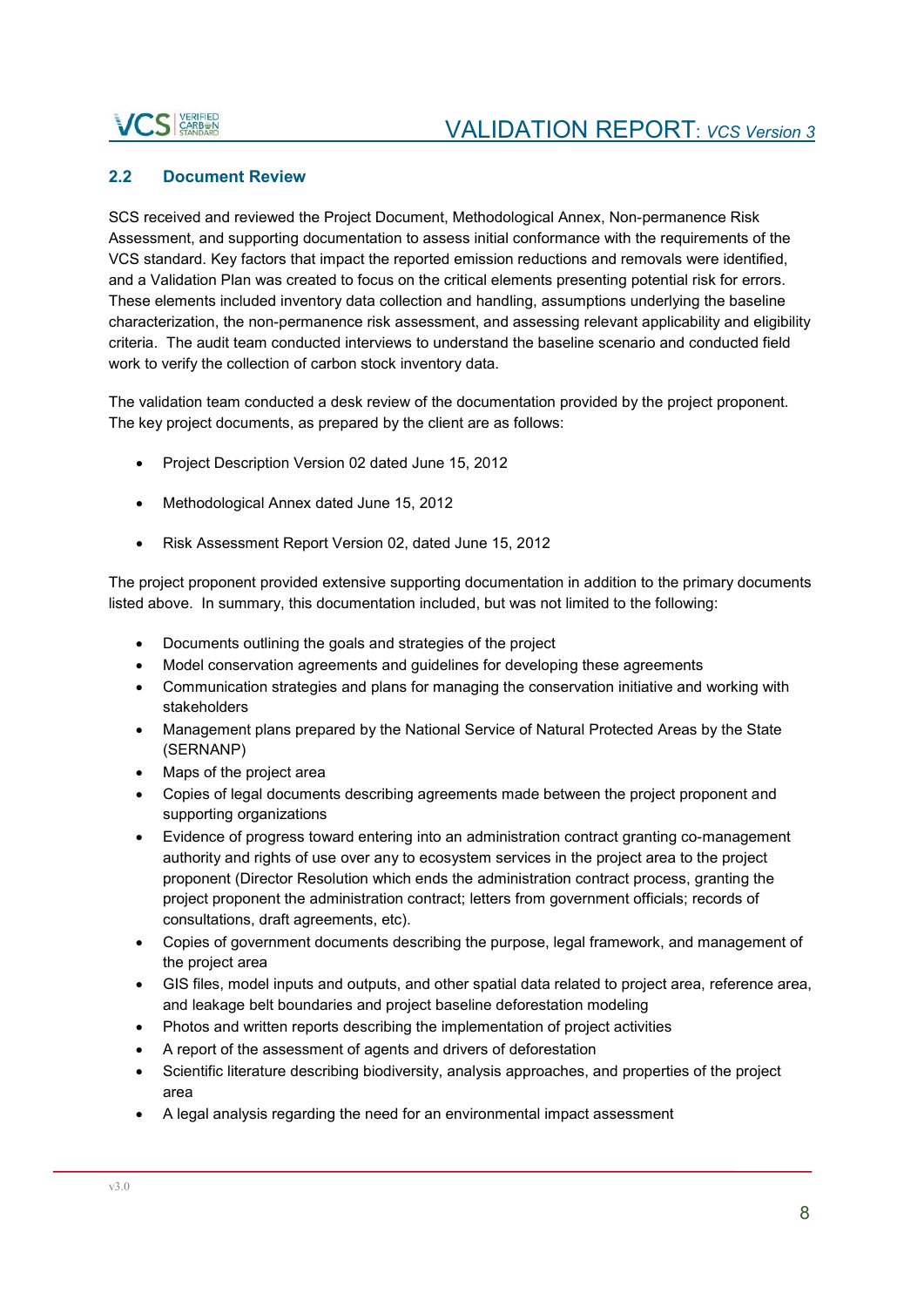

- Communication materials (brochures, photos, training materials, etc)
- A list of meetings held in relation to the project (for participatory appraisals, communication, training, etc)
- Copies of field data and spreadsheets used for calculations
- A report and calculations related to opportunity cost analysis
- A report of a land cover change analysis
- Standard operating procedures for field estimation of biomass stocks and for performing remote sensing analysis
- Financial Analysis of project cash flow and the project proponent's financial standing
- Documentation of the experience and technical expertise of the project implementation team
- A report of a legal analysis of land tenure in the project area
- Records of consultations of people living within and around the project area
- Reports of social assessments used to analyze project impacts, strategies, and the needs of local communities

### **2.3 Interviews**

Interviews constituted an important component of the audit process. The following personnel associated with the project proponent and/or implementing partner were interviewed:

| Braulio Andrade, Conservation International (CI)  | Claudio Schneider, CI                         |
|---------------------------------------------------|-----------------------------------------------|
| Rossemary Yurivilca, CI                           | Percy Summers, CI                             |
| Christopher Tuite, CI                             | Milagros Sandoval, CI                         |
| Stavros Papageogiou, CI                           | Representatives of the Coffee Association     |
| Fabiano Godoy, CI                                 | <b>CAPFMA</b>                                 |
| Maximo Andres Arcos Sandoval, CI                  | 7 Rangers employed by the Alto Mayo Protected |
| Benjamin Kroll, CI                                | Forest                                        |
| Percy Estares Recavarren, Asociación para la      | Sres Gonzalo, Hugo, and Demostenes,           |
| Investigación y Desarrollo Integral (AIDER)       | Subscribers to conservation agreements        |
| Miriam Obando, AIDER                              | Sylvia Reategui, Regional Government of San   |
| Manuel Aguilar, AIDER                             | Martin                                        |
| Silvana Baldovino Beas, Jose Luis Capella Vargas, | Segundo Calle, President of AMPF management   |
| Jean Pierre Araujo Melloni, Claudia Gidfrey Ruiz, | Committee                                     |
| Representatives of Sociedad Peruana de Derecho    |                                               |
| Ambiental                                         |                                               |

### **2.4 Site Inspections**

Ryan Anderson and Tatiana Lapeyre visited the project area from 21 February 2012 to 25 February, 2012. The objectives of the on-site inspections performed were to:

- Ensure that the geographic area of the project, as reported in the PD and the accompanying KML file, is in conformance with Section 3.11.1 of the VCS Standard;
- Select samples of data from on-the-ground measurements for validation in order to meet a reasonable level of assurance and to meet the materiality requirements of the project, as required by Section 5.1.3 of the VCS Standard;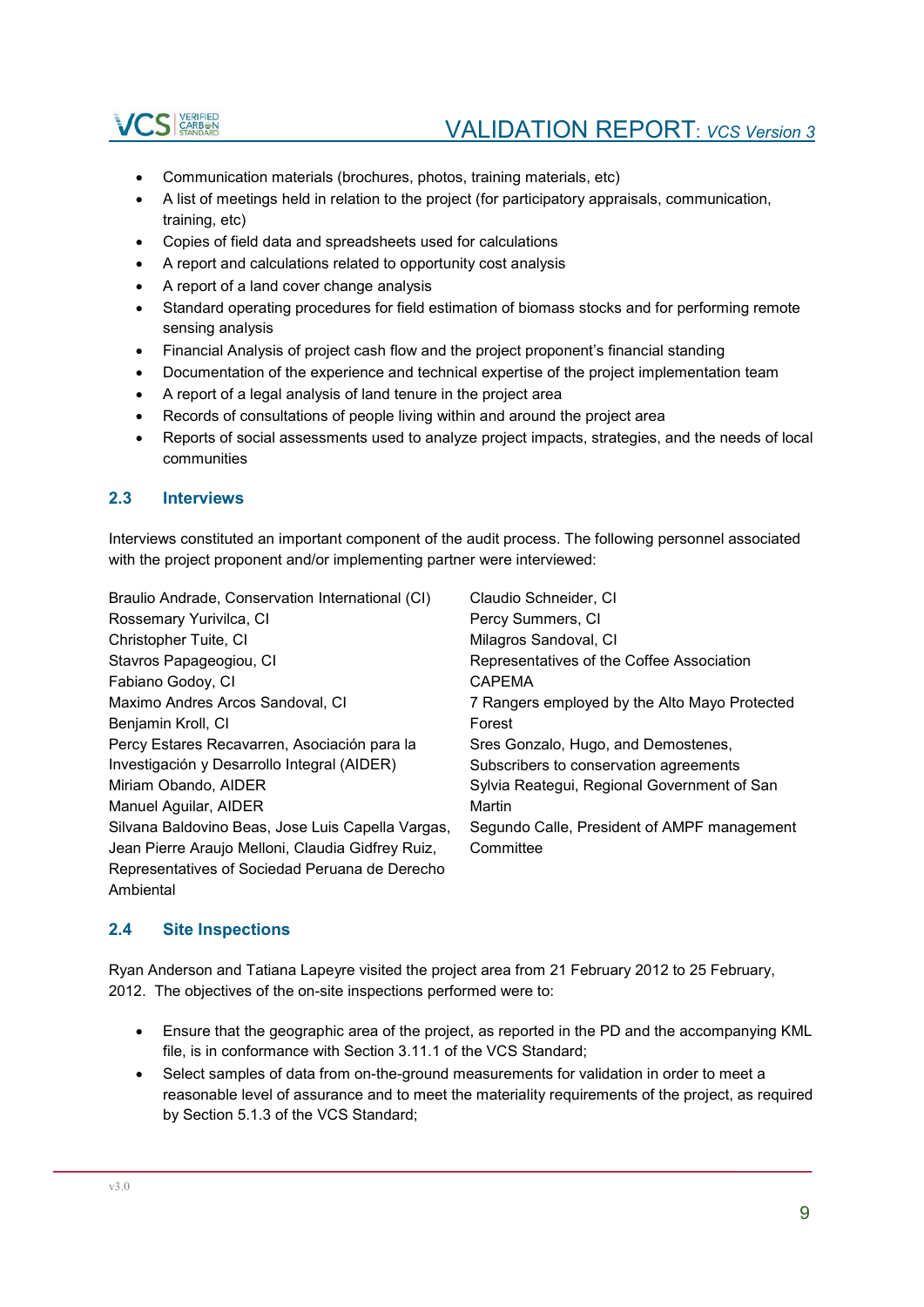

- Perform a risk-based review of the project area to ensure that the project is in conformance the eligibility requirements of the VCS rules and the applicability conditions of the methodology; and
- Perform a risk-based review of the project area to ensure that the project conforms to all other requirements of the VCS rules and the methodology.

During the site visit, the audit team interviewed stakeholders, observed conditions in the region to understand the baseline, and conducted field verification of biomass plots.

### **2.5 Resolution of Any Material Discrepancy**

Any potential or actual material discrepancies identified during the assessment process were resolved through the issuance of findings. The types of findings issued by SCS were characterized as follows:

**Non-Conformity Report (NCR):** An NCR signified a material discrepancy with respect to a specific requirement. This type of finding could only be closed upon receipt by SCS of evidence indicating that the identified discrepancy had been corrected. Resolution of all open NCRs was a prerequisite for issuance of a validation statement.

**New Information Request (NIR)**: An NIR signified a need for supplementary information in order to determine whether a material discrepancy existed with respect to a specific requirement. Receipt of an NIR did not necessarily indicate that the project was not in compliance with a specific requirement. However, resolution of all open NIRs was a prerequisite for issuance of a validation statement.

**Opportunity for Improvement (OFI)**: An OFI indicated an area that should be monitored or ideally, improved upon. OFI's were considered to be an indication of something that could become a nonconformity if not given proper attention, and were sometimes issued in the case that a non-material discrepancy was identified. OFIs were considered to be closed upon issuance.

All findings issued by the audit team during the validation process have been closed. In accordance with Section 5.3.6 of the VCS Standard, all findings issued during the validation process, and the impetus for their closure, are described in Appendix A of this report.

### 3 VALIDATION FINDINGS

### **3.1 Project Design**

### *3.1.1 Project Scope and Type*

The project is an AFOLU project under falling under VCS sectoral scope 14. The project is designed to avoid unplanned frontier deforestation. Specifically, it meets the requirements outlined in the VCS AFOLU requirements document Section 4.2.9(2) because it implements activities designed to reduce net GHG emissions by reducing deforestation that is not planned or legally authorized.

### *3.1.2 Project Eligibility*

The primary project activity involves protection of forest from unplanned illegal deforestation. The audit team determined that the project is consistent with the requirements of the VCS standard, the relevant VCS AFOLU requirements, and the approved VCS methodology VM0015 and is therefore an eligible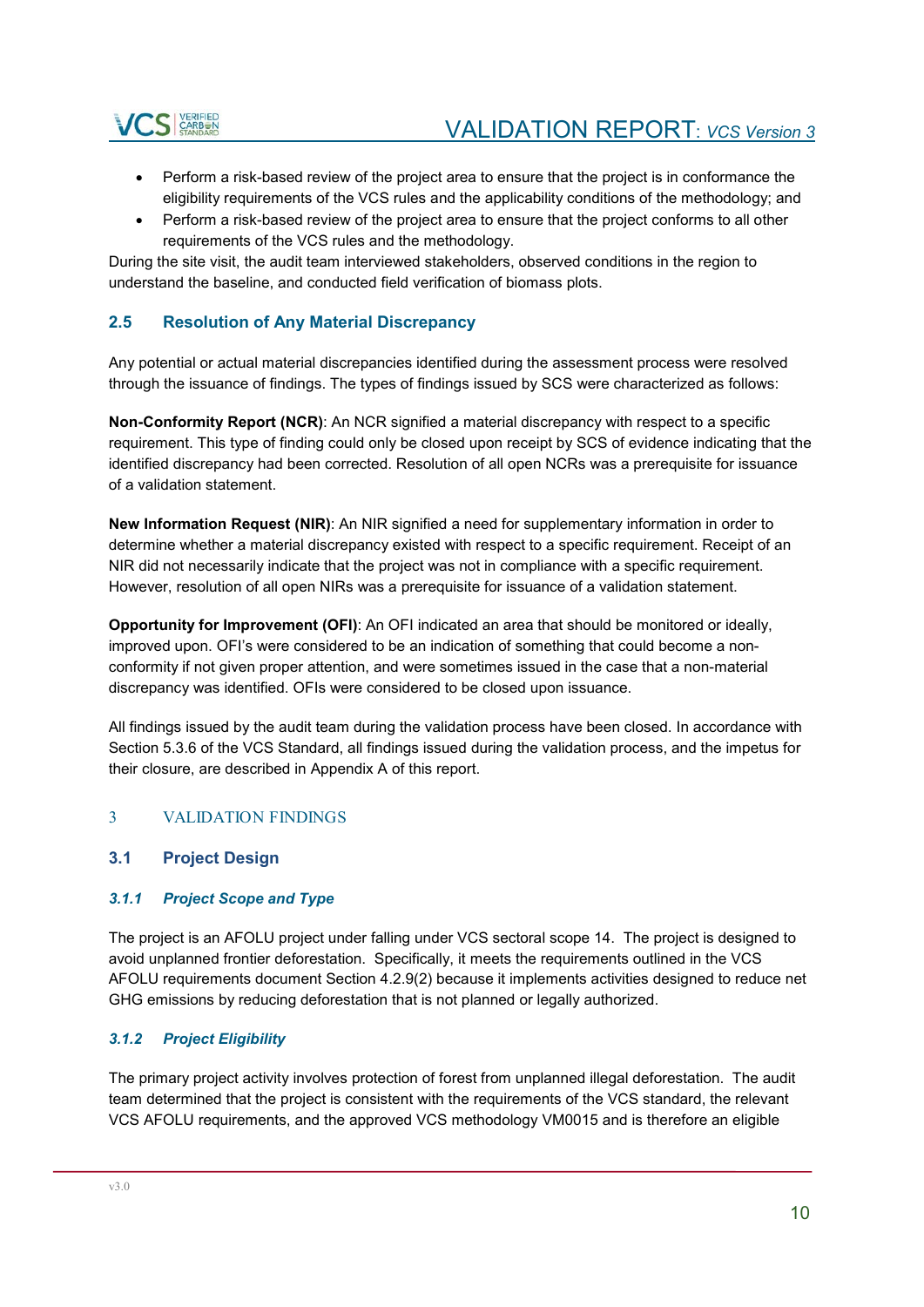project under the VCS. The project sectoral scope is 14 "Agriculture Forestry and Other Land Use" and the project type is Avoided Unplanned Deforestation.

### *3.1.3 Project Proponent*

The project proponent is Conservation International Foundation, working through its Peru Office. Contact information for the project proponent is provided in Section 1.3 of the PD.

### *3.1.4 Project Start Date*

The project start date is June 15, 2008, which corresponds with the beginning of the implementation of conservation agreements by the project proponent in the field. The project has completed validation within five years of the project start date, in accordance with Section 3.8.2 of the VCS standard.

### *3.1.5 Project Crediting Period*

The project proponent has selected a crediting period of 20 years (15 June 2008 to 14 June 2028), subject to renewal. The monitoring and implementation plans submitted by the project proponent cover this entire period.

### *3.1.6 Project Scale and Estimated GHG Emissions Reductions or Removals*

The *ex-ante* estimates of GHG emissions reductions or removals for the project are provided in Section 1.7 of the project document. The calculations used to produce these estimates were checked by the audit team during the assessment of the application of the methodology (see Section 2.7). All material errors discovered by the auditor have been corrected by the project proponent. Based on the estimates reported, the project's emissions reductions and removals are expected to qualify it as a "project," rather than a "mega project."

### *3.1.7 Project Activities*

The project activities are described in Section 1.8 of the project document. In summary, the project seeks to avoid deforestation by implementing a broad range of strategies within the Bosque de Proteccion Alto Mayo and its buffer area. These include working to improve governance and enforcement capabilities of the AMPF head office; promoting sustainable land use by implementing conservation agreements with settlers; increasing environmental awareness and involvement of local populations; providing for the long term financial sustainability of the protected forest; working to integrate project activities into regional development planning. In addition to the information provided in the project document, the project proponent provided detailed documentation related to the development, strategies, and implementation plans for each of these activities. The audit team also conducted interviews during the site visit to better understand the pressures in the area and challenges to conservation. Based on this information gathered, the audit team concludes that the project activities were described in adequate detail for evaluation and that they appear to be appropriate to the local context of the project.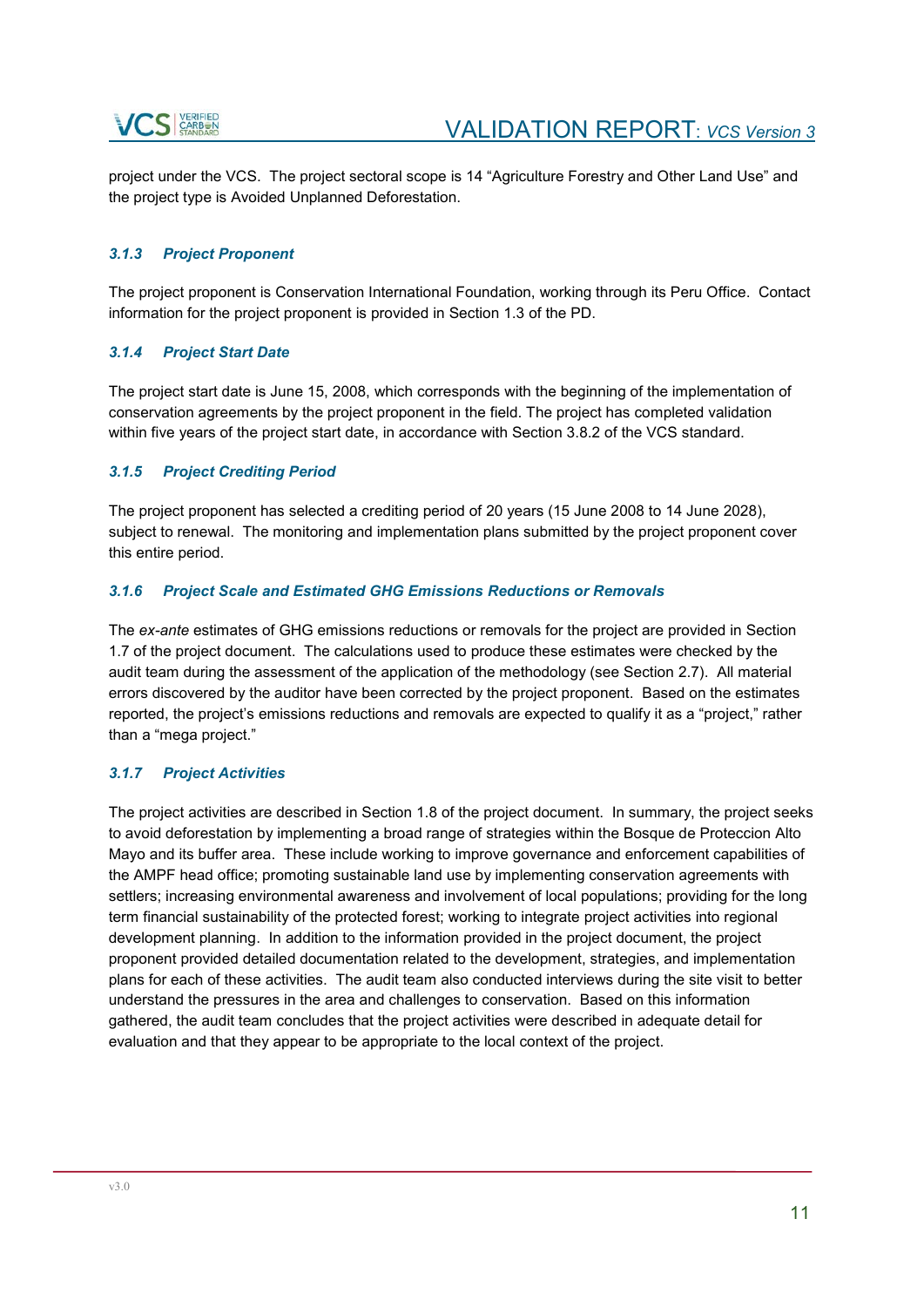

### *3.1.8 Project Location*

The project location is described in Section 1.9 of the PD. The project is located in the San Martin department of Peru. Shapefiles delineating the project area and leakage belt boundaries were provided and reviewed by the auditor, and a kml file was provided in accordance with the specifications of the VCS standard. The project location as described in these documents and files is consistent with GPS data collected by the auditor during the site visit.

### *3.1.9 Project Compliance with Applicable Laws, statutes, and other regulatory frameworks*

The project document describes compliance with laws, statues, and regulatory frameworks in Section 1.11. The audit team conducted interviews with stakeholders including representatives of the regional government and the head of the alto mayo protected forest. No evidence was seen that suggested that the project activities were contrary to any applicable laws, statutes, or regulatory frameworks. Additionally, the project proponent provided written legal analyses describing the framework for conservation agreements, land tenure, and environmental impact assessment. These analyses supported the assertion that the project is in compliance with relevant laws, statutes, and regulatory frameworks.

### *3.1.10 Ownership and other programs*

### *Right of Use*

Ownership of carbon rights for the project area is described in Section 1.12.1 of the project document. In summary, the project area is located in a national protected area in Peru. Such areas are considered natural patrimony according to Peruvian law, and are managed by the Servicio Nacional de Areas Naturales Protegidas por el Estado (SERNANP). The laws of Peru provide SERNANP the ability to "promote, grant, and regulate rights for environmental services (servicios ambientales) and other similar mechanisms generated by the Natural Protected Areas under SERNANP's administration." The project proponent is in the process of entering into an administration contract with SERNANP that will grant rights to co-manage the project area and to grant right of use with respect to the greenhouse gas emission reductions and removals that are generated in the project area.

The audit team had an opportunity to interview government officials, including representatives of SERNANP and the regional government to confirm that the process of executing and obtaining the administration contract is underway and that the granting of rights of use with respect to the carbon and greenhouse gas emissions reductions is likely to occur as described. Additionally, the project proponent documented the process with, among other records, a copy of the official letter from SERNANP commencing the Direct Grant Process; a copy of the draft form of the administration contract; and records of required technical proposals and public consultation, all of which were reviewed by the audit team. The audit team concludes that, after the administration contract is obtained, the project will comply with Section 3.12.1 of the VCS standard describing right of use. We note, however, that the administration contract has not actually been obtained yet as of the time of validation. This is in conformance with Section 3.4.2 of the VCS AFOLU requirements, which states that "The entire project area shall be under the control of the project proponent at the time of validation*, or shall come to be under the control of the project proponent by the first verification event* [emphasis added]. Where the project proponent does not yet have control over the entire area at validation, the entire project area is to be validated as if it were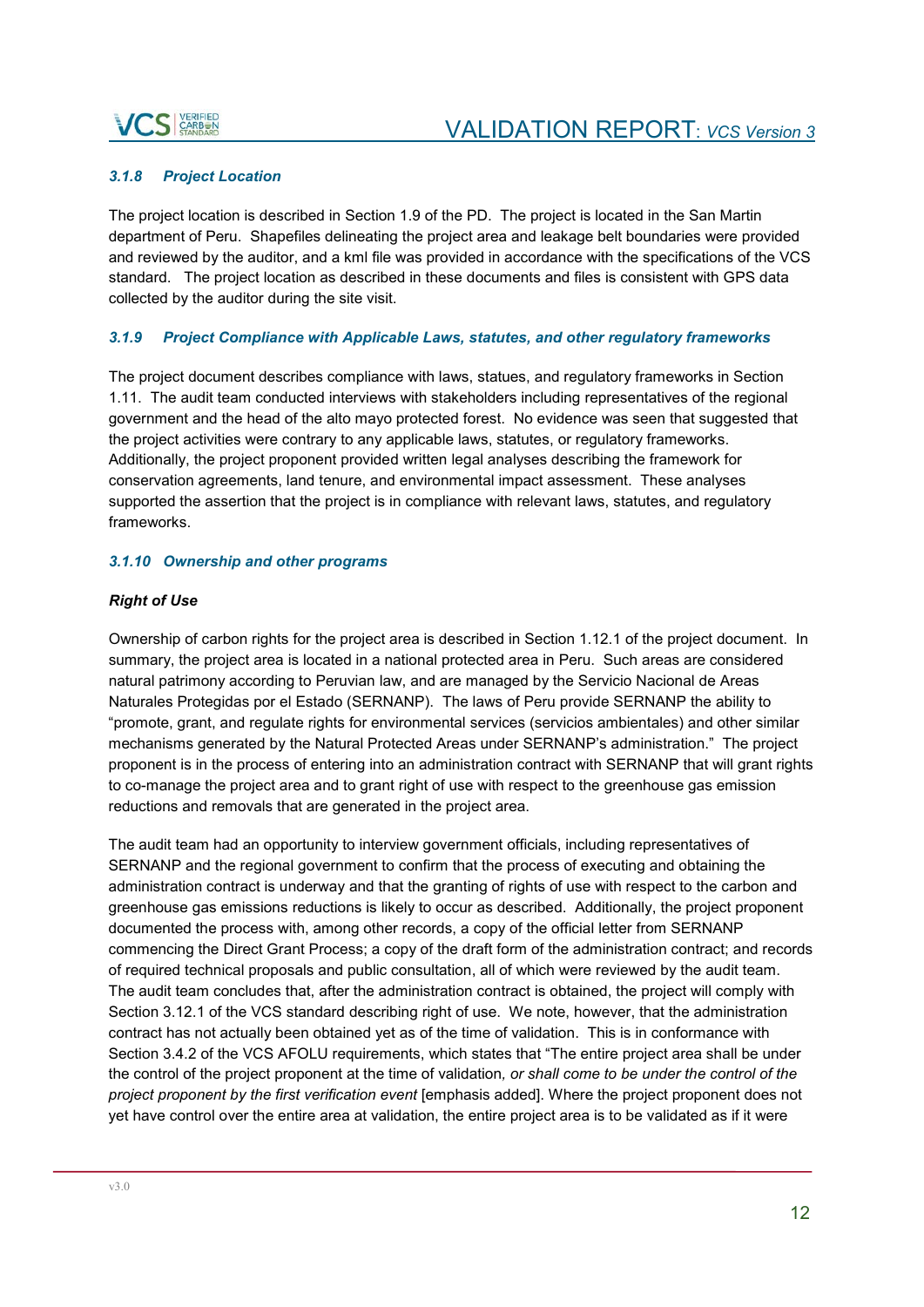

under control and the project is ready to be implemented." The audit team has concluded that the project meets requirements (a)-(d) of Section 3.4.2 of the VCS AFOLU requirements, which apply to projects for which the proposed area is not under control of the project proponent at the time of validation. Namely, the additionality test is applicable to the entire project area to come under control of the project proponent in the future; the monitoring plan is designed to accommodate changes in the size of the project (that is, it has been designed under the assumption that the entire project are will come under control of the project proponent after the granting of an administration contract); The project area will be required to be verified within five years of validation, at which time the project area will become fixed; and the rules of clause 3.4.2(d) will apply in the event that the area fixed at verification is smaller than intended at validation. We note that evidence of the actual granting of an administration contract will be required for project verification.

### *Emissions Trading and Other Binding Limits*

The project is not located in an area with binding limits on greenhouse gas emissions.

### *Participation in Other Greenhouse Gas Programs*

The project proponent has stated that the project does not participate in other greenhouse gas programs. An internet search by the audit team showed no indication that the project has participated in other greenhouse gas programs.

#### *Other forms of environmental credits*

The project proponent has stated that the project does not generate any other form of environmental credit. An internet search by the audit team showed no indication that the project has generated any other form of environmental credit.

### *Rejection by other programs*

The project proponent has stated that the project has not been rejected by any other greenhouse gas program. An internet search by the audit team showed no indication that the project had been rejected by another greenhouse gas program.

### *3.1.11 Additional Information*

#### *Eligibility criteria for grouped projects*

The project is not a grouped project.

#### *Leakage management for AFOLU projects*

The project includes leakage management measures in accordance with the selected methodology. Leakage management areas (areas near the project zone that have already been deforested) have been delineated, and the project includes activities implemented in these areas that are designed to reduce the threat of leakage. These activities include the development of conservation agreements, as well as communication efforts. These activities are intended to enhance agricultural productivity, and have been identified in accordance with Section 1.1.4 of approved VCS methodology VM0015.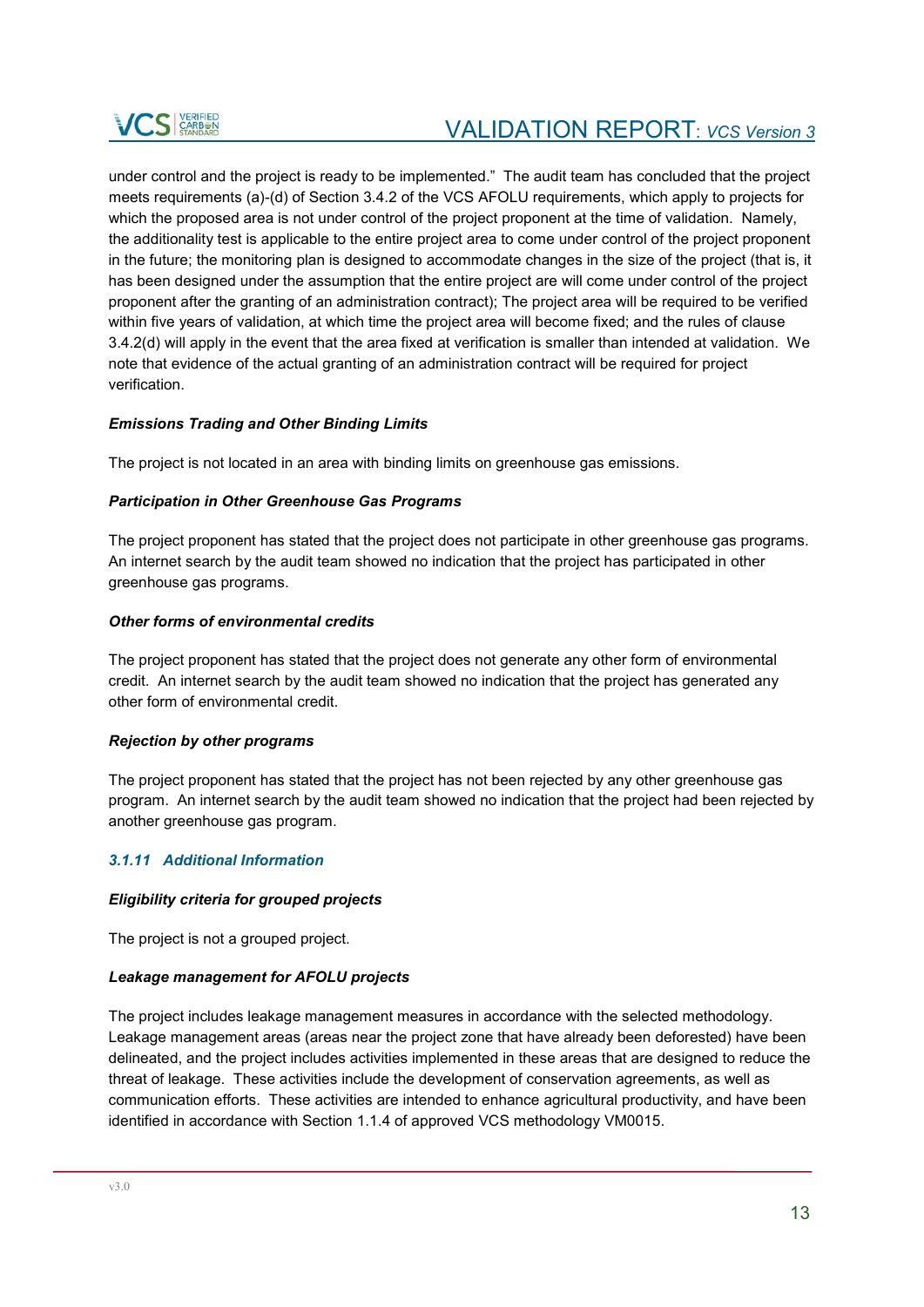

### *Commercially sensitive information*

The project proponent has stated that *"*All information collected or generated by the AMCI, except proprietary information and that which is considered confidential information as per contractual obligations, will be made available upon request." No essential information has been withheld from the project document. The audit team concludes that the project is in compliance with VCS requirement regarding commercially sensitive information.

### *Any further information*

The project proponent provided additional descriptive information regarding the environmental characteristics in the project area. This information is not required by the VCS standard and was not specifically assessed by the audit team, but is consistent with observations made by the audit team while in the field.

### **3.2 Application of Methodology**

### *3.2.1 Title and Reference*

The project applies approved VCS methodology VM0015, "Methodology for Unplanned Deforestation, version 1. The methodology is current as of the date of this report.

### *3.2.2 Applicability*

The applicability conditions of the methodology are as follows:

*a) Baseline activities may include planned or unplanned logging for timber, fuel-wood collection, charcoal production, agricultural and grazing activities as long as the category is unplanned deforestation according to the most recent VCS AFOLU requirements.* 

The baseline activity consists of avoidance of unplanned deforestation, which the audit team was able to verify via interviews during the site visit and observation of recent deforestation near the project area. The deforestation threat driven primarily by coffee plantation was obvious during the site visit.

*b) Project activities may include one or a combination of the eligible categories defined in the description of the scope of the methodology (table 1 and figure 2).* 

The scope of the methodology defines several categories of potential project activities. This project applies a baseline of deforestation in old growth forests without logging and project activity consisting of protection without logging, significant (greater than *de minimus*) fuel wood collection, or charcoal production. The project therefore is eligible under project type A described in the methodology. The lack of significant logging and fuel wood collection was evidenced by documented participatory appraisals conducted by the project proponent.

*c) The project area can include different types of forest, such as, but not limited to, old-growth forest, degraded forest, secondary forests, planted forests and agro-forestry systems meeting the definition of "forest".*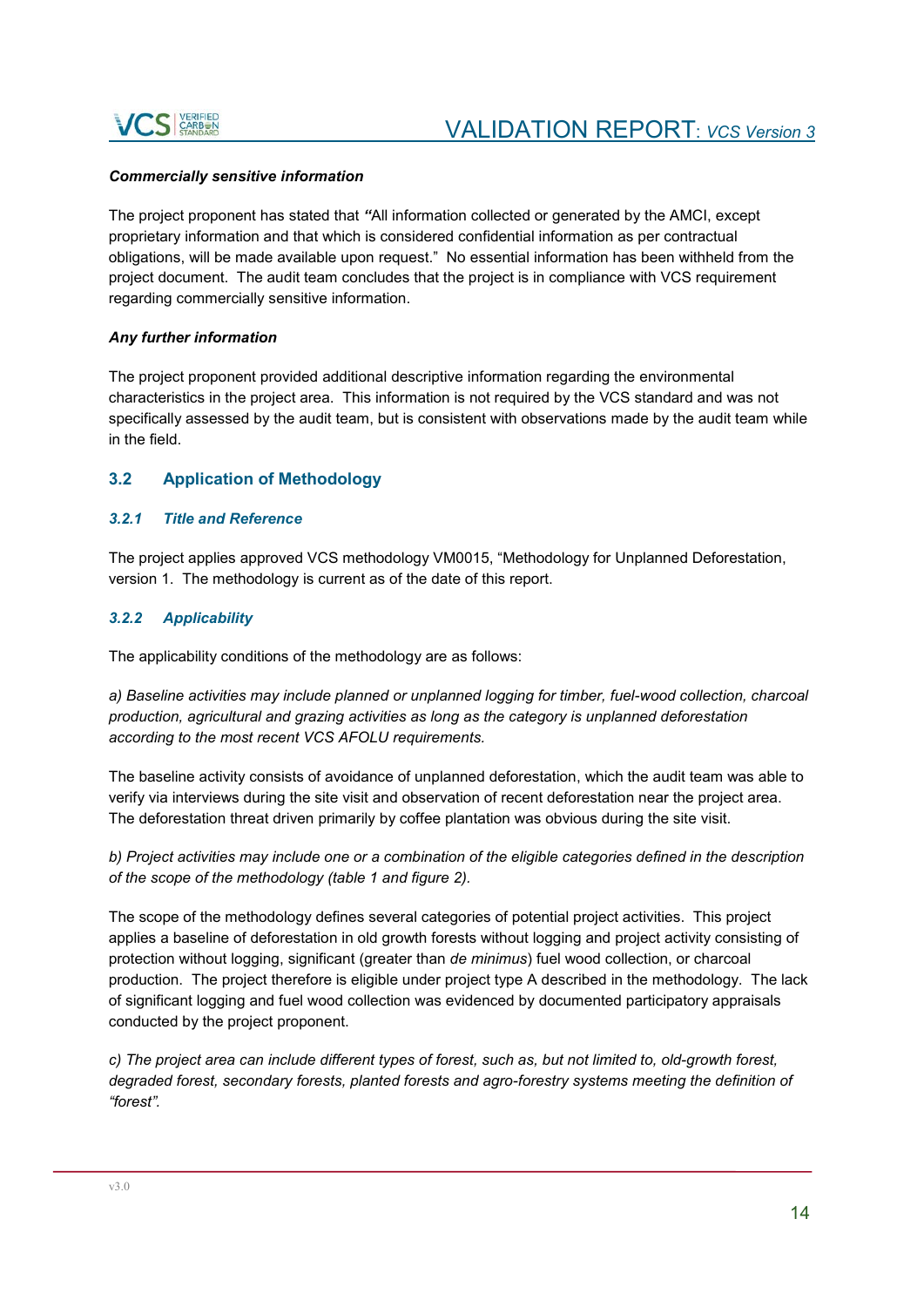

The project proponent used the definition of forest applied under the CDM – crown cover of at least 30% and am minimum area of at least 0.5 ha at least ten years prior to the project start date. The project developer used images to verify that the project area meets this definition and excluded cleared areas and other regions that did not meet this description from the project area.

*d) At project commencement, the project area shall include only land qualifying as "forest" for a minimum of 10 years prior to the project start date.* 

The project proponent provided imagery that could be used to verify that the project area consisted only of land qualifying as forest for a minimum of 10 years prior to the project start date. The kml file delineating the project boundary only includes areas meeting this requirement.

*e) The project area can include forested wetlands (such as bottomland forests, floodplain forests, mangrove forests) as long as they do not grow on peat. Peat shall be defined as organic soils with at least 65% organic matter and a minimum thickness of 50 cm. If the project area includes a forested wetlands growing on peat (e.g. peat swamp forests), this methodology is not applicable.* 

The project proponent has states that no forested wetland is found within the project area. No forested wetlands were observed by the audit team during the site visit.

### *3.2.3 Project Boundary*

### **Spatial Boundaries**

The project proponent provided GIS files and printed maps that clearly define the spatial boundaries of the project area, reference area, leakage belt, and leakage management areas. SCS reviewed the definitions of these areas and compared them to criteria provided by the methodology. The audit team concluded that the way these areas are defined is consistent with the criteria provided in Section 1.1 of the methodology.

The reference region is defined based on an analysis of agents, drivers and patterns of deforestation similar to those expected in the project area. The project proponent used expert opinion and participatory analysis to identify agents and drivers of deforestation and selected a reference region based on similarity to the results of this analysis. The identified agents and drivers are consistent with the results of interviews in the project area by the audit team. Additionally, the project proponent demonstrated the similarity of the landscape structure and ecological conditions of the selected reference area to the project are using a GIS analysis. The audit team reviewed this analysis and concluded that the reference area has been selected in conformance to the criteria of the methodology.

The project area conforms to the methodology requirements of including only forest land as of the project start date, as evidenced by comparison of defined project area boundary to remote sensing images (i.e. areas classified as non-forest have been excluded). Each of the requirements for the description of the project area provided by Section 1.1.2 of the methodology is included in the corresponding section of the methodology annex prepared by the project proponent.

The leakage belt was delineated using a mobility analysis (Option II, Section 1.1.3 of the methodology). According to the requirements of the methodology, a mobility analysis is always an acceptable means of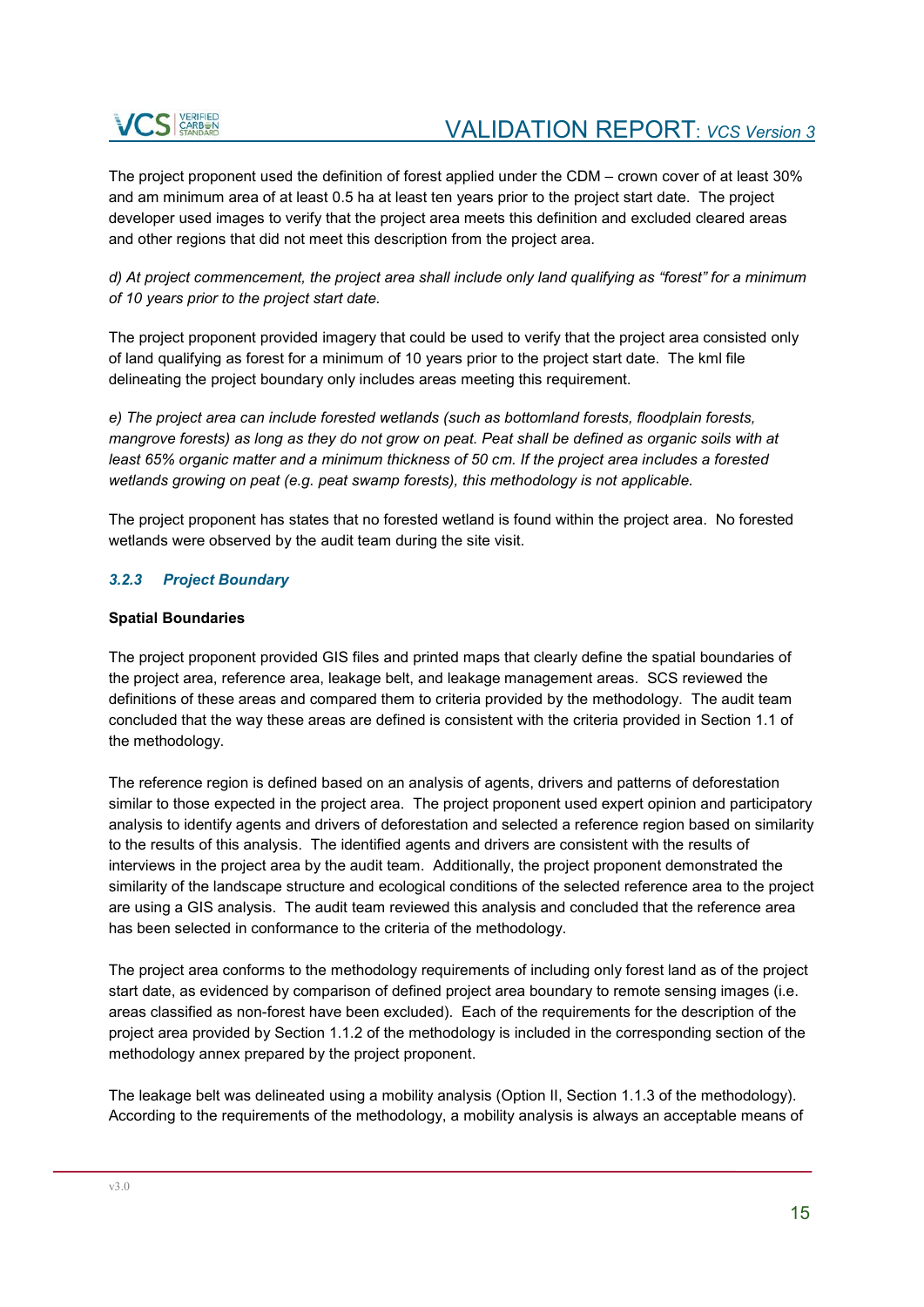defining the leakage belt. The mobility analysis conducted by the project proponent used a documented participatory rural appraisal accompanied by a spatial analysis. The project proponent produced a continuous map of the probability of mobility of agents of deforestation, and assigned an area of sufficient size to potentially contain all of the deforestation predicted by the baseline deforestation model to the leakage belt. The audit team reviewed reports resulting from the participatory rural appraisal as well as the underlying assumptions of the GIS analysis and determined that the location of the leakage belt was determined reasonably and in conformance with the methodology.

A description of leakage management areas is provided in Section 2.6.11 of this report.

### **Temporal Boundaries**

The temporal boundaries of the project are described in Section 2.6.4 and 2.6.5 of this report. In addition, SCS verified that the chosen historical reference period, monitoring period, and fixed baselines periods are defined in the PD as required by the methodology.

### **Carbon Pools**

The project proponent has selected the above ground tree, above ground non tree, and below ground biomass pools for inclusion in the project. Harvested wood products were excluded as insignificant. Interviews carried out by the audit team during the site visit supported the conclusion that harvested wood products were not likely to be a significant contributor to carbon pools within the project boundary. Additionally, the audit team observed first hand evidence of recent deforestation that indicated the predominant fate of cut trees is burning, rather than production of wood products. No optional pools were included in the project boundary.

### **Sources of Emissions**

The project boundary does not include any non-carbon stock sources of GHG emissions. The exclusion of these emissions sources is conservative because burning is expected to be more prevalent under the baseline scenario than the project scenario, and is consistent with guidance provided by the methodology and the VCS standard. The project proponent demonstrated that non- $CO<sub>2</sub>$  greenhouse gasses resulting from burning in the project scenario are not significant using a quantitative analysis based on the *ex-ante* procedures provided by the methodology.

### *3.2.4 Baseline Scenario*

Under VM0015, the baseline scenario is made up of several components: an analysis of historical land cover change, an analysis of agents, drivers and causes of deforestation and their likely future development, projection of future deforestation, calculation of baseline land lover changes, and estimation of baseline carbon stock changes.

The first step in the baseline methodology is the identification of key spatial and temporal project boundaries, which has been described above.

The second step requires an analysis of remote sensing imagery for historical land cover change analysis. For this step, the project proponent used a combination of medium and high resolution images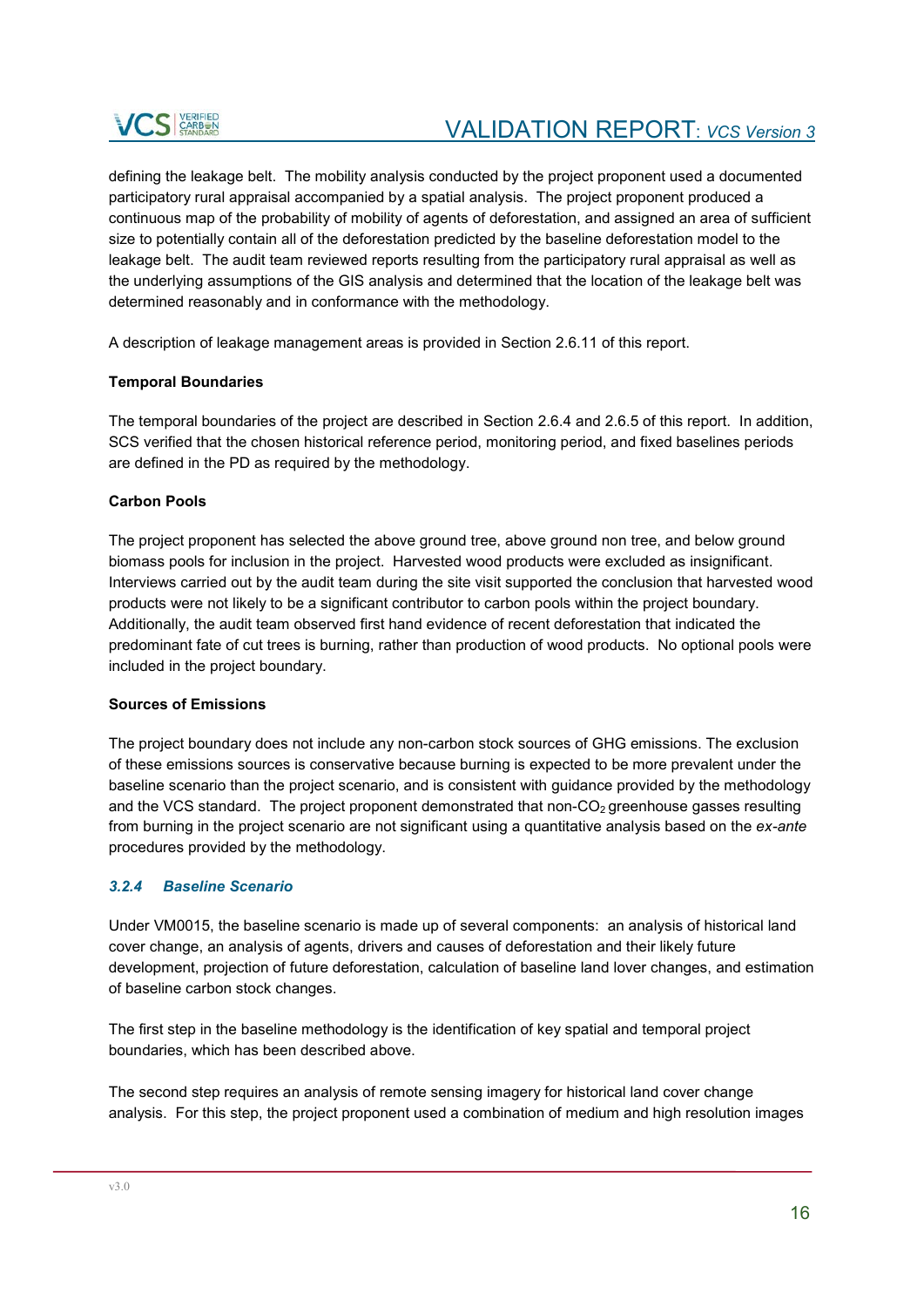from the historical reference period to prepare maps and tables describing past land cover change in the reference region. The classified images appeared consistent with observations made in the field. In addition, the project developer conducted an accuracy assessment in which the classifications were visually compared to high resolution images. The audit team reviewed the methodologies applied in this analysis to confirm that they conform to methodology requirements and best practices in the field of remote sensing and are in conformance with the methodology.

The third step in the baseline methodology is the identification of agents and drivers of deforestation. To do this, the project developer used a combination of interviews with local experts and a participatory workshop following the Open Standards for the Practice of Conservation methodology. The analysis identified seven agents of deforestation, the most significant of which were coffee producers. Interviews and observations made by the audit team during the site visit were consistent with the conclusions reported by the project developer with regard to identification of agents and drivers of deforestation. We conclude that the analysis is consistent with the methodology and accurately reflects conditions in the project area.

The fourth step of the baseline deforestation methodology is the projection of the quantity and location of future deforestation. Methodology VM0015 allows for three approaches to predicting future deforestation. The project developers have selected option (b) as outlined in the methodology, in which the rate of baseline deforestation is estimated by extrapolating the historical trend observed within the reference region as a function of time using either linear regression, logistic regression or any other statistically sound regression technique. The project proponent proposed the use of the cumulative deforestation model as described in approved VCS methodology VM0009. The audit team concluded that this is a statistically valid modelling approach and that the application of this approach is consistent with approach (b) outlined in VM0015. This modelling approach fits a logistic deforestation curve based on a statistical sample of forest state observations taken from remote sensing imagery. The audit team carefully reviewed all calculations made in the application of this model to ensure that they were consistent with VM0009. This included calculation of weights, evaluation of stationary assumptions, assessment of areas of double coverage, estimation of model uncertainty, and selection of conservative linear approximation to the deforestation model. The final quantitative deforestation model that resulted from this analysis predicts a baseline deforestation rate of .998 % per year. The audit team concludes that this rate is consistent with the data presented and the analysis methods prescribed by the selected methodology and represents an estimate of baseline deforestation that is likely to be conservative. The rate is below the lower bound of the uncertainty predicted by the logistic cumulative deforestation model.

The fifth step in the application of the methodology requires a spatial model be used to predict the location of baseline deforestation. The audit team reviewed the steps performed in this analysis in order to ensure they were conducted in a way that was consistent with the methodology. These steps include the preparation of factor maps, preparation of deforestation risk maps, selection of a deforestation model, and mapping of the location of future deforestation. These steps were conducted using the "Land Change Modeler," a well documented and professionally accepted model that is a direct predecessor to a model referenced specifically by the methodology. The methodology specifies that "minimum threshold for the best fit as measured by the Figure of Merit (FOM) must be more than 50% for frontier landscape configuration... Where this minimum standard is not met, the project proponent must demonstrate that at least three models have been tested, and that the one with the best FOM is used." The project developer was unable to achieve the specified level of accuracy, and instead elected to demonstrate that at least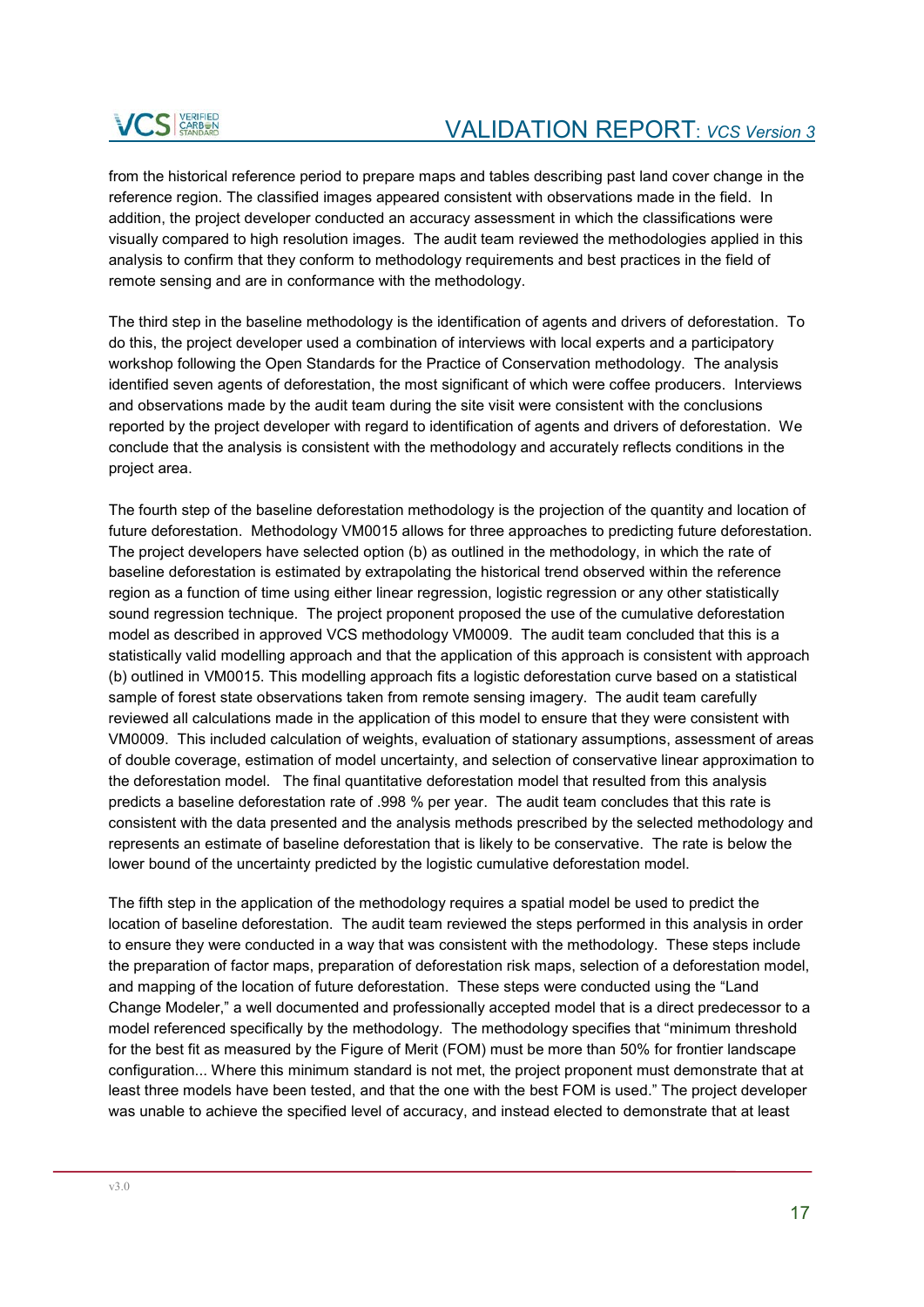

three models had been tested. The audit team determined that there was a low level of risk to the project's reported greenhouse gas reductions and removals due to difficulties in accurately predicting the location of baseline deforestation because the vast majority of deforestation occurs in the cloud forest stratum, regardless of specific spatial patterns. That is, the baseline carbon stock change is minimally effected by changes to the specific spatial pattern because nearly all (>99%) of the area readily accessible for deforestation is classified as cloud forest, which is represented by a single stratum in the carbon inventory. The audit team concluded that the application of three models satisfies the requirements of the methodology and that the difficulty in predicting the location of deforestation has minimal impact on resultant project benefits.

The sixth step in the application of the baseline methodology requires the estimation of carbon stocks in each land use class. The project proponent used an on the ground inventory to estimate these stocks. The assessment team visited four plots that were part of this inventory to confirm that field methods accurately reflected conditions seen on the ground. Due to time constraints and long travel times between plots, the assessment team measured a subsample of trees on each plot and assessed the inventory data for common errors. The assessment team saw no indication that there were systematic errors made during field measurement. On the plots visited, the audit team was able to relocate all trees that were present on the original data sheets (i.e. there were no discrepancies regarding the number of trees on the plot), and diameters reported on field data sheets were consistent with those made by the auditor for the vast majority of trees sampled. For the largest trees in the plots, the auditor noted that tree shape was often irregular and diameter measurement was often required to be made very high on the tree due to buttresses and tree taper. On these trees, it was very difficult to replicate the measurements originally made by the field crews. However, subjective assessment of the data in the field indicated that the measurements appeared reasonable and were made in a conservative fashion.

In addition to field assessment of the biomass inventory, the audit team reviewed all spreadsheets, and equations used to calculate the carbon stock of each stratum and its associated uncertainty. The project used allometric equations and root to shoot ratios selected from the literature that are appropriate to the project area. The audit team also traced a subset of data sheets from their initial field recording through the full calculation process. Results from these assessments can be found in the list of findings. After all findings were closed, the audit team concluded that the carbon stock estimates were made in a way that is free from material error and consistent with the requirements of the methodology.

Steps seven through nine in the application of the baseline methodology consist of manipulation of the data discussed above through a series of tables and equations to estimate the *ex ante* changes in carbon stocks in the project and leakage areas as well as the *ex* ante estimation of project GHG gas benefits. The audit team traced the data in the excel worksheets used by the client to conduct this analysis to ensure that it was conducted in accordance with the methodology and is free from material errors. The validated baseline carbon stock changes and ex ante project benefits are given in Section 2.7.6 of this report.

### *3.2.5* **Additionality**

The project uses the VCS Tool VT0001 "Tool for the Demonstration and Assessment of Additionality in VCS Agriculture, Forestry and Other Land Use (AFOLU) Project Activities" in order to demonstrate additionality. In the application of this tool, the project developer analyzed three alternative land use scenarios: Continued illegal deforestation and conversion of forest to other land uses, conservation as a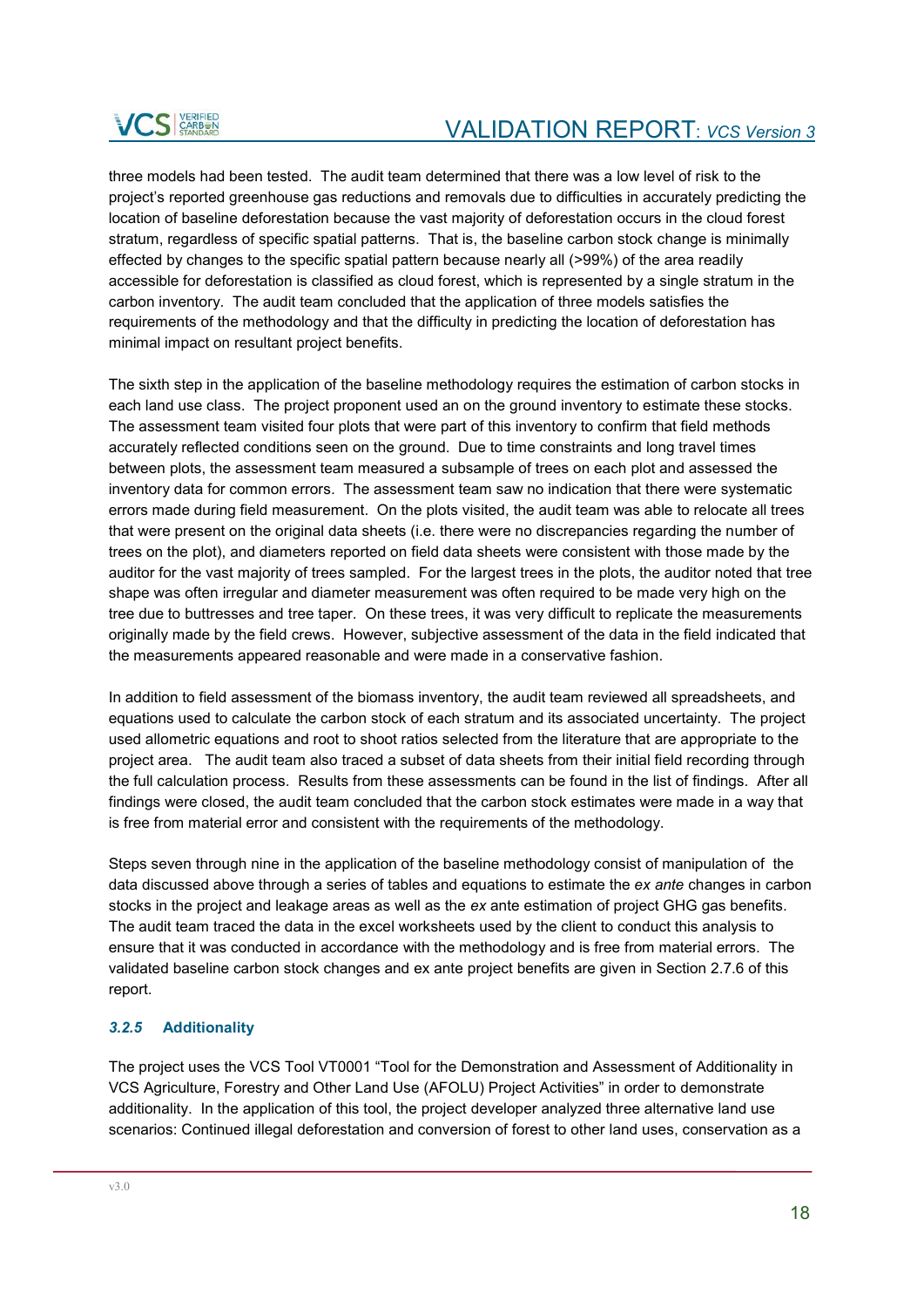result of improvements in the governance and enforcement capabilities of the AMPF Head Office, and conservation as a result of a shift in the current land use practices of the population of settlers living in the AMPF towards sustainable, organic coffee production. The requirement of the tool that the project developer analyze the consistency of each land use scenario with enforced mandatory applicable laws deserves particular discussion here, as the project takes place in an area already protected by the laws of Peru. The project proponent provided evidence that, despite protected status, National Protected Areas in Peru and the Alto Mayo Protected Forest in particular, suffer from widespread illegal deforestation. Interviews with authorities at the Alto Mayo Protected Forest supported the conclusion that, without the resources provided by the project, it would be unlikely that management could effectively reduce the deforestation rate. Additionally, the project proponent conducted a spatial analysis that demonstrated that illegal deforestation is already present on greater than 30% of the area being assessed (see Appendix A for additional discussion). Evidence of widespread illegal deforestation was obvious during the site visit. The analysis met the requirements of the Additionality Tool.

In addition to assessing the legality of proposed baseline scenarios, the project proponent conducted Financial Analyses, Barrier Analysis, and Common Practice Analysis in accordance with the Additionality Tool. The audit team reviewed the documentation and assumptions associated with these analyses and concluded that the project proponent's assertion that the project is additional is reasonable and was arrived at in a way that is consistent with the tool. Interviews conducted during the site visit and documentary evidence presented by the project developer supports the additionality of the project.

### *3.2.6* **Quantification of GHG Emission Reductions and Removals**

The steps involved in validating the quantification of GHG Emissions Reductions and Removals are discussed in Section 2.7.4 of this report, in which the baseline scenario is discussed. The baseline scenario constitutes the majority of the quantification steps that can be assessed at the validation phase. Quantification of ex-ante project benefits assumes an effectiveness factor that increases steadily from 50% in 2009 to 90% in 2018. Uncertainties in carbon stock estimates were discounted as required by the methodology and are reflected in the figures reported below. All calculations leading to the below validated figures were checked by the auditor for calculation errors and conformance with the methodology requirements.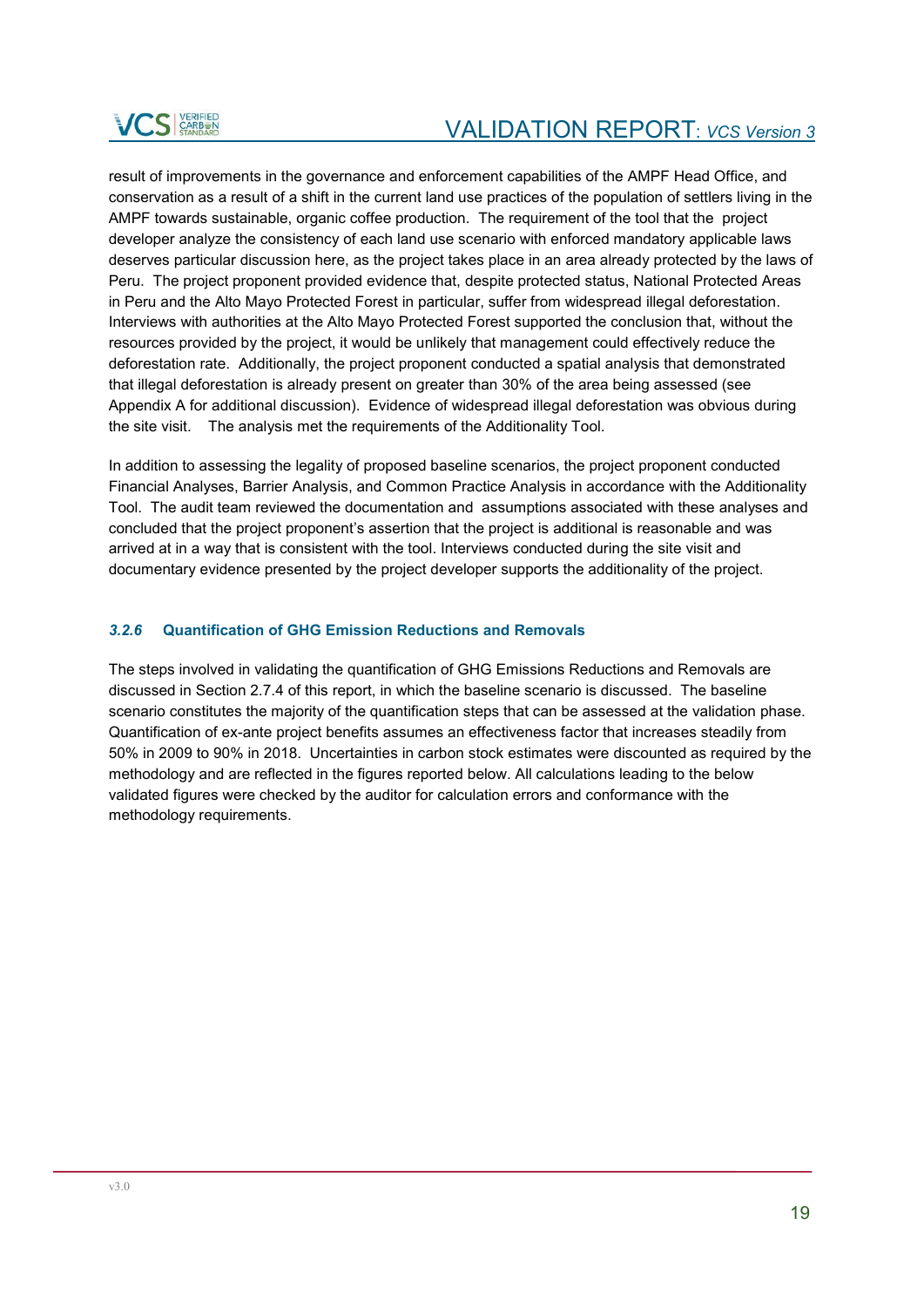

| 2018        | 2017          | 2016          | 2015        | 2014        | 2013          | 2012        | 2011        | 2010            | 2009                                 | t year    | Projec                           |                |                                          |                 |
|-------------|---------------|---------------|-------------|-------------|---------------|-------------|-------------|-----------------|--------------------------------------|-----------|----------------------------------|----------------|------------------------------------------|-----------------|
| 767,972     | 803,253       | 817,353       | 811,379     | 837,983     | 915,884       | 918,704     | 946,233     | $1,009,11$<br>6 | $\overline{\phantom{a}}$<br>1,055,30 | $tCO2$ -e | <b>ACBSLPA</b>                   | <b>Jenuue</b>  |                                          |                 |
| 8,883,179   | 8,115,208     | 7,311,955     | 6,494,602   | 5,683,224   | 4,845,241     | 3,929,357   | 3,010,653   | 2,064,420       | 1,055,304                            | $tCO2$ -e | <b>ACBSLPA</b>                   | cumulative     | carbon stock changes                     | <b>Baseline</b> |
| $\circ$     | $\circ$       | $\circ$       | $\circ$     | $\circ$     | $\circ$       | $\circ$     | $\circ$     | $\circ$         | $\circ$                              | $tCO2$ -e | <b>EBBBSL</b><br>PA <sub>t</sub> | leunne         |                                          |                 |
| $\circ$     | $\circ$       | $\circ$       | $\circ$     | $\circ$     | $\circ$       | $\circ$     | $\circ$     | $\circ$         | $\circ$                              | $tCO2$ -e | EBBBSLPA                         | cumulative     | GHG emissions                            | <b>Baseline</b> |
| (76, 797)   | (160, 651)    | (245, 206)    | (283,983)   | (335, 193)  | (412, 148)    | (413, 417)  | (473, 116)  | (504,558)       | (527,652)                            | $tCO2$ -e | ACPSPA <sub>t</sub>              | leunne         |                                          |                 |
| (3,432,720) | (3, 355, 923) | (3, 195, 272) | (2,950,067) | (2,666,084) | (2, 330, 891) | (1,918,743) | (1,505,326) | (1,032,210)     | (527,652)                            | $tCO2$ -e | ACPSPA                           | cumulative     | carbon stock changes                     | Ex ante project |
| $\circ$     | $\circ$       | $\circ$       | $\circ$     | $\circ$     | $\circ$       | $\circ$     | $\circ$     | $\circ$         | $\circ$                              | $tCO2$ -e | EBBPSP<br>A <sub>t</sub>         | <b>Jenuue</b>  |                                          |                 |
| $\circ$     | $\circ$       | $\circ$       | $\circ$     | $\circ$     | $\circ$       | $\circ$     | $\circ$     | $\circ$         | $\circ$                              | $tCO2$ -e | EBBPSP<br>A                      | cumula<br>tive | GHG emissions                            | Ex ante project |
| $\circ$     | (8,033)       | (16, 347)     | (24, 341)   | (25, 139)   | (36,635)      | (36,748)    | (47, 312)   | (50,456)        | (52,765)                             | $tCO2$ -e | $ACK_t$                          | Jenuue         |                                          |                 |
| (297,777)   | (297,777)     | (289,744)     | (273,397)   | (249, 056)  | (223, 916)    | (187, 281)  | (150,533)   | (103, 221)      | (52,765)                             | $tCO2$ -e | <b>ACLK</b>                      | cumulative     | carbon stock changes                     | Ex ante leakage |
| $\circ$     | $\circ$       | $\circ$       | $\circ$     | $\circ$     | $\circ$       | $\circ$     | $\circ$     | $\circ$         | $\circ$                              | $tCO2$ -e | ELK <sub>t</sub>                 | <b>Jenuue</b>  |                                          |                 |
| $\circ$     | $\circ$       | $\circ$       | $\circ$     | $\circ$     | $\circ$       | $\circ$     | $\circ$     | $\circ$         |                                      | $tCO2$ -e | ELK                              | cumulative     | GHG emissions                            | Ex ante leakage |
| 691,175     | 634,570       | 555,800       | 503,055     | 477,650     | 467,101       | 468,539     | 425,805     | 454,102         | 474,887                              | $tCO2$ -e | $\triangle$ REDD <sub>t</sub>    | launna         |                                          |                 |
| 5,152,682   | 4,461,508     | 3,826,938     | 3,271,139   | 2,768,084   | 2,290,434     | 1,823,333   | 1,354,794   | 928,989         | 474,887                              | $tCO2$ -e | <b>AREDD</b>                     | cumulative     | anthropogenic GHG<br>emission reductions | Ex ante net     |
| 622,057     | 570,309       | 498,585       | 450,315     | 427,371     | 416,727       | 418,010     | 378,493     | 403,646         | 422,122                              | $tCO2$ -e | vcu <sub>r</sub>                 | Jenuue         |                                          |                 |
| 4,607,637   | 3,985,579     | 3,415,270     | 2,916,685   | 2,466,370   | 2,038,999     | 1,622,272   | 1,204,261   | 825,768         | 422,122                              | $tCO2$ -e | VCU                              | cumulative     | Ex ante VCUs tradable                    |                 |
| 69,117      | 64,260        | 57,215        | 52,740      | 50,279      | 50,374        | 50,529      | 47,312      | 50,456          | 52,765                               | $tCO2$ -e | VBC <sub>r</sub>                 | launnal        |                                          |                 |
| 545,046     | 475,928       | 411,668       | 354,454     | 301,714     | 251,435       | 201,061     | 150,533     | 103,221         | 52,765                               | $tCO2-e$  | VBC                              | cumulati<br>ve | buffer credits                           | Ex ante         |
|             |               |               |             |             |               |             |             |                 |                                      |           |                                  |                |                                          |                 |

v3.0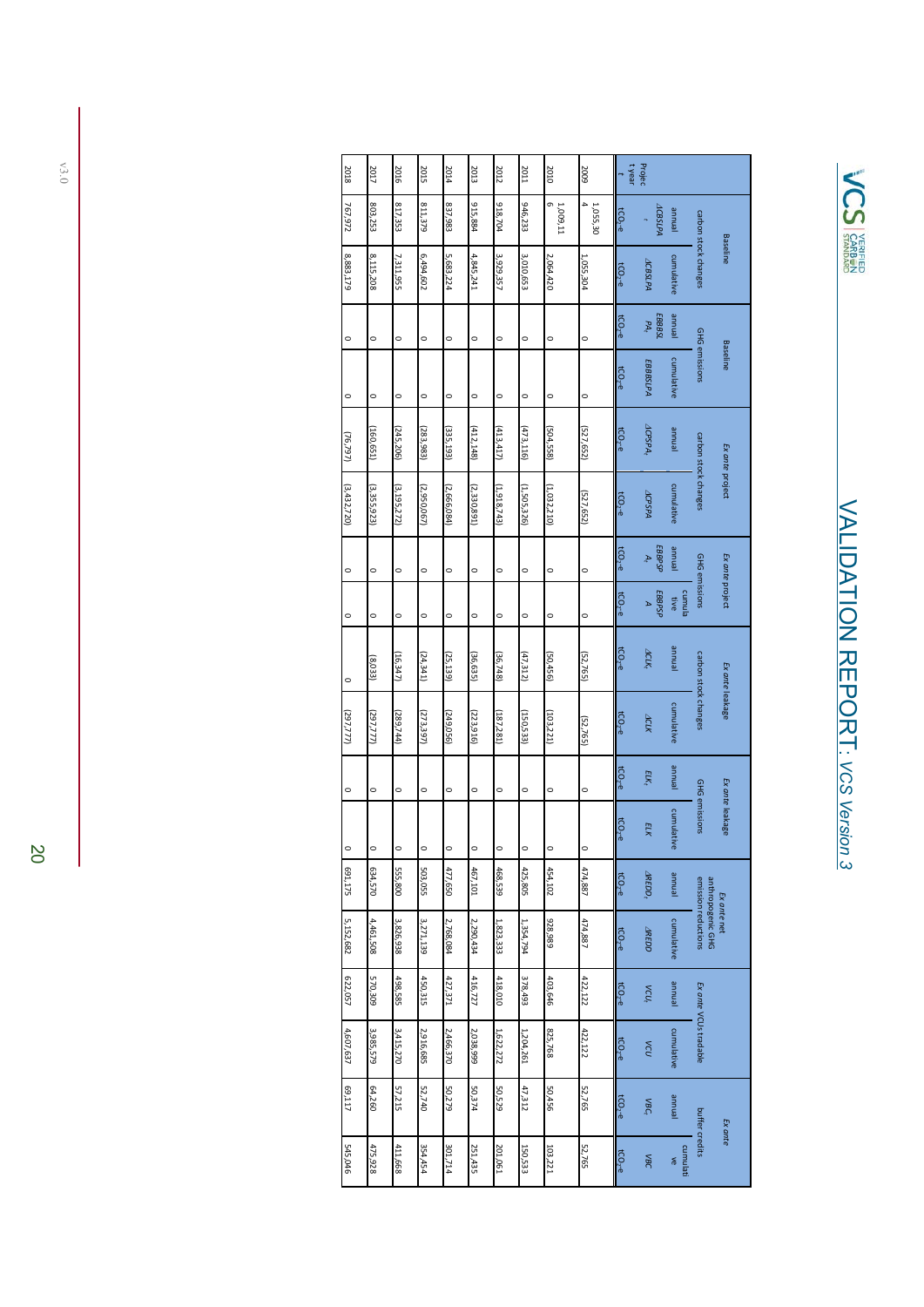### **S** CARBEN

### *3.2.7 Methodology Deviations*

The project developer did not deviate from the methodology.

### *3.2.8 Monitoring Plan*

The project proponent has provided a monitoring plan in Section 4.3 of the project document and supporting appendices containing specific standard operating procedures. All of the required data and procedures relative to ongoing monitoring of the project are described in this plan. The plan describes the organizations and staff responsible for carrying out the monitoring, the data to be collected, plans for data storage and management, quality control procedures, and detailed technical specifications. The monitoring procedure is appropriate to the project and methodology and is described in sufficient technical detail to allow it to be carried out consistently throughout the lifetime of the project.

### **3.3 Environmental Impact**

The project does not appear to have a negative environmental impact. The project developer conducted a legal analysis with regard to the need for a formal environmental impact assessment and concluded that the project activities fall outside the scope of the regulatory framework regarding environmental impact assessments in Peru. The project is carried out in partnership with the national authority governing protected areas in Peru.

### **3.4 Comments by stakeholders**

The project proponent has conducted extensive stakeholder consultation as a part of project planning and implementation. This includes direct work with the National Service of Natural Protected Areas (SERNANP), the Management Committee of the AMPF, Regional and Local Governments of San Martin, and members of the Local Population. The project proponent presented a well developed communication strategy for ongoing engagement with these groups. Interviews conducted during the site visit verified that many local stakeholders have been heavily involved in project design and implementation. The project is currently undergoing validation against the CCB standards as well, which will further serve to facilitate ongoing consultations with stakeholders throughout the project lifetime.

### 4 NON-PERMANANCE RISK ASSESSMENT

The project developer described the non permanence risk assessment process and summarized supporting data in a document titled "ICAM-VCS\_Non-Permanence Risk Report v\_02\_06\_15.pdf." The document outlines a risk assessment conducted using the VCA AFOLU Non-Permanence Risk Tool Version 3.1. SCS reviewed the risk scores assigned and the supporting evidence presented. During field interviews, SCS inquired about risk elements, and as relevant, checked any calculations made. SCS determined that the risk score assigned by the project proponent is appropriate and in conformance with the tool. The risk score assigned and evidence reviewed is summarized below: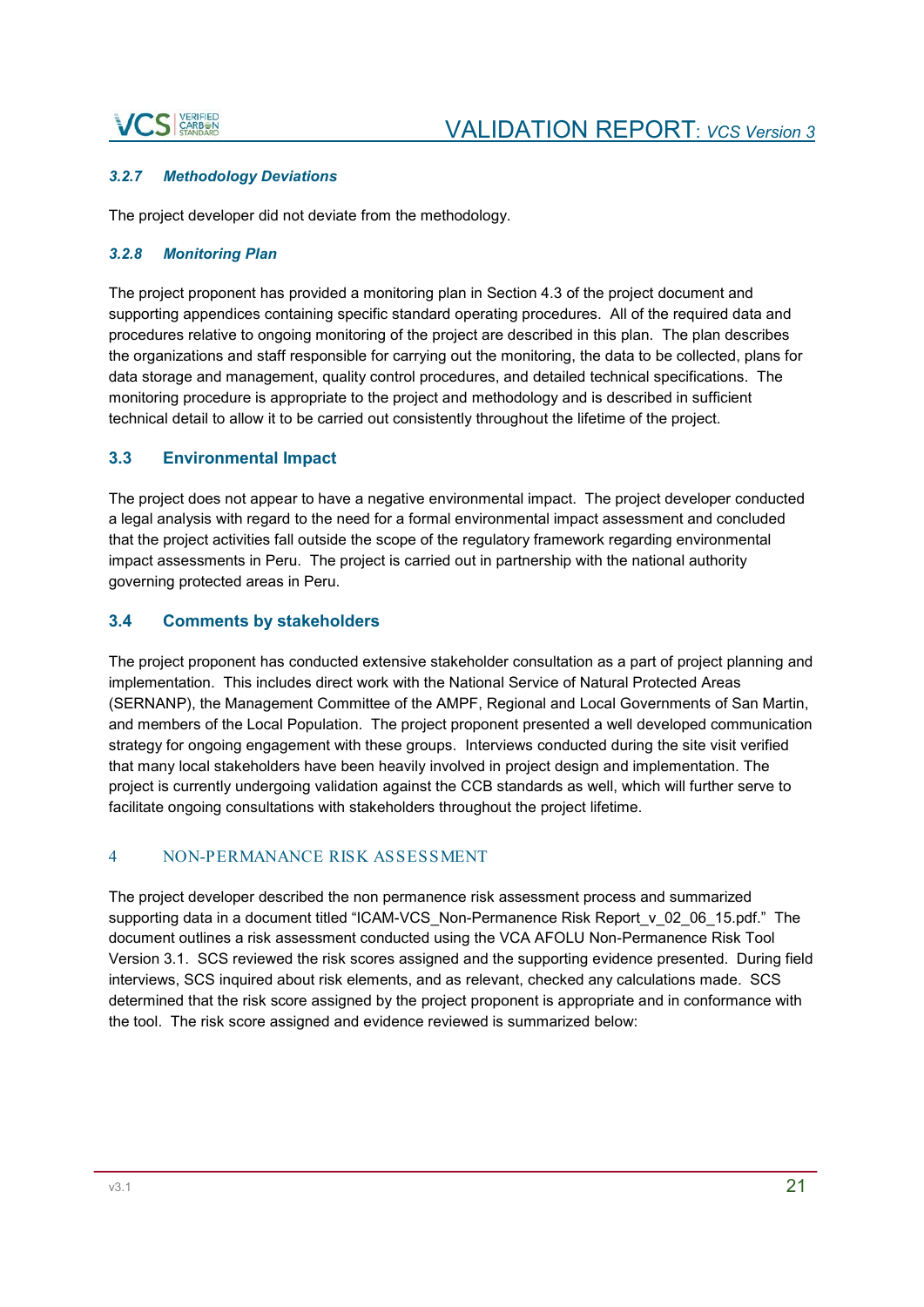

# **VCS** STARBED VALIDATION REPORT: *VCS Version 3*

| <b>Project Management</b>                                                 |                                                                                                                                                                                                                                                                |                       |  |  |
|---------------------------------------------------------------------------|----------------------------------------------------------------------------------------------------------------------------------------------------------------------------------------------------------------------------------------------------------------|-----------------------|--|--|
| <b>Risk</b><br>Factor                                                     | Summary of evidence reviewed and validation comments                                                                                                                                                                                                           | <b>Risk</b><br>Rating |  |  |
| a)                                                                        | The nature of the project (avoided deforestation) does not lead to the use of non-<br>native species.                                                                                                                                                          | n/a                   |  |  |
| b)                                                                        | Ongoing Enforcement is a major part of the project activity.                                                                                                                                                                                                   | 2                     |  |  |
| $\mathbf{C}$                                                              | The validation team conducted interviews and reviewed CVs of members of the<br>project management team. The team demonstrated strong experience with skills<br>necessary for project activities.                                                               | $\Omega$              |  |  |
| d)                                                                        | The management team has a full time presence near the project area, and conducts<br>regular patrols within the area as a part of project activities. The audit team visited<br>project offices in this area and observed records of patrols.                   | $\Omega$              |  |  |
| e)                                                                        | The project development team provided a list of many carbon projects they have<br>participated in that have been validated or will soon be validated, including a VCS<br>REDD project that was validated in Peru shortly before this validation was concluded. | $-2$                  |  |  |
| f                                                                         | The audit team reviewed documentation of participatory workshops that are used to<br>inform management plans.                                                                                                                                                  | $-2$                  |  |  |
| Total Project Management (PM) [as applicable, $(a + b + c + d + e + f)$ ] |                                                                                                                                                                                                                                                                |                       |  |  |
| Total may be less than zero.                                              |                                                                                                                                                                                                                                                                |                       |  |  |

| <b>Financial Viability</b>                                                                                                                                                                   |                                                                                                                                                                         |                       |  |  |  |
|----------------------------------------------------------------------------------------------------------------------------------------------------------------------------------------------|-------------------------------------------------------------------------------------------------------------------------------------------------------------------------|-----------------------|--|--|--|
| <b>Risk</b><br>Factor                                                                                                                                                                        | Summary of evidence reviewed and validation comments                                                                                                                    | <b>Risk</b><br>Rating |  |  |  |
| a)                                                                                                                                                                                           | The project proponent presented financial models at a variety of carbon prices to                                                                                       | n/a                   |  |  |  |
| b)                                                                                                                                                                                           | demonstrate the project cash flow breakeven point. The audit team examined the                                                                                          | n/a                   |  |  |  |
| c)                                                                                                                                                                                           | assumptions of the model and the sensitivity of the model to those assumptions and<br>determined that the conclusions reported by the project proponent are reasonable. | $\mathbf{1}$          |  |  |  |
| d)                                                                                                                                                                                           |                                                                                                                                                                         |                       |  |  |  |
| e)                                                                                                                                                                                           | The project proponent provided audited financial statements and evidence of an                                                                                          | n/a                   |  |  |  |
| f                                                                                                                                                                                            | executed contract from project investors providing evidence that the project has                                                                                        |                       |  |  |  |
| g)                                                                                                                                                                                           | secured funding.                                                                                                                                                        |                       |  |  |  |
| h)                                                                                                                                                                                           |                                                                                                                                                                         |                       |  |  |  |
| i)<br>The project proponent provided audited financial statements and evidence of an<br>executed contract from project investors providing evidence that the project has<br>secured funding. |                                                                                                                                                                         |                       |  |  |  |
| Total Financial Viability (FV) [as applicable, ((a, b, c or d) + (e, f, g or h) + i)]                                                                                                        |                                                                                                                                                                         |                       |  |  |  |
| Total may not be less than zero.                                                                                                                                                             |                                                                                                                                                                         |                       |  |  |  |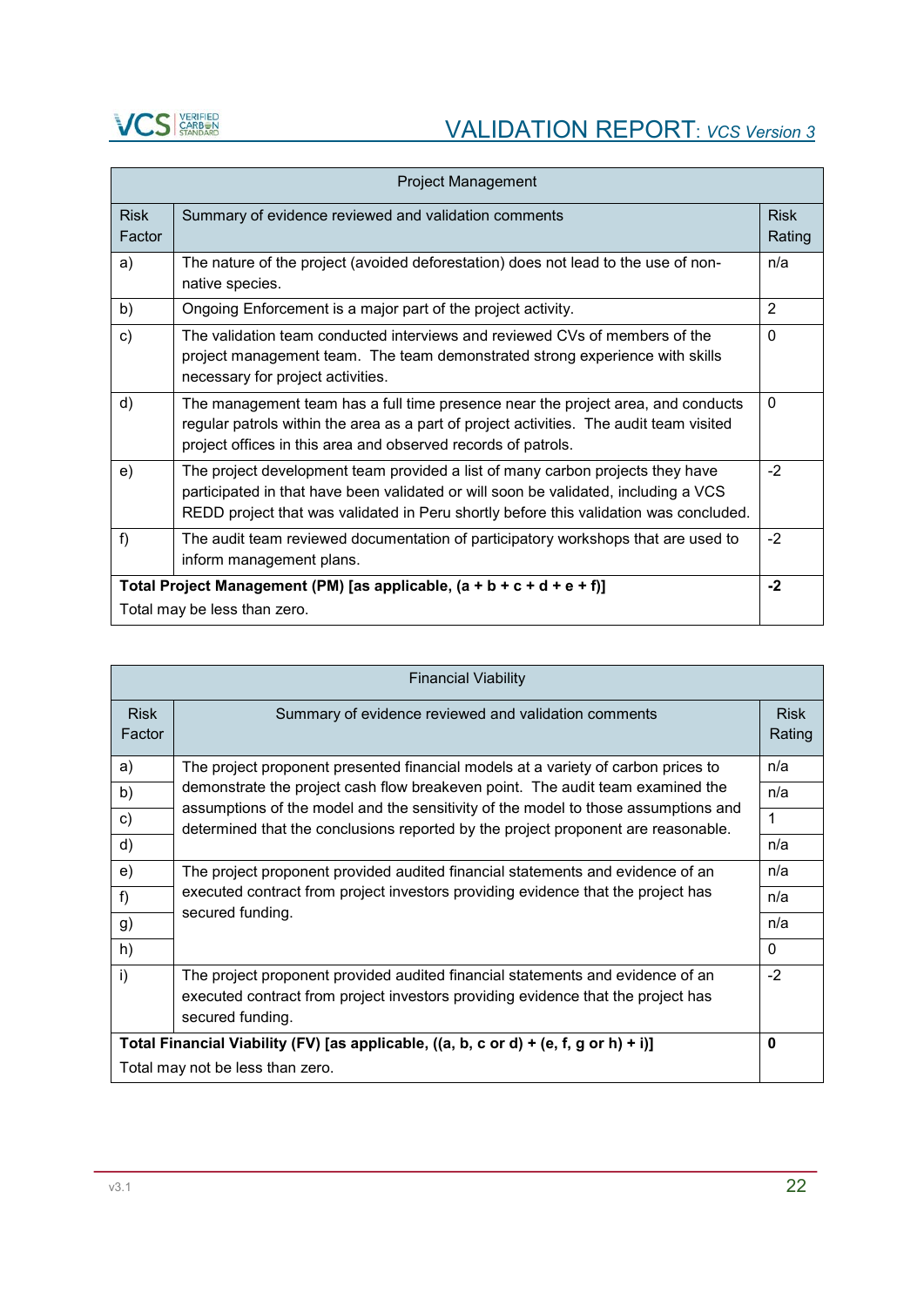

|                                                                              | <b>Opportunity Cost</b>                                                                                                                                                       |                    |  |  |  |
|------------------------------------------------------------------------------|-------------------------------------------------------------------------------------------------------------------------------------------------------------------------------|--------------------|--|--|--|
| <b>Risk</b><br>Factor                                                        | Summary of evidence reviewed and validation comments                                                                                                                          | <b>Risk Rating</b> |  |  |  |
| a)                                                                           | The project proponent presented documented opportunity cost analyses                                                                                                          | n/a                |  |  |  |
| b)                                                                           | conducted as part of the implementation of conservation agreements. This<br>analysis demonstrates that the net present value from the most profitable                         | n/a                |  |  |  |
| c)                                                                           | alternative land use activity (conventional land conversion to coffee and pasture)                                                                                            | n/a                |  |  |  |
| $\mathsf{d}$ )                                                               | is 20%-50% less profitable than the land use promoted by the project                                                                                                          | n/a                |  |  |  |
| e)                                                                           | (sustainable agriculture involving organic fertilizer and improved farming<br>techniques).                                                                                    | $-2$               |  |  |  |
| f)                                                                           |                                                                                                                                                                               | $-4$               |  |  |  |
| g)                                                                           | Conservation International is a no n profit organization.                                                                                                                     | $-2$               |  |  |  |
| h)                                                                           | The managers of the project area have an explicit legal restriction to maintain<br>its natural condition in perpetuity because of its status as a National Protected<br>Area. | $-2$               |  |  |  |
| i)                                                                           | The managers of the project area have an explicit legal restriction to maintain<br>its natural condition in perpetuity because of its status as a National Protected<br>Area. | -8                 |  |  |  |
| Total Opportunity Cost (OC) [as applicable, (a, b, c, d, e or f) + (g or h)] |                                                                                                                                                                               |                    |  |  |  |
| Total may not be less than 0.                                                |                                                                                                                                                                               |                    |  |  |  |

|                                          | <b>Project Longevity</b>                                                                                                                                                                                                                                                                                                            |     |  |  |  |
|------------------------------------------|-------------------------------------------------------------------------------------------------------------------------------------------------------------------------------------------------------------------------------------------------------------------------------------------------------------------------------------|-----|--|--|--|
| a)                                       | NA.                                                                                                                                                                                                                                                                                                                                 | n/a |  |  |  |
| b)                                       | The managers of the project area have an explicit legal restriction to<br>maintain its natural condition in perpetuity because of its status as a<br>National Protected Area. Consequently, the project is assigned a longevity<br>risk score of zero in accordance with Section 2.2.4.5 of the AFOLU Non-<br>Permanence Risk Tool. | 0   |  |  |  |
| <b>Total Project Longevity (PL)</b><br>0 |                                                                                                                                                                                                                                                                                                                                     |     |  |  |  |
|                                          | May not be less than zero                                                                                                                                                                                                                                                                                                           |     |  |  |  |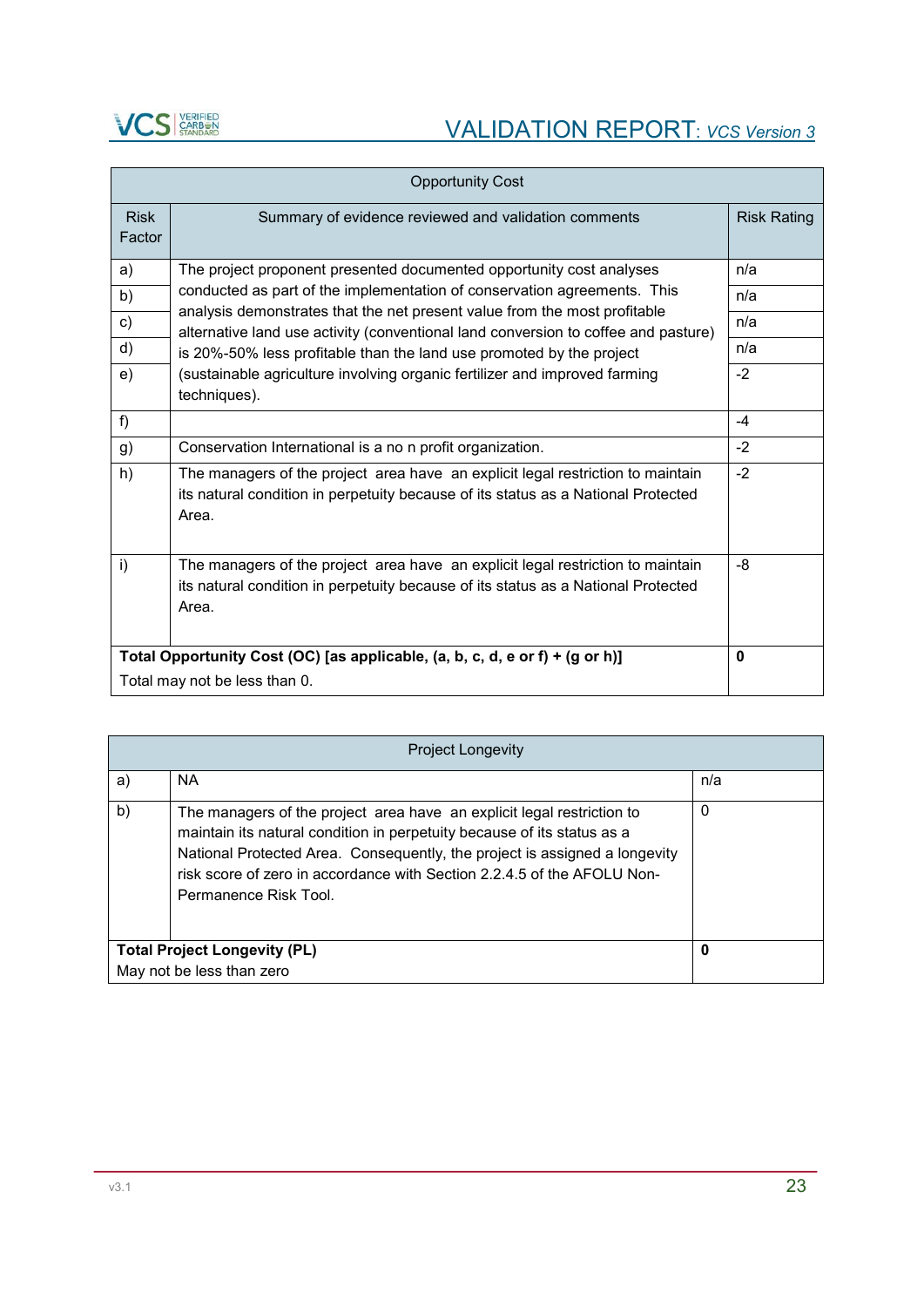

| Land Ownership and Resource Access/Use Rights                         |                                                                                                                                                                                                                                                                                                                                                                                                                                                                                                                                                                                                                                                                               |                    |  |  |
|-----------------------------------------------------------------------|-------------------------------------------------------------------------------------------------------------------------------------------------------------------------------------------------------------------------------------------------------------------------------------------------------------------------------------------------------------------------------------------------------------------------------------------------------------------------------------------------------------------------------------------------------------------------------------------------------------------------------------------------------------------------------|--------------------|--|--|
| <b>Risk</b><br>Factor                                                 | Summary of evidence reviewed and validation comments                                                                                                                                                                                                                                                                                                                                                                                                                                                                                                                                                                                                                          | <b>Risk Rating</b> |  |  |
| a)                                                                    | Ownership and resource access/use rights to the AMPF are both held by the<br>Peruvian government.                                                                                                                                                                                                                                                                                                                                                                                                                                                                                                                                                                             | $\mathbf 0$        |  |  |
| b)                                                                    | Ownership and resource access/use rights to the AMPF are both held by the<br>Peruvian government.                                                                                                                                                                                                                                                                                                                                                                                                                                                                                                                                                                             | $\mathbf 0$        |  |  |
| c)                                                                    | While there are many people living illegally in the project area, there is no<br>dispute over land tenure or ownership. The project proponent presented<br>comprehensive legal analysis that concludes that the project area is registered in<br>the name of SERNANP. It is clear that the land is owned by the government of<br>Peru and that the laws of Peru do not allow for the granting of property rights to<br>individuals within national protected areas. This was confirmed by review of<br>legal documents provided by the project proponent and discussions with<br>government officials.                                                                        | $\mathbf 0$        |  |  |
| d)                                                                    | While there are many people living and working illegally in the project area,<br>there is no dispute over access rights. Rather, it is clear that those in the area<br>are present illegally. The project proponent presented comprehensive legal<br>analysis that concludes that the project area is registered in the name of<br>SERNANP. It is clear that the land is owned by the government of Peru, and<br>that the laws of Peru do not allow for the granting of property rights to individuals<br>within national protected areas. This was confirmed by review of legal<br>documents provided by the project proponent and discussions with government<br>officials. | $\mathbf 0$        |  |  |
| e)                                                                    | The managers of the project area have an explicit legal restriction to maintain<br>its natural condition in perpetuity because of its status as a National Protected<br>Area.                                                                                                                                                                                                                                                                                                                                                                                                                                                                                                 | $-2$               |  |  |
| $f$ )                                                                 | The project developer has taken several documented actions to identify and<br>resolve any disputes, including the commissioning of a legal analysis of land<br>tenure rights and development of communications strategies and a legal basis<br>for continued land use by those currently in the project area.                                                                                                                                                                                                                                                                                                                                                                 | $-2$               |  |  |
| Total Land Tenure (LT) [as applicable, ((a or b) + $c + d + e + f$ )] |                                                                                                                                                                                                                                                                                                                                                                                                                                                                                                                                                                                                                                                                               |                    |  |  |
| Total may not be less than zero.                                      |                                                                                                                                                                                                                                                                                                                                                                                                                                                                                                                                                                                                                                                                               |                    |  |  |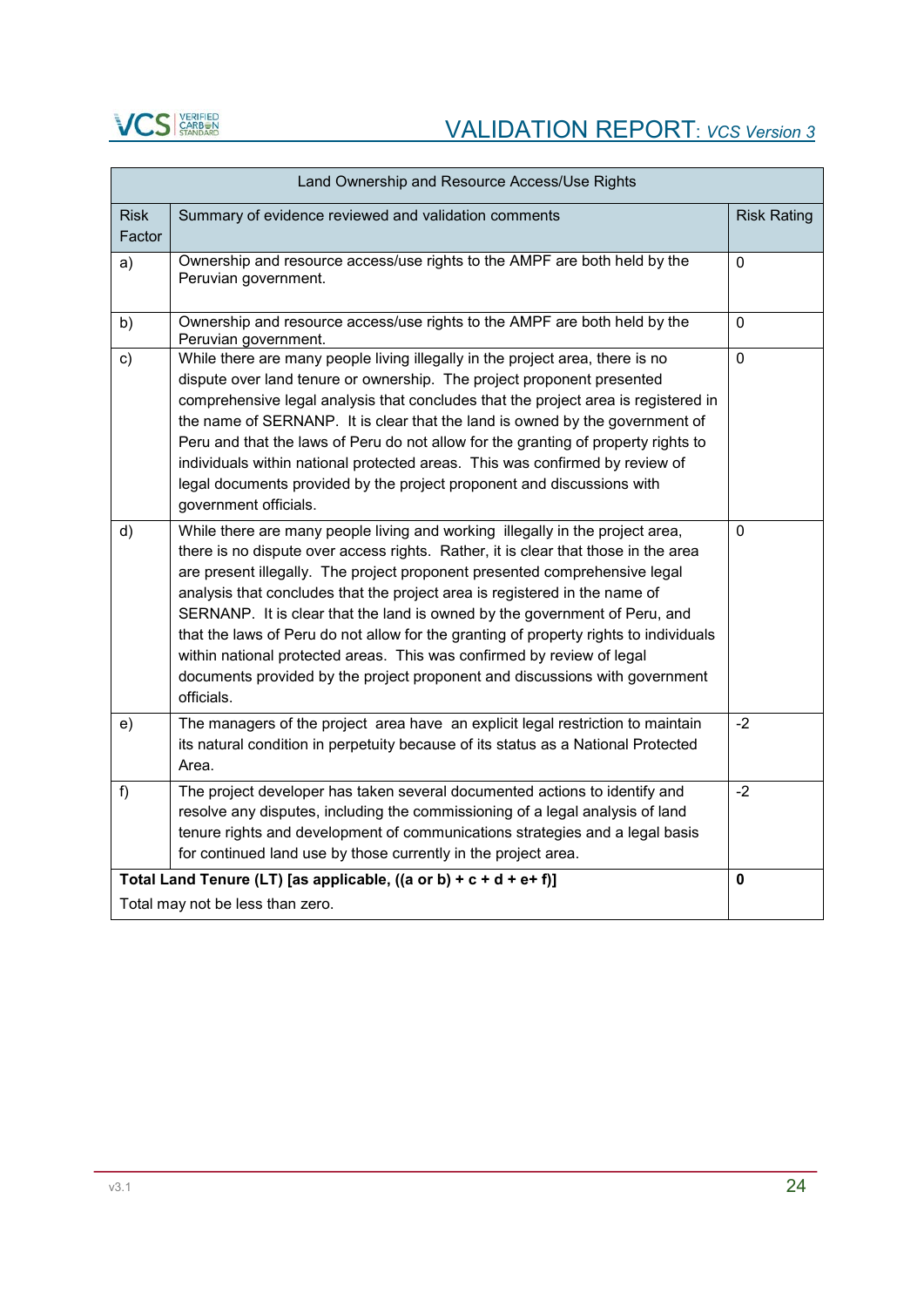

| <b>Community Engagement</b>                                                                                                                                                                                                                      |                                                                                                                                                                                                                                                                                                                                                                                                                                                                                                                                                                   |                    |  |  |
|--------------------------------------------------------------------------------------------------------------------------------------------------------------------------------------------------------------------------------------------------|-------------------------------------------------------------------------------------------------------------------------------------------------------------------------------------------------------------------------------------------------------------------------------------------------------------------------------------------------------------------------------------------------------------------------------------------------------------------------------------------------------------------------------------------------------------------|--------------------|--|--|
| <b>Risk</b><br>Factor                                                                                                                                                                                                                            | Summary of evidence reviewed and validation comments                                                                                                                                                                                                                                                                                                                                                                                                                                                                                                              | <b>Risk Rating</b> |  |  |
| a)                                                                                                                                                                                                                                               | The project proponent provided several lists of people who have attended<br>meetings associated with project design and implementation, been contacted by<br>rangers, or have otherwise been involved in participatory planning and outreach.<br>Assuming the estimate of population size in the BPAM management plan<br>represents a reasonable approximation of the number of people living in the<br>project area, this list indicates that the number of people consulted is adequate<br>to meet the VCS requirements for assignment of a risk score of zero. | $\Omega$           |  |  |
| b)                                                                                                                                                                                                                                               | Additionally, the project developer carried out an analysis of the estimated<br>population size outside the project area that may rely on the project area and<br>documented that greater than 20% of that population had been consulted. The<br>auditor reviewed the assumptions of this analysis and found them reasonable,<br>and reviewed records of the workshops and consultations conducted.                                                                                                                                                               | $\Omega$           |  |  |
| The auditor has reviewed results of a participatory assessment carried out by the<br>c)<br>project proponent as part of a parallel assessment against the CCB standards.<br>This assessment indicates that the project has net positive impacts. |                                                                                                                                                                                                                                                                                                                                                                                                                                                                                                                                                                   |                    |  |  |
| Total Community Engagement (CE) [where applicable, (a+b+c)]<br>Total may be less than zero.                                                                                                                                                      |                                                                                                                                                                                                                                                                                                                                                                                                                                                                                                                                                                   |                    |  |  |

| <b>Political Risk</b>                                        |                                                                                                                                                                                                         |                    |
|--------------------------------------------------------------|---------------------------------------------------------------------------------------------------------------------------------------------------------------------------------------------------------|--------------------|
| <b>Risk</b><br>Factor                                        | Summary of evidence reviewed and validation comments                                                                                                                                                    | <b>Risk Rating</b> |
| a)                                                           | The governance score of Peru is -0.3156, calculated as described in the AFOLU<br>Non-Permanence Risk Tool. These calculations were made by the project<br>proponent and cross-checked by the validator. | n/a                |
| b)                                                           |                                                                                                                                                                                                         | n/a                |
| c)                                                           |                                                                                                                                                                                                         | 2                  |
| d)                                                           |                                                                                                                                                                                                         | n/a                |
| e)                                                           |                                                                                                                                                                                                         | n/a                |
| f)                                                           | The project proponent presented evidence of Peru's REDD-Readiness activities,<br>including fact sheets and references to Peru's activities in CDM projects.                                             | $-2$               |
| Total Political (PC) [as applicable ((a, b, c, d or e) + f)] |                                                                                                                                                                                                         | 0                  |
|                                                              | Total may not be less than zero.                                                                                                                                                                        |                    |

With regard to natural risks, the project developer conducted a likelihood and significance assessment of the risk of landslides, geological risk, forest fires, droughts, and extreme weather. Third party documentary evidence was presented for each of these risk elements and reviewed by the audit team, and the risk rating was also assessed by the Peruvian Technical Expert on the audit team for reasonableness. A risk rating of 2 was assigned to natural risks.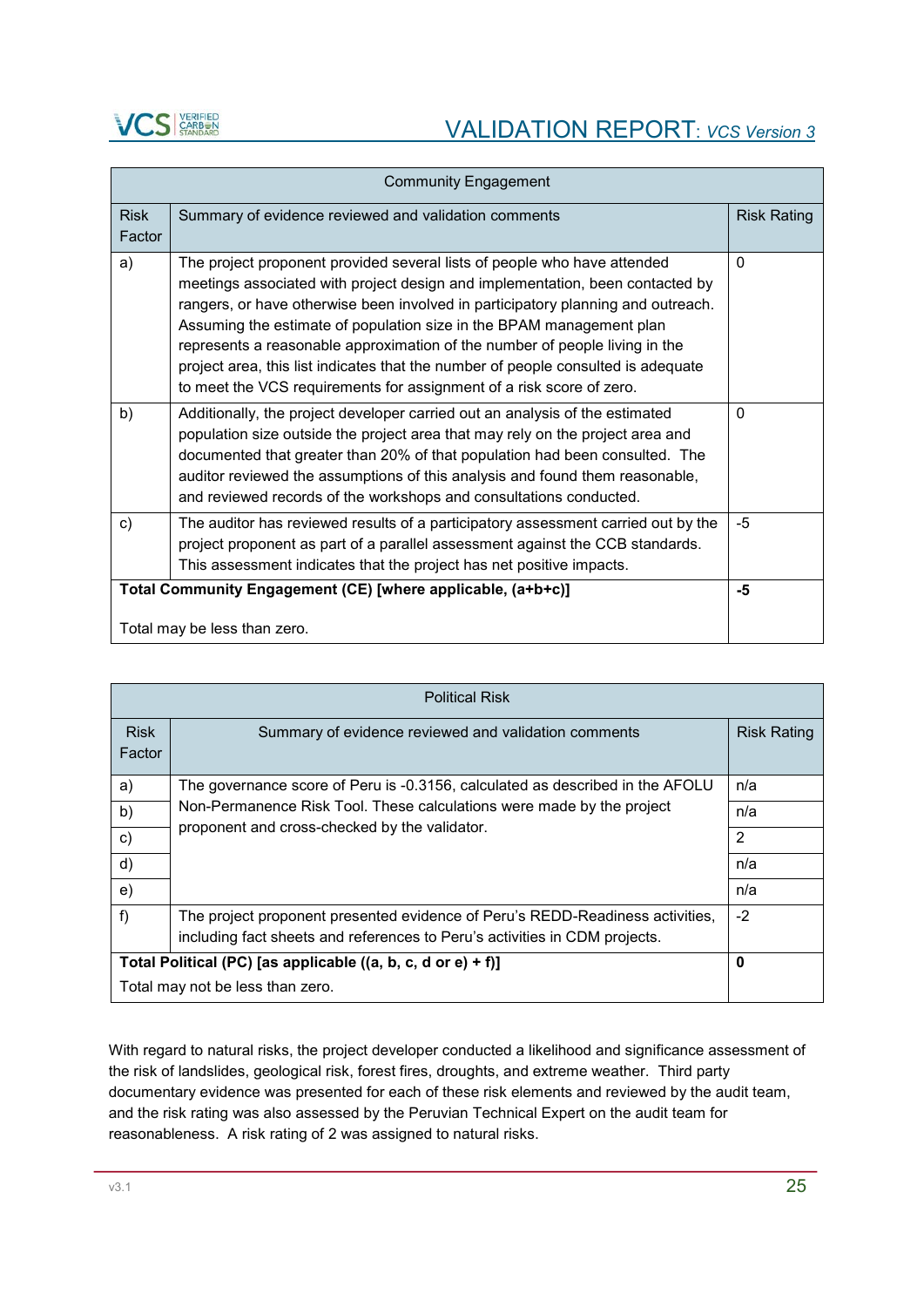

| Score for each natural risk applicable to the project   |                     |
|---------------------------------------------------------|---------------------|
| (Determined by (LS × M)                                 |                     |
| Fire $(F)$                                              |                     |
| Extreme Weather (W)                                     |                     |
| Geological Risk (G)                                     | 2 (from landslides) |
| Other natural risk (ON)                                 | 0                   |
| Total Natural Risk (as applicable, F + PD + W + G + ON) |                     |

|    | <b>Risk Category</b>            | Rating |
|----|---------------------------------|--------|
| a  | <b>Internal Risk</b>            |        |
|    | <b>External Risk</b>            | 0      |
| C) | <b>Natural Risk</b>             | 2      |
|    | Overall Risk Rating (a + b + c) |        |

Following the AFOLU non-permanence risk tool, paragraph 2.5.2, a minimum risk rating of 10 shall apply to the project.

### 5 VALIDATION CONCLUSION

The project conforms to the validation criteria for projects, as set out in the VCS Version 3 guidance documents referenced in Section 1.2 of this report. No qualifications or limitations exist with respect to the validation opinion reached by the audit team. In the opinion of the audit team, the project is likely to achieve the estimated GHG emission reductions and removals that are described in the PD.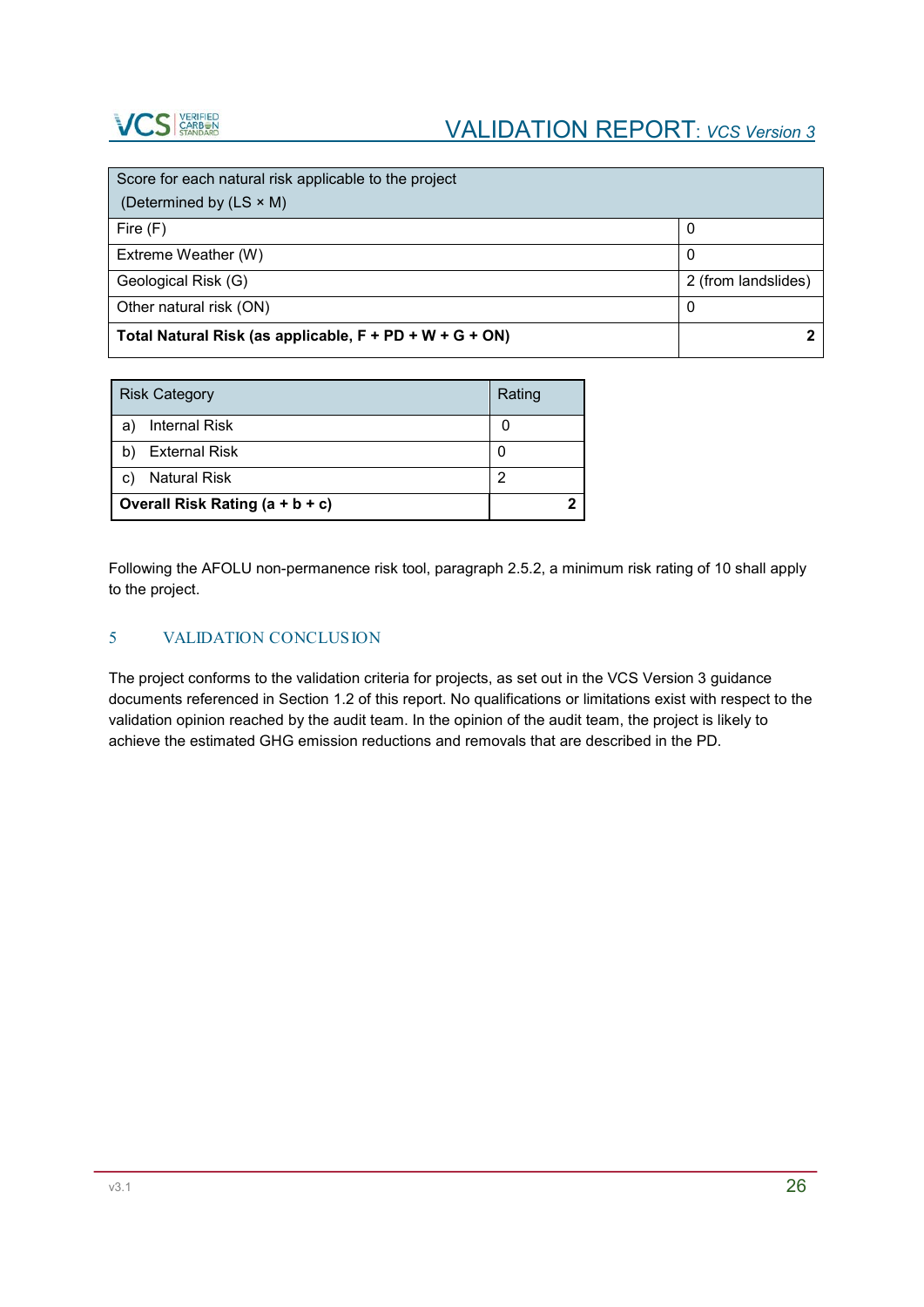

### **APPENDIX A: LIST OF FINDINGS**



*Certification for a Sustainable World ™*

# **VALIDATION UNDER THE VERIFIED CARBON STANDARD (VCS)**

# **List of Findings**

**Project Proponent: Conservation International**

**Project: Alto Mayo Conservation Initiative**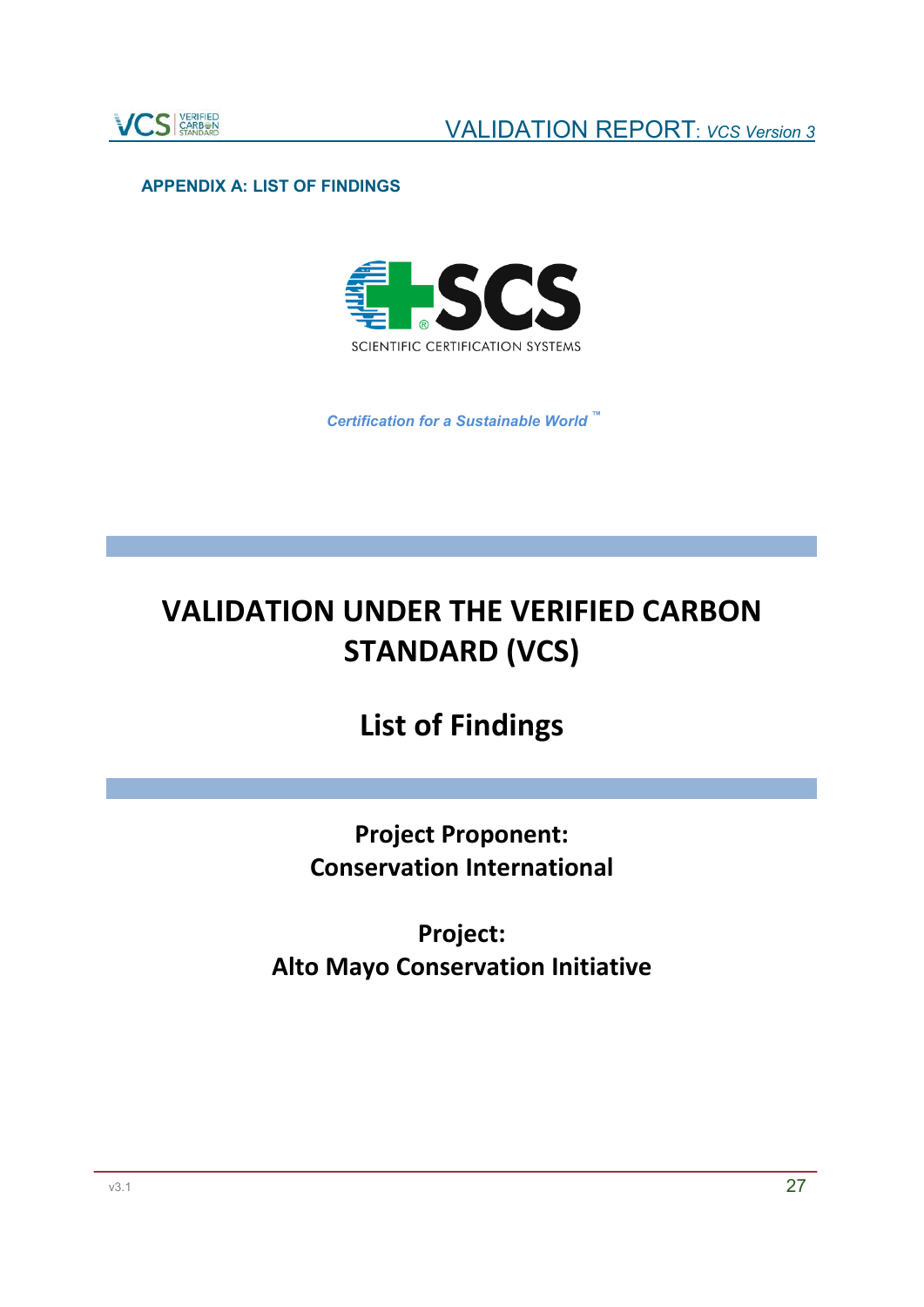

### **NIR 2012.1 dated 02/03/2012**

### **Standard Reference**: VT0001

### **Document Reference**: PD Section 2.5

**Finding**: The VCS Tool for the demonstration and Assessment of Additionality in VCS AFOLU Project Activities states "If an alternative does not comply with all mandatory applicable legislation and regulations then show that, based on an examination of current practice in the region in which the mandatory law or regulation applies, those applicable mandatory legal or regulatory requirements are systematically not enforced and that non-compliance with those requirements is widespread, i.e., prevalent on at least 30% of the area of the smallest administrative unit that encompasses the project area"

The alternative land use scenario selected as most likely is continued illegal deforestation. Based on the documentation provided, it appears that non-compliance with forest protection laws in the project area is widespread, but it is unclear if the specific requirement of being prevalent on at least 30% of the area of the smallest administrative unit that encompasses the project area is satisfied. Please provide additional information to demonstrate that this requirement is met.

**Proponent Response**: Evidence that the specific requirement of the VCS Additionality Tool to demonstrate that non-compliance with the mandatory legal or regulatory requirements that apply to the baseline scenario (in this case the Protected Areas Law) is widespread in the project area (i.e. prevalent on at least 30% of the smallest administrative unit that encompasses the project area) has been provided to the validator. The PD has been updated accordingly.

**Auditor Response**: To address the specific requirement that laws regarding forest protection are prevalent on at least 30% of the area of the smallest administrative unit that encompasses the project area, the project proponent conducted an additional GIS analysis, which is described in section 2.5 of the revised PDD as "To further demonstrate that non-compliance with the NPA law is widespread within the AMPF, i.e., prevalent on at least 30% of the area of the smallest administrative unit that encompasses the project area (in this case, the Protected Area is this unit since it falls under the administrative jurisdiction of the SERNANP), we defined a grid of regular cells of 500 meters covering the project area, and for each cell we estimated the deforestation by applying the Tabulate Area tool from the Spatial Analysis extension of ArcGIS 10. The cells that did not have any deforestation were excluded from the total counting. The results counted 1316 cells out of 2032 having presented deforestation, representing 35% the project area (see Sup.Inf\_PD\_2.1)". The auditor found the approach to be reasonable and unbiased, checked calculations used to estimate the percentage of gridcells in which deforestation appears. No errors were found in the calculations. Additionally, based on the site visit, it was clear that deforestation was occurring, despite the forest protection laws in the project area. The auditor observed evidence recent illegal deforestation first hand while travelling to forest inventory plots. Finally, interviews with BPAM officials supported the claim that illegal deforestation is prevalent across the project area. As a result of this additional analysis, the auditor concludes that the project proponent has adequately demonstrated that illegal deforestation is present prevalent on at least 30% of the area of the smallest administrative unit that encompasses the project area. We do note that this does not suggest that 30% of the area has been illegally deforested, but rather that if the entire project area is divided into regular gridcells,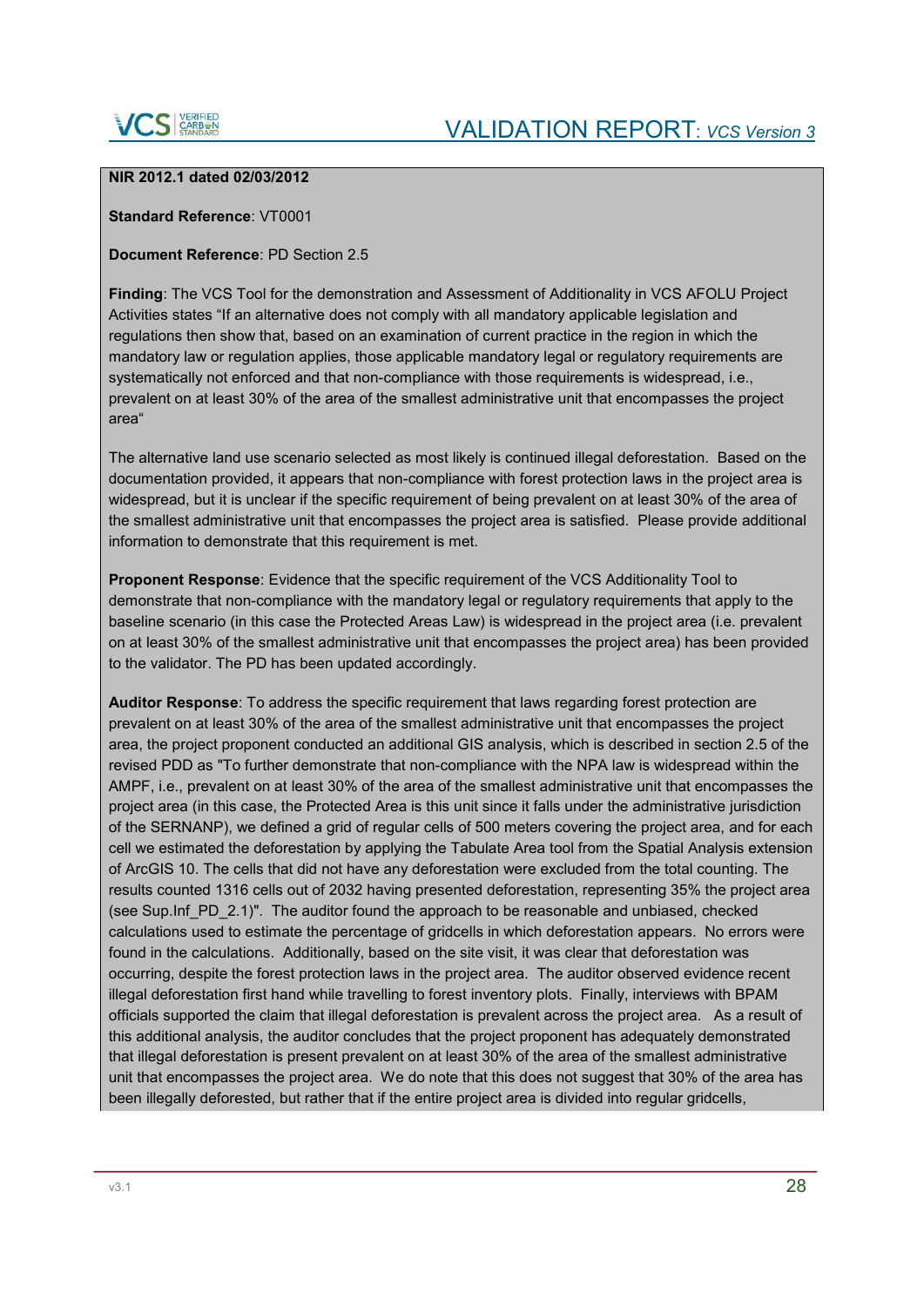deforestation is observable on more than one third of those cells.

**Closing Remarks**: The Proponent's response adequately addresses the finding.

### **NCR 2012.2 dated 02/03/2012**

**Standard Reference**: VM0015 page 146

**Document Reference**: Sup.Inf\_Meth\_04b\_Carbon\_Stock\_Inventory\_AMPF\_2011+sp&fg.pdf

Sup.Inf Meth\_04c Carbon\_Stock\_Inventory\_Yuracyacu\_2008.pdf

**Finding**: The project applies biome-level allometric equations as cited by Pearson (2005), Brown (2007), Fragi (1985), Chave (2005) and others.

The methodology requires that "When allometric equations developed from a biome-wide database...are used, it is necessary to verify by destructively harvesting, within the project area but outside the sample plots, a few trees of different species and sizes and estimate their biomass and then compare against the selected equation."

The selected allometric equations must be verified as described in the methodology.

**Proponent Response**: Please refer to the document "Corrective Action Plan\_NCR-2012.2\_Allometry", and "Response\_Corrective Action Plan\_NCR-2012.2\_Allometry". The PD has been updated accordingly.

**Auditor Response**: *The text of the first referenced corrective action plans reads as follows:*

"This Corrective Action Plan is in response to Non Conformity Report 2012.2 [NCR-2012.2\_Verificationof Allometry\_020312) which states:

*"The project applies biome-level allometric equations as cited by Pearson (2005), Brown (2007), Fragi (1985), Chave (2005) and others. The methodology requires that "When allometric equations developed from a biome-wide database are used, it is necessary to verify by destructively harvesting, within the project area but outside the sample plots, a few trees of different species and sizes and estimate their biomass and then compare against the selected equation." The selected allometric equations must be verified as described in the methodology."*

The methodology VM0015, annex 03, page 147, states:

*"The allometric equations are preferably local-derived and forest type-specific. When allometric equations developed from a biome-wide database, such as those in Annex 4A.2, Tables 4.A.1 and 4.A.2 of GPG LULUCF, are used, it is necessary to verify by destructively harvesting, within the project area but outside the sample plots, a few trees of different species and sizes and estimate their biomass and then compare against the selected equation .Also generic allometric equations can be used, as long as it can be*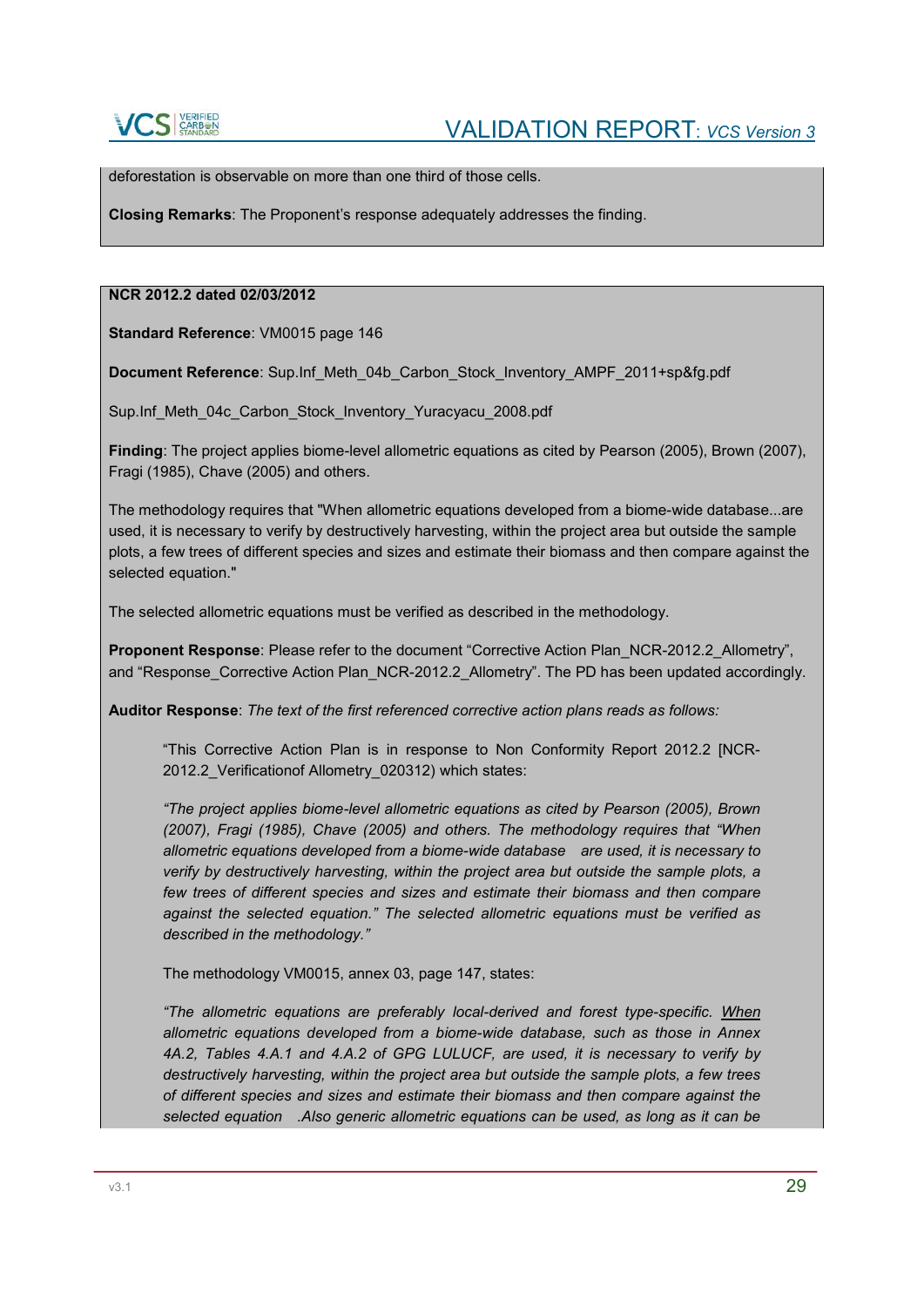

*proven that they are conservative."* (*emphasis* added).

As a response to NCR-2012.2, we are no longer using "*allometric equations developed from a biome-wide database*." Rather, we conducted an extensive literature review and identified regionally-derived allometric equations that are more specific to our forest type and appropriate for the conditions of our project site. Specifically, the equations used for broadleaf species, which are predominant in our forest inventory (82.6%), are derived from a study developed by Alvarez et. al. (2012) in the nearby forests of Colombia and are specific to the altitudinal and precipitation conditions of the forest strata in our project site, based on the Holdridge classification (see AMPF Management Plan, pages 36-39). In addition, the equations chosen include wood density as one of the parameters, which were derived from national data-bases (Conferencia Peruana de la Madera. 2008. Compendio de Información Técnica de 32 Especies Forestales. Tomo I y II. Lima, Perú). Similarly, allometric equations for palms (6.2%) and lianas (10.5%) were derived from a study developed by Sierra et. al. (2007) in pre-montane forests of Colombia. Species specific equations were used for the *wasai* palm (0.2%) and *Cecropia* (0.4%), derived from Pearson et. al. (2005), as before. The equations used are reported in Table 01 NCR-2012.2 below; a copy of the original studies will be provided to the validator for review.

**Table 01\_NCR-2012.2.** Allometric equations identified for the AMPF: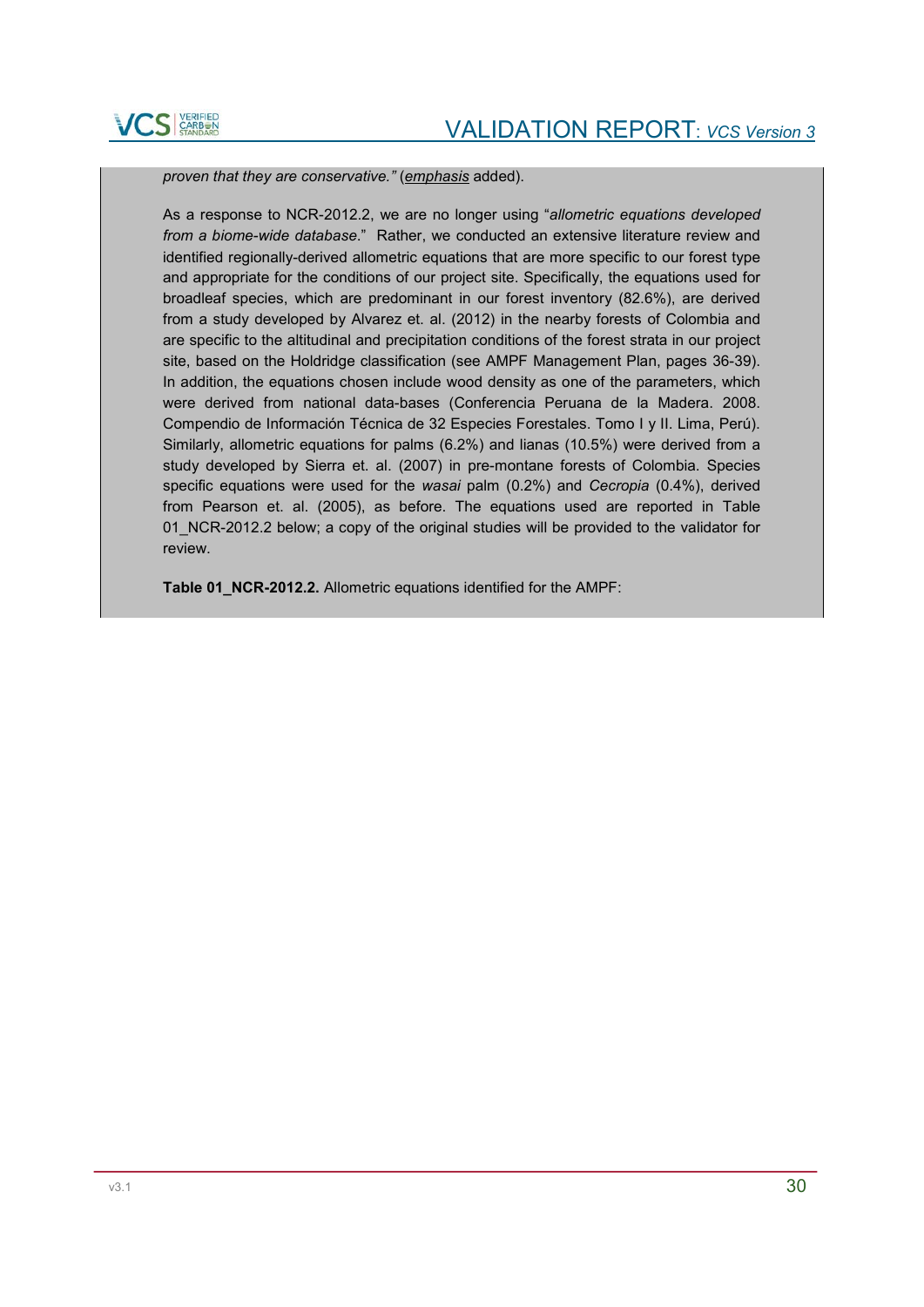

| <b>Forest</b><br>type/Species<br>group | <b>Equation</b>                                                                                | <b>Source</b>               | Original<br>location                   |
|----------------------------------------|------------------------------------------------------------------------------------------------|-----------------------------|----------------------------------------|
| Pre-montane                            | $1.96 - 1.098$<br>$ln(D) + 1.169$<br>$(ln(D))^2 - 0.122$<br>$(ln(D))^3 + 1.061$<br>$ln(\rho)$  | Alvarez<br>et al.<br>(2012) | Colombia<br>(pre-<br>montane<br>moist) |
| Cloud                                  | $1.836 - 1.255$<br>$ln(D) + 1.169$<br>$(ln(D))^2 - 0.122$<br>$(ln(D))^3 - 0.222$<br>$ln(\rho)$ | Alvarez<br>et al.<br>(2012) | Colombia<br>(lower<br>montane<br>wet)  |
| Dwarf                                  | $3.13 - 1.536$<br>$ln(D) + 1.169$<br>$(ln(D))^2 - 0.122$<br>$(ln(D))^3 + 1.767$<br>$ln(\rho)$  | Alvarez<br>et al.<br>(2012) | Colombia<br>(montane<br>wet)           |
| Palms                                  | $0.360 + 1.218$<br>In(H)                                                                       | Sierra<br>et al.<br>(2007)  | Colombia<br>(pre-<br>montane)          |
| Lianas                                 | $0.028 + 1.841$<br>ln(D)                                                                       | Sierra<br>et al.<br>(2007)  | Colombia<br>(pre-<br>montane)          |
| Palms<br>(wasai)                       | $6.666 + 12.826$<br>$H^{0.5}$ Ln(H)                                                            | Pearson<br>et al.<br>(2005) | <b>Bolivia</b>                         |
| Cecropia<br>species                    | $12.764 +$<br>0.2588<br>$(dbh)^{2.0515}$                                                       | Pearson<br>et al.<br>(2005) | <b>Bolivia</b>                         |

In addition (and although not specifically required by the methodology), we validated the allometric equations of Alvarez et al. (2012) by following the steps of the "Limited measurements" method included in VCS Module VMD0001: *Estimation of carbon stocks in the above- and belowground biomass in live tree and non-tree pools (CP-AB), v1.0<sup>1</sup>* . The results confirm the applicability of the allometric equations identified for our project site (see Annex 01\_NCR-2012.2). As shown in Table 02\_NCR-2012.2, the application of this new set of allometric equations has reduced the total carbon stocks for each of our forest strata, therefore producing more conservative results compared to the previous, biome-wide equations.

**Table 02\_NCR-2012.2** Comparison of total carbon stocks for the AMPF using biomewide vs. regional equations

1

<sup>1</sup> Available at: http://www.v-c-s.org/methodologies/VMD0001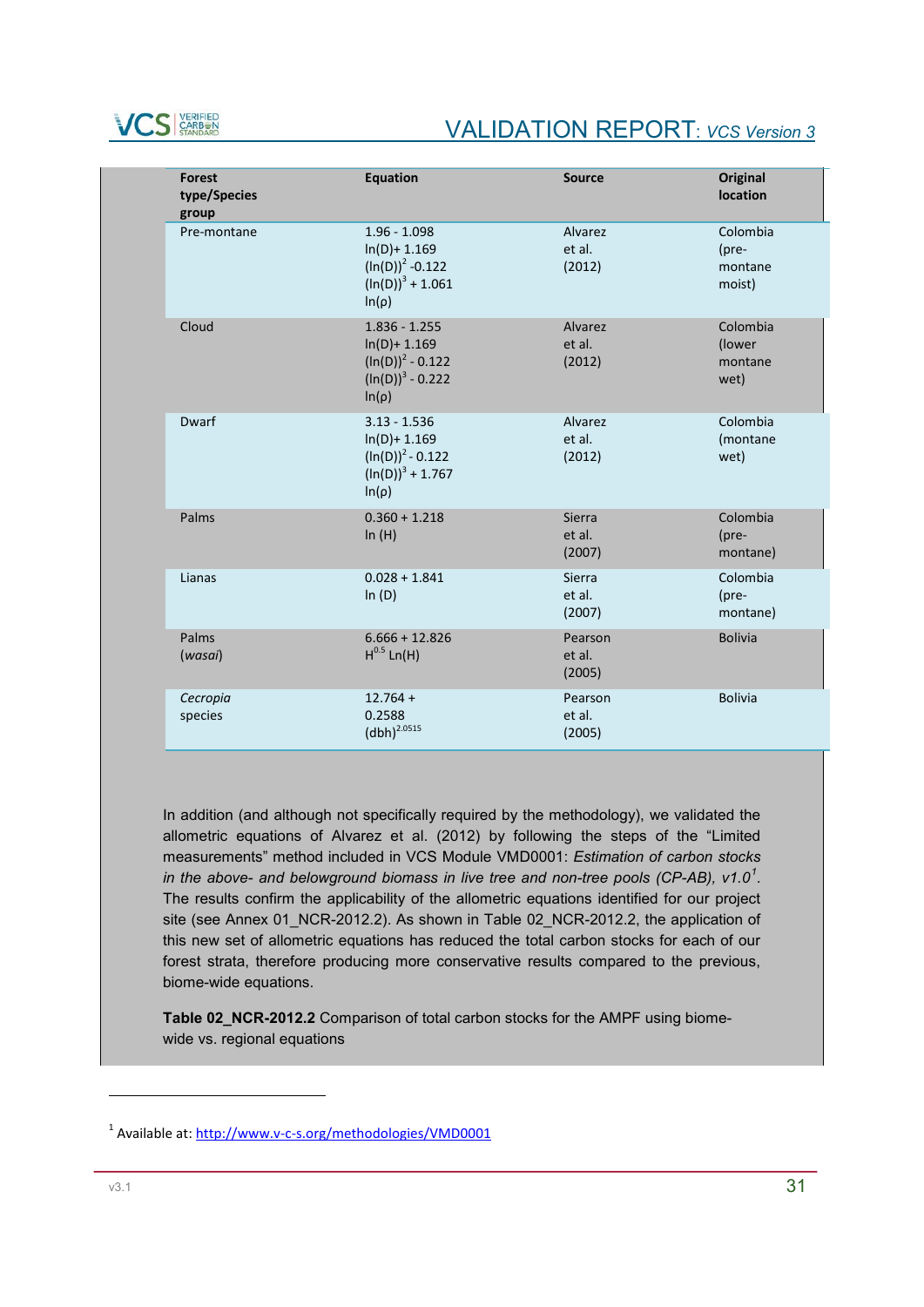

|                 | <b>Biome-wide</b><br>equations (Brown,<br>Frangi, Putz, etc) | <b>Regional equations</b><br>(Alvarez, Sierra, etc) |
|-----------------|--------------------------------------------------------------|-----------------------------------------------------|
| Pre-<br>montane | 147.4                                                        | 127.92                                              |
| <b>Cloud</b>    | 156.6                                                        | 138.54                                              |
| <b>Dwarf</b>    | 63.1                                                         | 33.07                                               |

SCS responded to this corrective action plan as follows:

**Background:** In response to NCR 2012.2, the project proponent has reviewed scientific literature to select a new set of more applicable allometric equations for prediction of biomass of individual trees. The primary equations selected are from Alvarez et al, in which equations are developed for Colombia using the methods of Chave et al and assessing equation grouping according to the Holdridge Life Zone Classification. The new equations selected are more appropriate to the project area than the pan-tropical equations originally provided by the project proponent in that they are developed in a neighbouring country and are specific to the Holdridge life zone bioclimatic classifications in which the project area falls. Other regionally developed equations have been chosen for other species.

Apart from the presentation of the equations themselves, the primary conclusion of the Alvarez et al paper is that Type II models (i.e. those incorporating a measure of diameter and density, but not height) require assessment with external data prior to site-specific implementation (discussed in abstract, section 4.1 last paragraph, and section 5 of the Alverez et al paper), as these models are not able to account for local variations in height-diameter relationships and in wood density. In the Alverez study, the initial Chave models of this type had local biases of greater than 50%. Similar biases were also reported in another study in Peru (Girardin et al 2010). The possibility of bias of this order of magnitude certainly meets the materiality definition for VCS audits, suggesting that evaluation of equation suitability is important.

The models selected from the Alverez paper for use in the current project are of type II, but have been fitted to data from Colombia, rather than the global dataset used by Chave et al. It is not known whether biases such as those observed by Alverez in the assessment of Pan-Tropical equations in Colombia would be observed in the assessment of Columbian equations applied in Peru.

The methodology requires that "When allometric equations developed from a biome-wide database, such as those in Annex 4A.2, Tables 4.A.1 and 4.A.2 of GPG LULUCF, are used, it is necessary to verify by destructively harvesting, within the project area but outside the sample plots, a few trees of different species and sizes and estimate their biomass and then compare against the selected equation." It is not clear how a "biome-wide database" is defined. If a Holdridge Bioclimatic zone is considered a biome, the equations selected by the project proponents could still be considered those from a "biome-wide database." It can similarly be argued that, given the much more locally specific nature of the Columbian Life Zone equations, these represent a regional equation, rather than a biome-wide equation. Given the equation developers' (Alverez et al) strong cautions about models of the type chosen, local verification of the adequacy of the models still appears relevant to determining whether they are appropriate to use in the forests of the project area as well as the Columbian forests in which they were originally developed.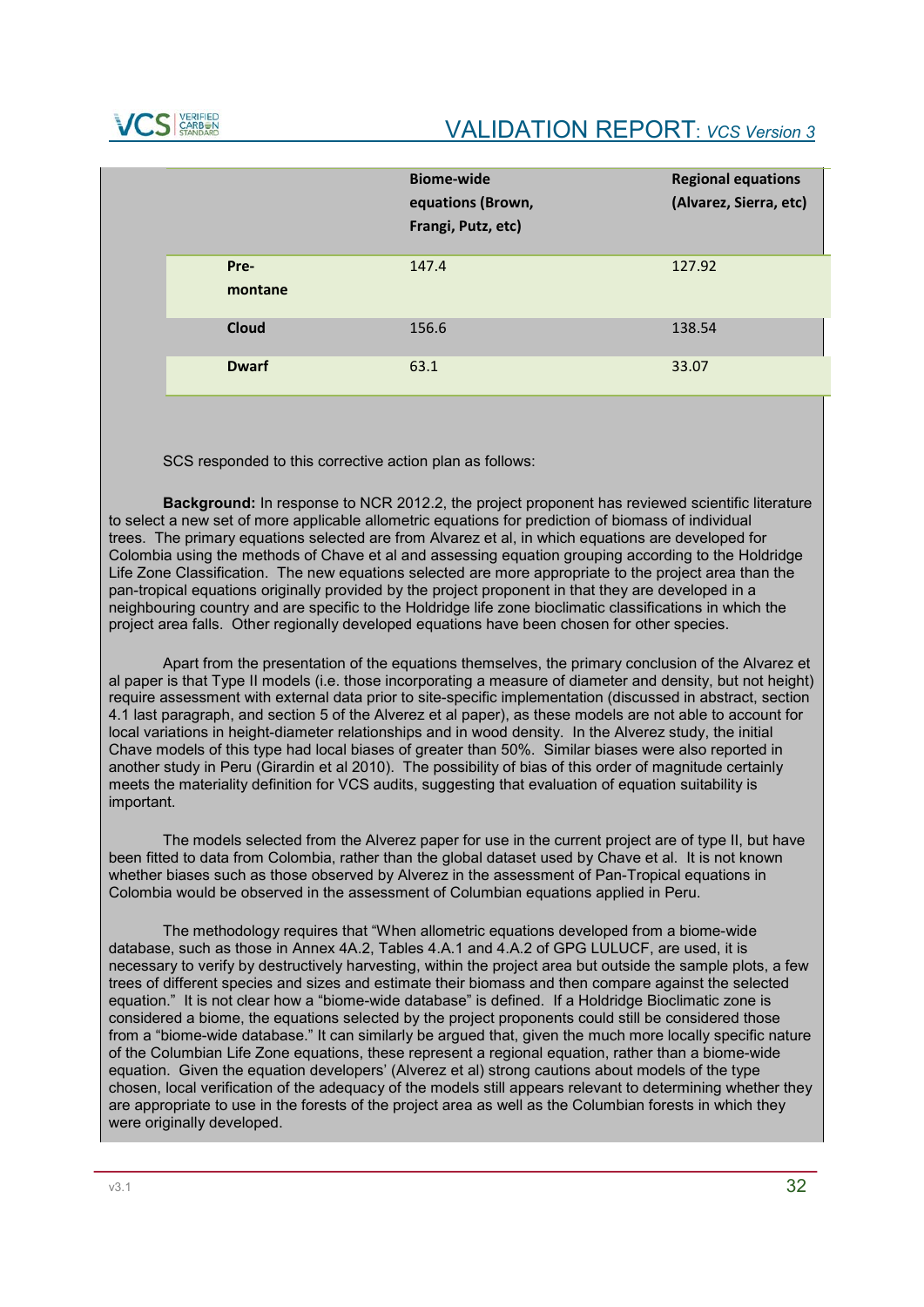

The project proponent *has* locally verified the selected equations, and that verification suggests that the equations are suitable for use. The method they have used for doing so, however, comes from VCS Module VMD0001, rather than the methodology applied to the project, VM0015. VM0015 specifies destructive harvest, rather than the volume based estimates that can be used according to VMD0001. Approved methodologies differ in their requirements for verifying allometric equations – several methodologies require a destructive verification, while others (e.g. VMD001, VM0003, VM006) allow for a verification based only on measurements required to estimate tree volume and wood density. The volume-based verification method does not have the same degree of scientific rigor as a destructive sample, but is an accepted method as demonstrated by its inclusion in approved VCS methodologies and modules. Legal requirements in the project area make destructive verification of allometric equations problematic in the specific case of the project being assessed.

**Conclusion:** The auditor does not believe it is appropriate to completely skip the site specific verification of the selected allometric equations given cautions emphasized by the equation developers and uncertainty regarding the similarity between forests in Columbia where the equations were developed and those in the project area. However, verification of equations has already been completed by the project proponent and that verification indicates that the equations meet the requirements of the selected tool. Because the verification was not conducted according to the chosen methodology (but was instead conducted according to a different, approved VCS tool), SCS has elected to confirm with the VCSA that such a methodological substitution is allowed. Based on the legal difficulties of a destructive sample and the appearance of the implemented verification procedure in a number of approved methodologies, the auditor believes the verification tool used (VMD001) is adequate. Assuming that the VCSA approves the methodological substitution, implementation of the provided corrective action plan is sufficient to close NCR2012.2.

*The VCSA later indicated to the audit team that methodological substitution is not generally allowed. The project proponent then issued an additional response as follows:* 

"Following up on SCS's conclusion to our Corrective Action Plan for NCR-2012.2 Allometry on May 5th, i.e. on our choice of allometric equations, we have conducted further research and would like to respond with our opinion on this matter:

We entirely agree with the validator that site-specific verification is the ideal method for evaluating the applicability of allometric equations in forest carbon projects.

However, legal restrictions that apply to the project site (Protected Area) do not allow us to conduct such verification method in the near-term.

Furthermore, we understand the need to comply with any methodology-specific requirements with regards to the methods to be applied to conduct a particular methodological step.

In this regard, the methodology applied, VM0015, clearly states that (annex 03, page 147):

"The allometric equations are preferably local-derived and forest type-specific. When allometric equations developed from a biome-wide database, such as those in Annex 4A.2, Tables 4.A.1 and 4.A.2 of GPG LULUCF, are used, it is necessary to verify by destructively harvesting, within the project area but outside the sample plots, a few trees of different species and sizes and estimate their biomass and then compare against the selected equation" (emphasis added)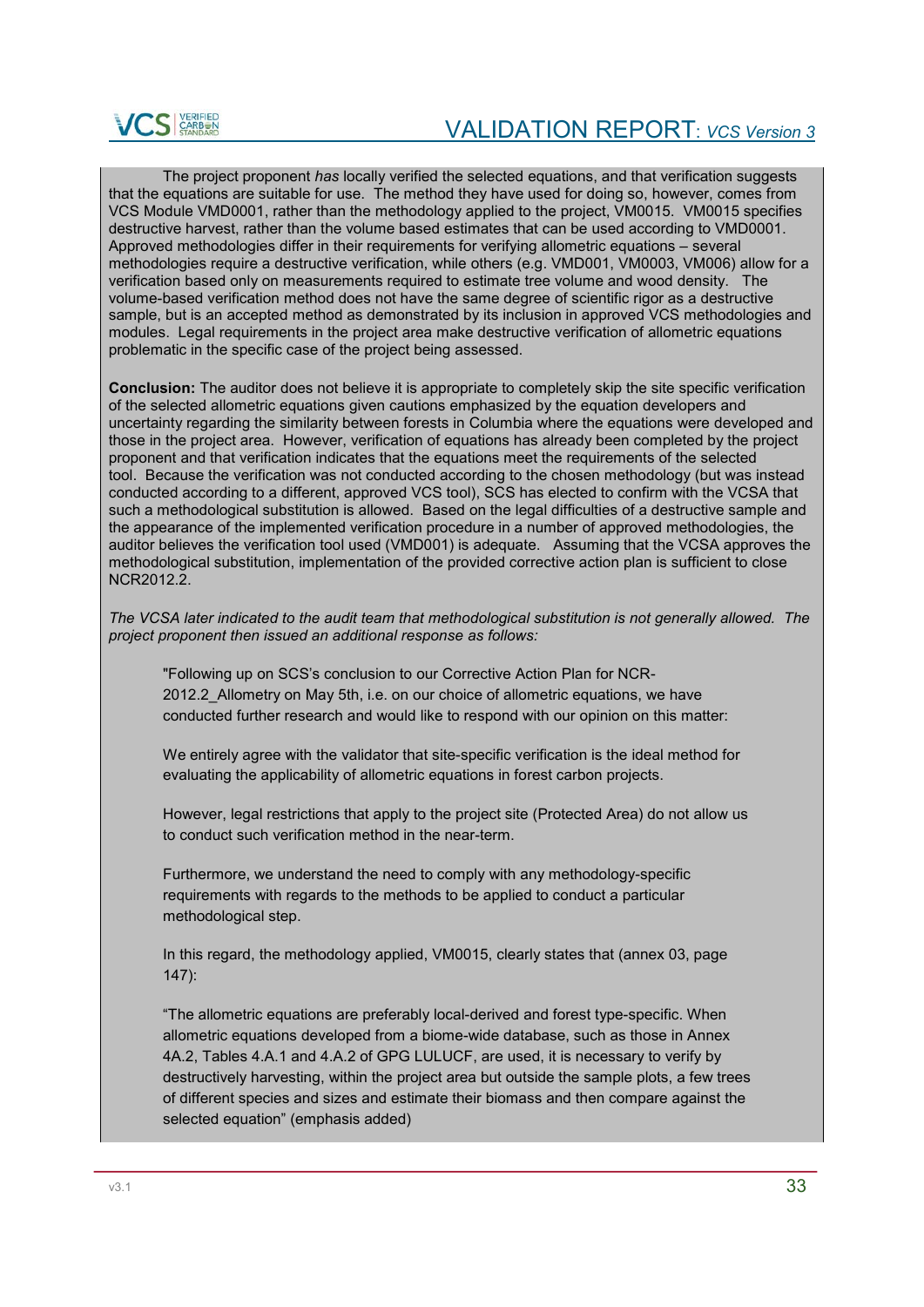

In our Corrective Action Plan, we have argued that the equations chosen from the Alvarez et al. (2012) paper for our project site should not be considered as being derived from a "biome-wide database", since they have been specifically developed for a similar set of life zones (sensu Holdridge) in the same mountain range (Tropical Andes) of nearby Colombia. Thus, they should be considered as being "local-derived and forest type-specific" rather than "developed from a biome-wide database".

Even if the Holdridge life zones could be considered a "biome", as mentioned in the validator's response, these equations cannot be considered to be "biome-wide" since they do not represent the entire spatial extent of the biomes for which they were developed (i.e. these equations would not be applicable to the same biomes in Asia or Africa). Thus, we strongly believe that these equations are not at the biome-level but have been scaled down to the regional level. In fact, as pointed out by the authors in their paper (Abstract, section 4.4 first paragraph):

"The new models presented here can be considered as an alternative option for assessing carbon stocks in the above-ground biomass of natural forests in neotropical countries."

In this context it is also relevant to note that the allometric equations developed by Alvarez et al (2012) are part of a broader project developed by the Colombian Ministry of Environment in collaboration with IDEAM named "Building institutional and technical capacity to support REDD projects", and that these equations are expected to greatly contribute to the Colombian MRV system for REDD. For further information on the project, please visit:

http://www.siac.gov.co/contenido/contenido.aspx?catID=697&conID=1076

Furthermore, the biases observed by Alvarez et al in the assessment of Chave-Type II equations in Colombia, of about 50%, refer to the use of the actual pantropical Chave Type II models, not the Colombian Type II models developed by the authors of the study and used in our project site. In the next section (4.2 Allometric models for the estimation of AGB in Colombia) the bias and accuracy of each Type II model developed by the authors for Colombia is reported in Table 6, where the authors indicate that:

"The Type I.1 models developed in this study using the life zones classification was the best model for assessing the AGB of individual trees, yet this model showed an overall higher bias (8.1%) and lower accuracy (22.5%) at the site scale than that obtained employing the Type II.1 model (6.0 and 19.6%, respectively)."

And:

"The accuracy of these findings was even better than that obtained with model Type II.1, which still showed the lowest bias of all of the tested models  $(1.8 \pm 11.3\%)$ , after excluding the SCRion site (Table 6)."

And finally: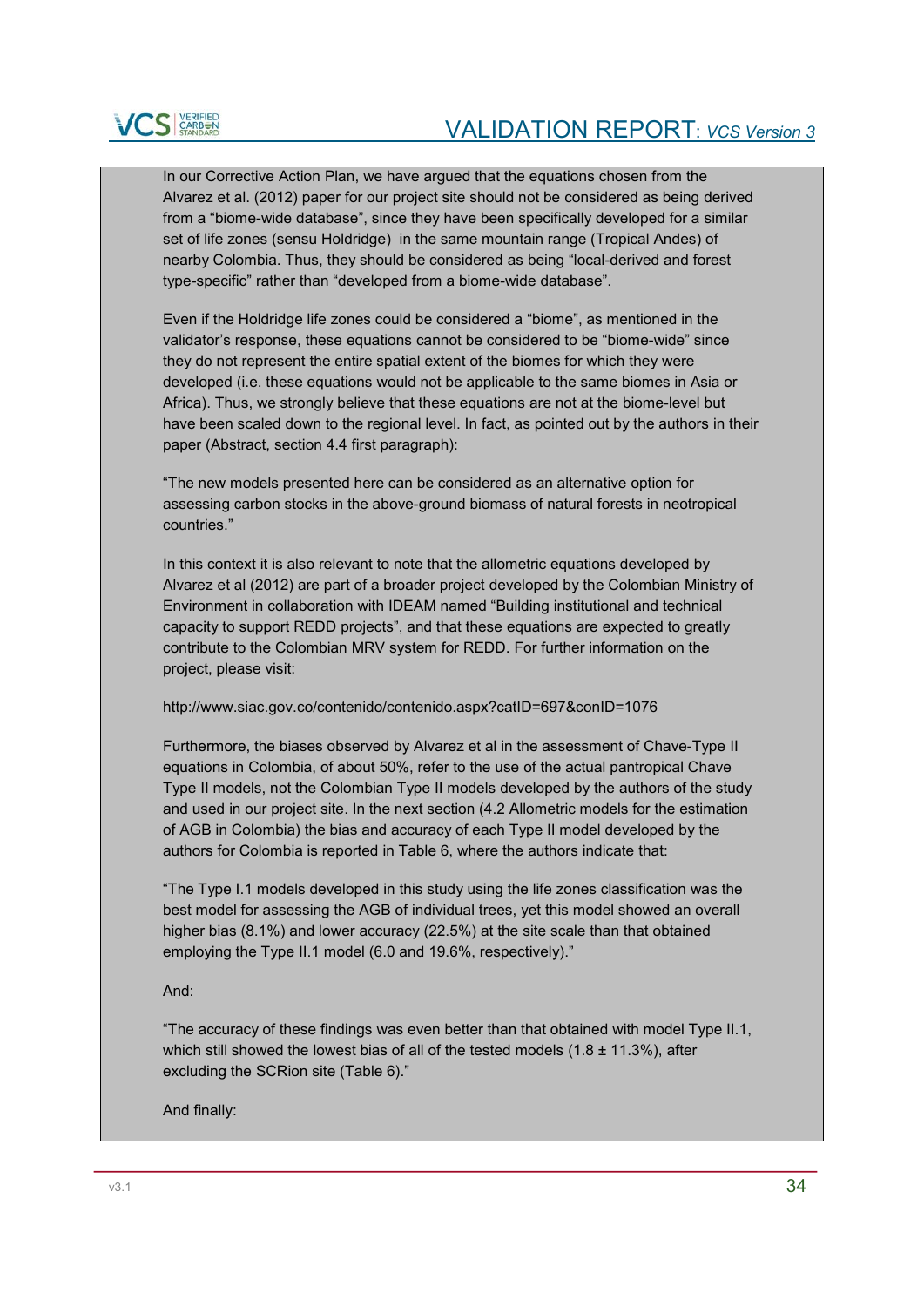

"Therefore, the two best models already presented here both with and without including H (Type I.3 and Type II.1), based on all 631 trees instead of 603 (not including the SCRion site), appear to be the best option for estimating the carbon stored in the AGB of individual trees and forest stands in Colombian natural forests."

Importantly, we note that the equations chosen for our project site in Alto Mayo are the Type II.1 developed for Colombia in similar life zones (sensu Holdridge).

To further support and validate our arguments, we have contacted the methodology developer who has confirmed (see Attachment A-1) that the specific set of allometric equations chosen for our project site should not be considered "biome-wide" in the sense given by the methodology (e.g. for the Amazon region or for tropical forests).

Also, we have contacted the authors of the Alvarez et al (2012) paper who have also confirmed that these equations should not be considered biome-wide since they were developed for Colombia with potential applicability to other neotropical countries (see Attachment A-2). Also, they confirmed that the specific equations we have chosen (among all of the ones developed by them) are the most applicable to our project site given the life zones present.

Nevertheless, we entirely agree with the validator, as well as the author of the Alvarez paper, that the applicability of the equations chosen still requires an evaluation prior to their use at the site scale. However, an evaluation through destructive sampling would not be a mandatory requirement in our case since we propose that we are not using equations "derived from a biome-wide database".

Therefore, we have chosen to verify the Alvarez et al equations by applying the nondestructive method included in the VCS approved Module VMD0001: Estimation of carbon stocks in the above- and belowground biomass in live tree and non-tree pools (CP-AB), v1.0 (See Corrective Action Plan). As confirmed by the validator, the results confirm that the Alvarez et al equations chosen are applicable to our project site, in fact, they have generated more conservative results compared to the use of the original Chave Type II pantropical models or the Brown pantropical models to our tree data set, resulting in a reduced carbon density per hectare, which we are willing to accept, as shown in the table below:

Table 1. Comparison of carbon stocks/ha in Alto Mayo based on pantropical vs. Alvarez models (tC/ha)

|             | Biome-wide equations (Brown, Frangi,<br>Putz, etc) | Regional equations (Alvarez, Sierra, etc) |
|-------------|----------------------------------------------------|-------------------------------------------|
| Pre-montane | 147.4                                              | 127.92                                    |
| Cloud       | 156.6                                              | 138.54                                    |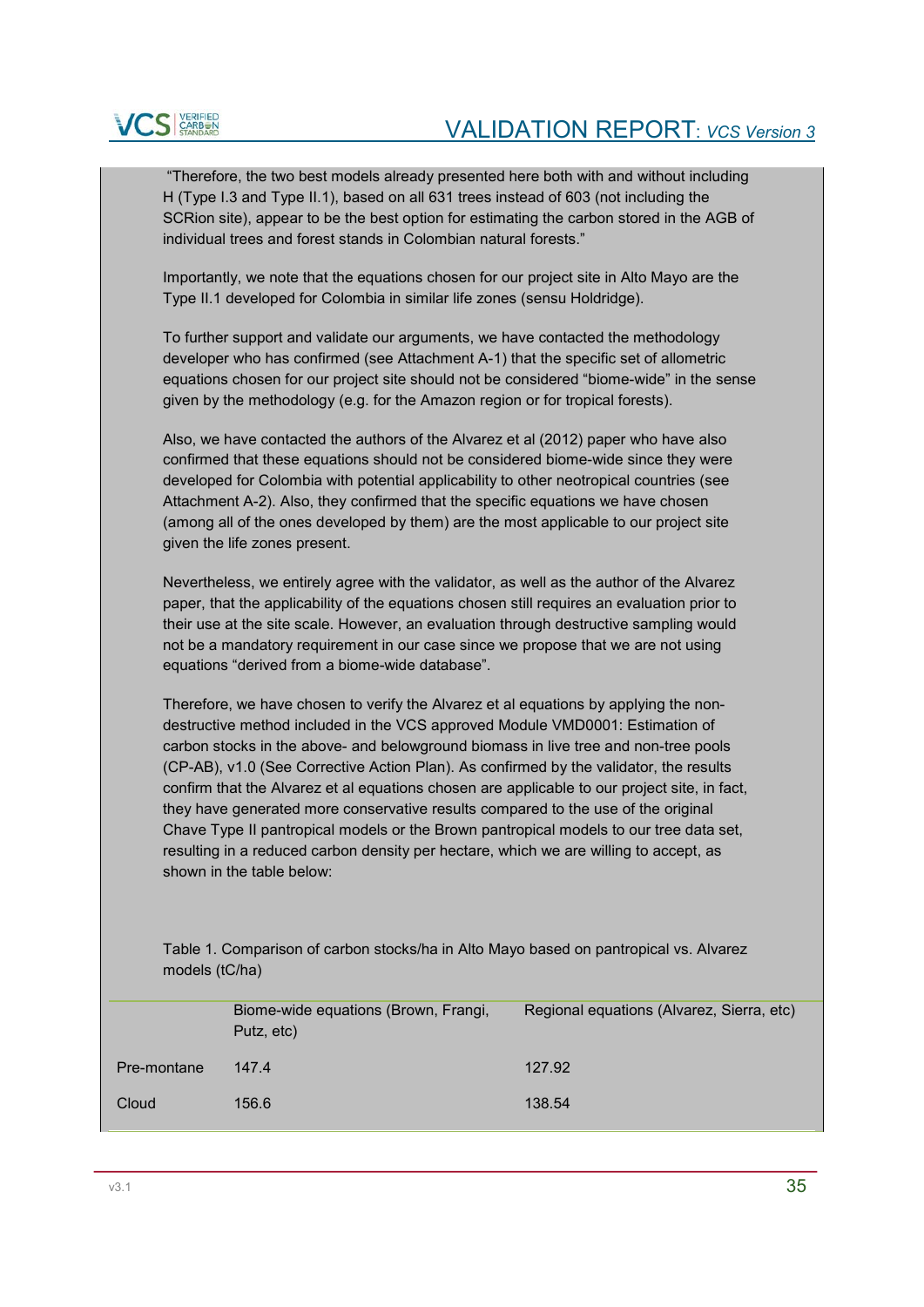

# **VCS** STARBER VALIDATION REPORT: *VCS Version 3*

| Dwarf | 63.1                                            | 33.07                                                                                                                                                                                                                                                                               |
|-------|-------------------------------------------------|-------------------------------------------------------------------------------------------------------------------------------------------------------------------------------------------------------------------------------------------------------------------------------------|
|       |                                                 | In conclusion, based on the above discussion, we firmly believe that the methodology<br>does not require us to verify the allometric equations chosen through the destructive<br>sampling method, since we are not using a "biome-wide" equation.                                   |
|       | with the methodology.                           | Based on the evidence that we have provided, we propose that the Alvarez et al (2012)<br>equations represent an appropriate dataset to the project location that is in compliance                                                                                                   |
|       |                                                 | Attachment 1 - email from Alvaro Vallejo, Carbon Decisions International:                                                                                                                                                                                                           |
|       | Dear Percy,                                     |                                                                                                                                                                                                                                                                                     |
|       | different literature sources.                   | We had an internal discussion about this issue. One of our experts, Diego Navarrete, had<br>previous and close knowledge of the work done by Álvarez and others. In this case, all<br>the equations were developed from data collected in the same study and not from               |
|       | Amazon region or for tropical forests).         | We fully agree that these equations can not be considered as "biome-wide", since they<br>were indeed developed using local data and for specific life zones (i.e. for specific types<br>of forests) and not for entire regions, as those suggested in the methodology (e.g. for the |
|       |                                                 | On the other hand, in order for these equations to be correctly applied in San Martin<br>region, you should check that they are applied to the same life zones from where they<br>were developed, even if you are using a different stratification map.                             |
|       | I don't know if you also have this reference:   |                                                                                                                                                                                                                                                                                     |
|       | Phillips, J.F. 2011 Selección y validación      | Álvarez, E., Saldarriaga, J.G., Duque, A.J., Cabrera, K.R., Yepes, A.P., Navarrete, D.A.,                                                                                                                                                                                           |
|       | Colombia. Instituto de Hidrología, Meteorología | de modelos para la estimación de la biomasa aérea en los bosques naturales de                                                                                                                                                                                                       |
|       |                                                 | y Estudios Ambientales-IDEAM-. Bogotá D.C., Colombia. 26 p                                                                                                                                                                                                                          |
|       |                                                 | In case you don't and you think it is of any value to you (the file is 38 MB), we can send it<br>to you, just check if your email server accepts attachments of this size.                                                                                                          |
|       | Best regards,                                   |                                                                                                                                                                                                                                                                                     |
|       | Alvaro, Vallejo                                 |                                                                                                                                                                                                                                                                                     |
|       |                                                 |                                                                                                                                                                                                                                                                                     |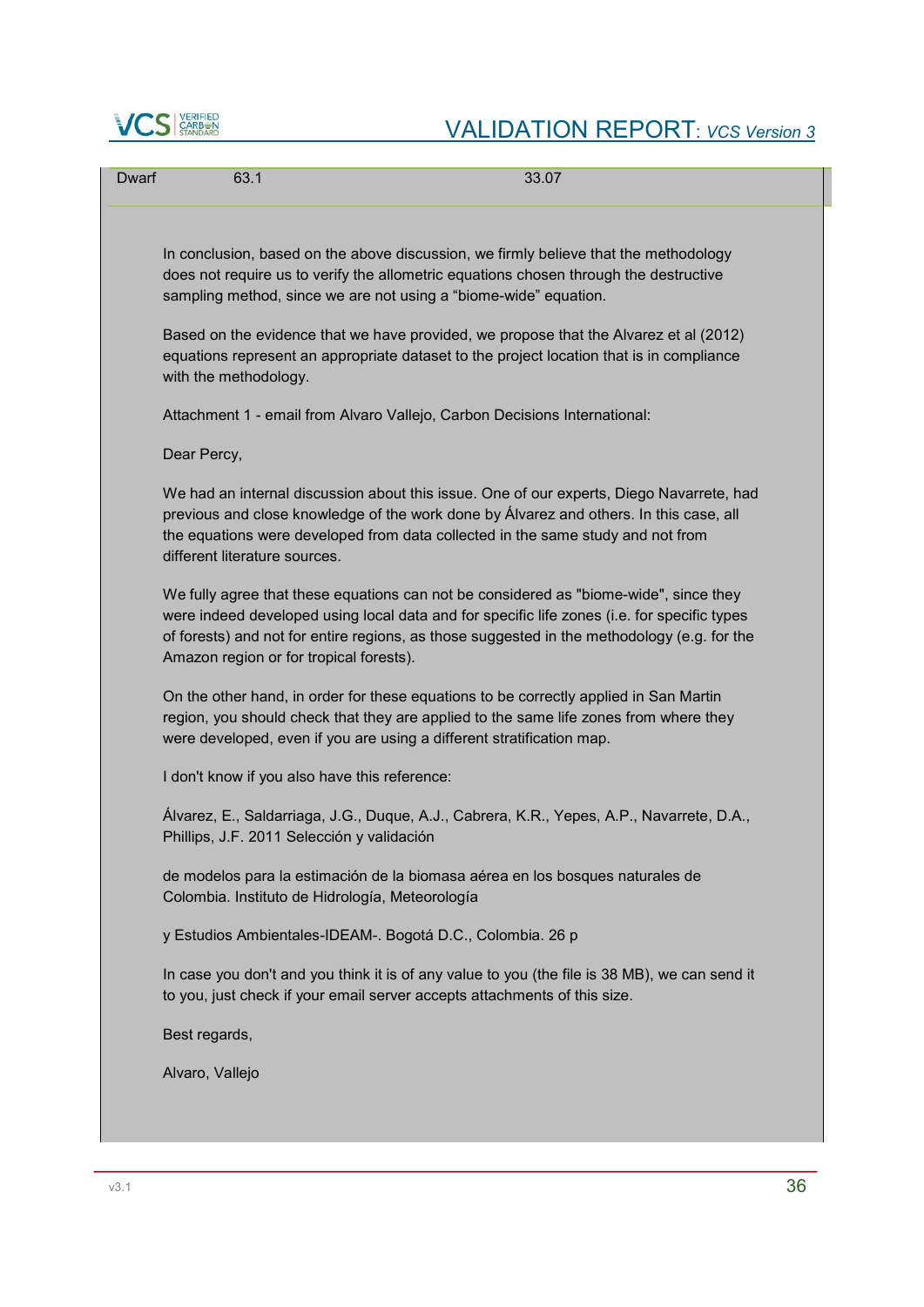

Attachment 2 - email from Alvaro Duque, Universidad Nacional de Colombia:

Estimado Stavros:

Con respecto a su consulta, como autor del artículo en mención por parte suya (Alvarez et al. 2012), puedo concluir lo siguiente: nuestras ecuaciones, tal como se sugiere en el artículo mismo (página 306, segunda columna primeras líneas), se recomienda básicamente como un modelo alternativo especialmente para países Neotropicales. Una ecuación que no incluye árboles de otros continentes, como por ejemplo Asia o Africa, donde algunas publicaciones sugieren cambios en la alometría de los árboles (i.e. Feldespauch et al. 2010), no tendrá aplicabilidad en éstos. Por este motivo, si usted considera como un bioma por ejemplo el bosque húmedo tropical sensu Holdridge (1971), nuestras ecuaciones no aplican en este tipo de bosques en Africa o Asia.

El uso de los Modelos de Chave et al. (2005) en bosques de montaña, según estudios que ahora adelanto, creo que puede ser más controversial que el uso de los nuestros. Por ejemplo, cuando usé estos modelos en 16 parcelas de 1-ha a lo largo de un gradiente ambiental que incluye una alta variación altitudinal (50 -2900 msnm), la correlación entre los estimados de biomasa por los modelos de Tipo I y Tipo II de Chave fue apenas cercana a 0.3. Lo anterior significa, que el uso de estos modelos en ecosistemas neotropicales de montaña, puede conducir a patrones diferentes, según el modelo que se aplique.

En síntesis, yo creo que en este campo de los modelos alométricos hay todavía un gran camino por recorrer, siendo nuestros modelos un nuevo aporte a la discusión, con aplicación por ahora, más de tipo regional que global. Los modelos fueron incluso construidos para mejorar nuestros estimados en Colombia, pero creemos que en países con clima y topografía similar, tal como aquellos localizados sobre las montañas de los Andes, estos podrán también ser de utilidad.

Espero esto le sea de alguna ayuda.

Atentamente,

Alvaro Duque

Profesor Asociado

Departamento de Ciencias Forestales

Universidad Nacional de Colombia

The audit team found this response, coupled with the direct opinion of a member of the methodology development team and the equation development team, to be a convincing argument that the selected equations did not meet the methodology developer's intended definition of "Biome-wide." Since the methodology does not require validation for allometric equations not derived from a "biome-wide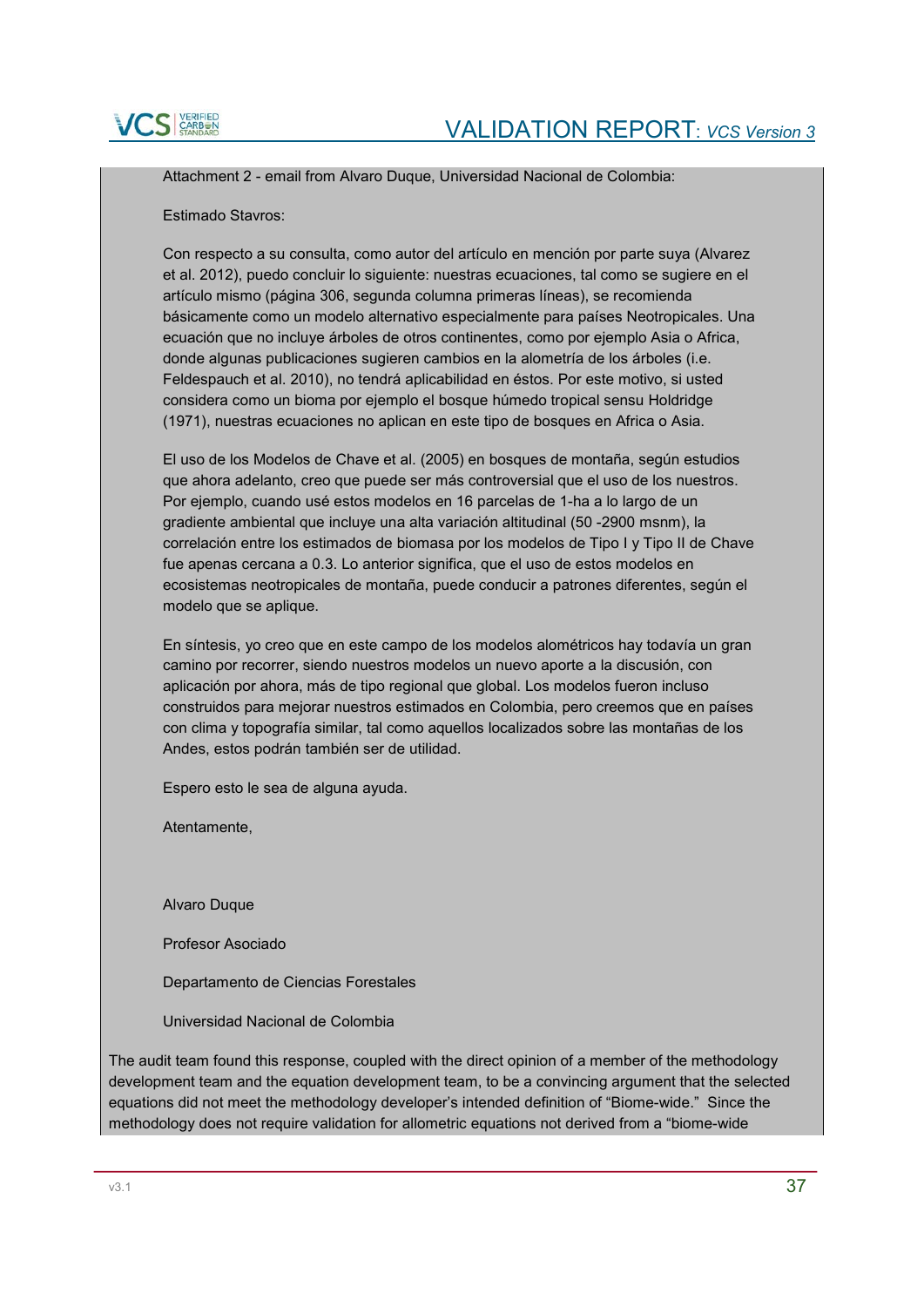

database," the audit team determined that the destructive validation exercise was not required by the methodology, and that the non destructive validation that was present constituted adequate supplementary evidence (not specifically required by the methodology) of the appropriateness of the selected equations. The finding was closed.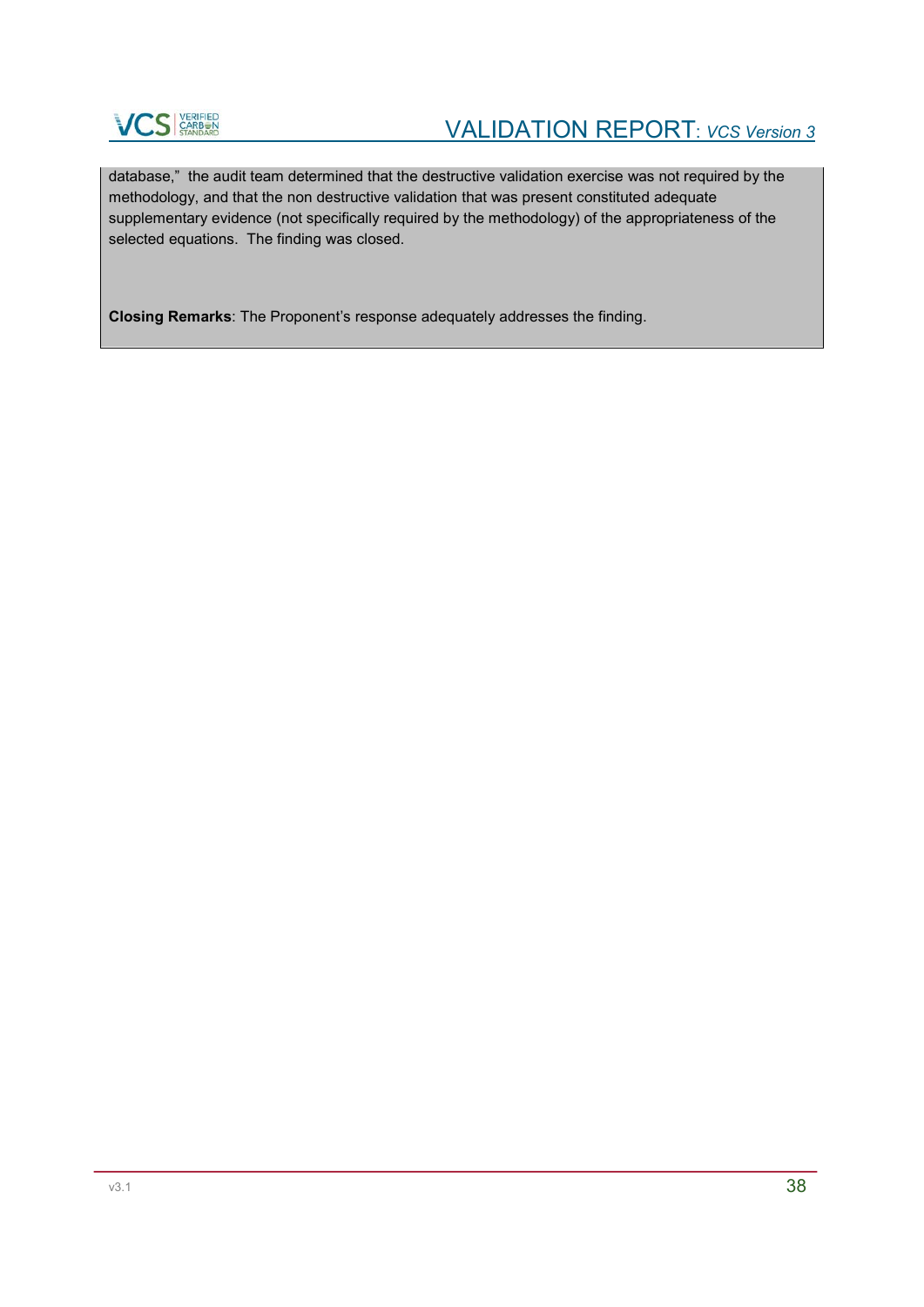

### **NIR 2012.3 dated 02/03/2012**

**Standard Reference**: VM0015 page 107

#### **Document Reference**: PD section 4.3

**Finding**: Please provide a more detailed monitoring plan that describes the specific variables that are to be measured as described in appendix 5 of the methodology and a technical description of the procedures used to obtain each. The monitoring plan must include technical descriptions of the monitoring tasks and quality control and quality assurance procedures of sufficient detail to ensure data collection and processing is handled in a consistent manner over the life of the project.

**Proponent Response**: Please refer to the document "Corrective Action Plan\_NIR-2012.3 MonitoringPlan". The PD has been updated accordingly.

**Auditor Response**: The text of the corrective action plan referred to in the proponent response is as follows:

The following sections of the Methodological Annex and the PD will be modified to include further details on the monitoring procedures used as requested by NIR-2012.3. In addition, Supportive Information Sup. Inf Meth 03 will be updated to include a description of CI's standard land use land cover change detection methods.

### **Methodological Annex – Part 3 – Task 1 - Section 1.1.2**

### **5.1.1.1 1.1.2 Monitoring of land-use and land-cover change within the project area**

As of the date of validation no regional, national or jurisdictional monitoring system of land-use and land-cover change was in place. Therefore, the project proponent will be responsible for developing the land-use and land-cover change component of the monitoring plan for the project area and leakage belt. The analysis will cover the monitoring of forest land converted to nonforest. The land cover and change maps will be produced following the technical steps described below and in detail in Sup.Inf\_Meth\_03, including quality assurance procedures. Accuracy assessment as described in steps 2.4 and 2.5 of part 2 will be performed. The minimum accepted accuracy of the final classification will be 80%.

The project proponent will complete the following technical steps (described in detail in Sup.Inf Meth 03a):

1. Acquire appropriate Landsat images with minimal cloud cover from multiple sources including the United State Geographical Survey (USGS), the Global Land Survey (GLS), and the Brazilian National Institute for Space Research (INPE).

2. Atmospherically correct images

3. Orthorectify images to within one pixel using a single base image (generally a GeoCover image, or similar image, used to generate the forest benchmark map)

4. In areas where no-data values exist in the base image (due to clouds, cloud shadows,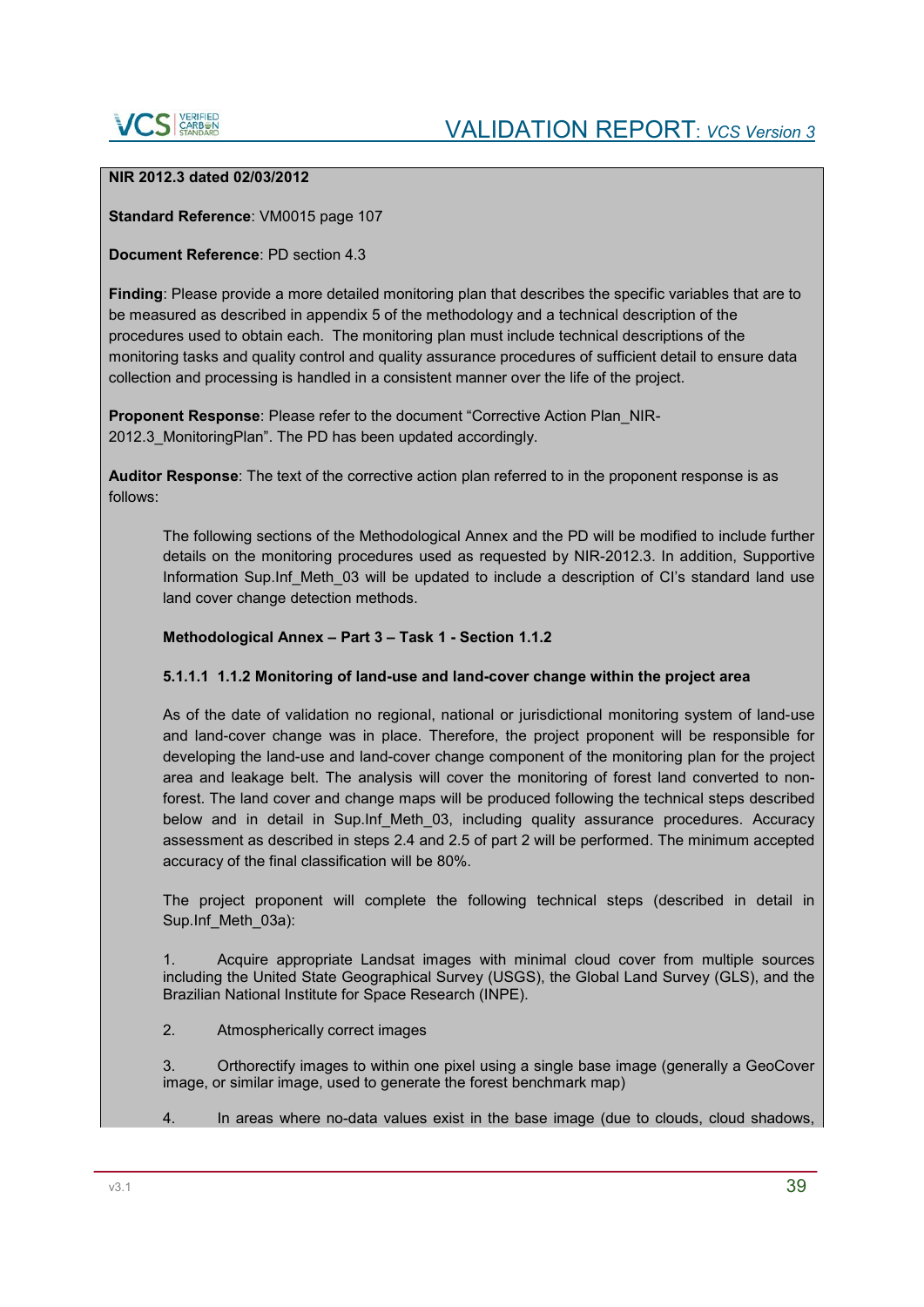

SLC-off artifacts), composited images will be generated using the base image and multiple gapfilling images. A cloud, cloud shadow, and SLC-off mask for the base image will first be generated and gap-filling scenes identified to fill the mask of the base image. Temporal and gap extent criteria will be used to select the gap-filling scenes; scenes with similar acquisition dates will be given preference, as well as minimal cloud, cloud shadow, and SLC-off gap artifacts.

5. Classify images in two-date image stacks using decision tree analysis (a combination of ERDAS and See5, or similar). Only areas which were forested in the baseline period will be classified, as they are the only class subject to deforestation.

- a. Map classes include: 1=forest, 2=non-forest, 4=water, and 5=cloud
- b. Collect training data to represent both change and non-change areas

c. Include numerous sub-classes in the training data for each land-cover and change class, to incorporate the full range of spectral variability within the image

- 6. Filter classifications using a three step process:
- a. Neighborhood majority filter 3x3, corners unchecked
- b. Clump, 4 way
- c. 1-hectare eliminate

7. To produce multi-date classifications the new classification will be merged with the existing classification. In the updated map product each digit in the final classification represents the land-cover at the corresponding time period.

To ensure a high quality analysis, the project proponent will closely follow the methods, rules and procedures specified in Conservation International's standard change detection methodology (See Sup.Inf\_Meth\_03b).

The project proponent will continue to use, primarily, Landsat images, as this source is expected to keep providing continued coverage, at low or no-cost, due to the Landsat Data Continuity Mission (LDCM). However, in the cases were Landsat imagery is not available or cannot provide adequate coverage, other types of imagery will be used. When incorporating other types of imagery it is important to consider spectral resolution, spatial resolution, continuity, seasonality, and context. Context refers to the types of activity in the area, such as in an area that is not likely to experience deforestation due to a lack of accessibility. Regardless of the data used, all the images will be co-registered to the baseline image.

Imagery with acquisition dates as close as possible to the reporting period date will be used. For the 2011 monitoring period, the new images will be combined with those from 2006 to conduct a multi-temporal analysis of change; this is similar to the approach used in the historical analysis. The forest benchmark map and source imagery used for the historical analysis will also be consulted to ensure maximum consistency in image interpretation. This will include using the image-display stretches used during the historical analysis, in order to minimize the risk of inconsistent interpretation. All data used to create the updated map and the resulting classification will be stored and backed-up along other GIS data.

The final product will be validated with high resolution imagery (i.e. 5 meter spatial resolution or less) and/or field-collected ground-truth data. The minimum accuracy for each land-cover class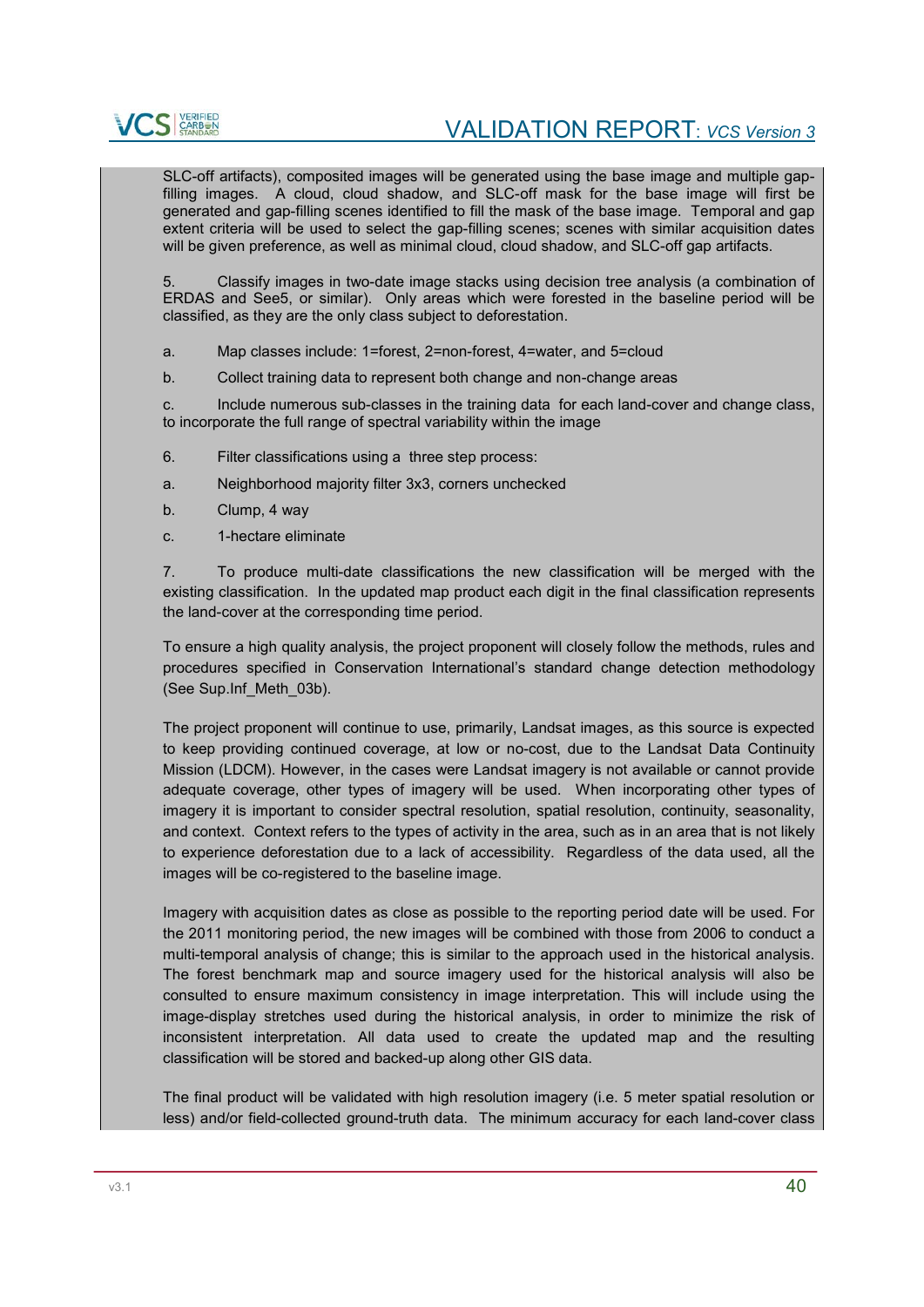

will be 80%. In addition, accuracy assessments of the decision tree generation will be conducted using a stratified sampling method with 50% of the training done to test how well the model fits the training data. Analyst interpretation will still be necessary to determine the best land-cover product and adjust the model using multiple iterations.

### **Project Description – Section 4 – Sub-section 4.2 & 4.3**

### **4.2 Data and Parameters Monitored**

In addition to the data listed below that will be collected directly at every verification period, the following tables in the methodological annex will be updated and included in the verification report: VM tables 15a, 15b, 15c, 22, 24, 29a, 29b, 29c, 32, 33, and 34. Also, in the case of a catastrophic event, VM Tables 20e, 20f, 20g, 21e, 21f, and 21g will be updated.

#### **4.3 Description of the Monitoring Plan**

For a technical description of the AMCI monitoring plan, please refer to the Methodological Annex, Part 03. The data and parameters monitored during the project's lifetime are described in the previous section of this PD. Below follows a description of the AMCI data management plan*<sup>2</sup>* .

#### *Purpose of the AMCI GHG monitoring plan:*

- Standardize methods and procedures applied for the collection, compilation and analyses of the data used to estimate the GHG benefits of the AMCI REDD project;
- Guarantee that the information is processed in a consistent way throughout the project's lifetime, comparable with the data and processes used during validation and in accordance with VCS approved methodology VM0015;
- Assure that the GHG benefits are estimated in a conservative manner with accuracy, precision and reliability;
- Document results to demonstrate the achievement of the AMCI project's goals in terms of emissions reductions in the AMPF.

### *Organization(s) and staff involved:*

The responsible organization for the data management of the AMCI project will be Conservation International, supported by the AMCI partners as appropriate:

- Overall administration and supervision: Project manager CI Peru
- Data storage and organization: GIS Manager CI-Peru

-

 $2$  The AMCI data management plan was designed based on the data management and publishing guidelines of the MIT Libraries, available at: http://libraries.mit.edu/guides/subjects/data-management/index.html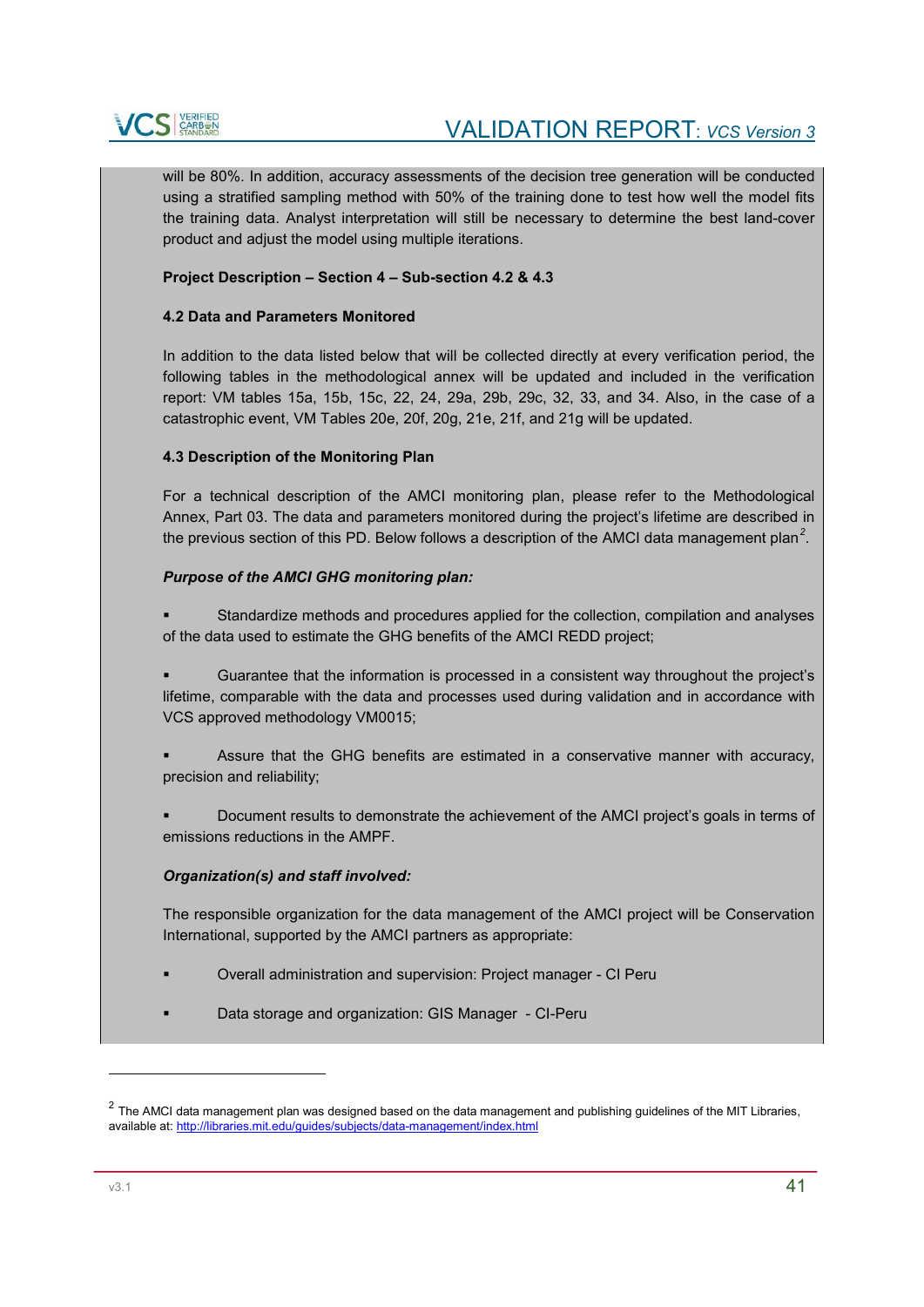

- Back up and system security: IT manager CI-Peru
- Remote sensing processing: RS Specialist CI-Peru/HQ
- GIS analysis GIS specialist: CI-Peru/HQ
- Documentation and outreach: Communications coordinator CI-Peru

#### *Description of the data to be collected:*

 The GHG benefits of the AMCI project will be estimated by comparing the baseline emissions with the actual emissions during each monitoring period. The actual emissions will be estimated by measuring the forest loss in each stratum multiplied by the respective emission factor. Note that the emission factors will be constant during the project lifetime, since the carbon stock of each forest class is considered constant and the post-deforestation class is estimated as the weighted average of all non-forest classes in the historic reference period. Therefore the only data to be measured in each monitoring event will be forest loss due to land use change.

 Forest loss will be estimated in each monitoring period by analyzing a time series of Landsat images. See the methodological annex for the methods used in acquiring, preprocessing (including cloud removal), classifying, and post-processing images. Subsequently, the forest loss map will be overlaid with the project area and leakage belt to estimate the area converted to non-forest within those boundaries.

 The AMPF falls within two Landsat scenes (paths 08 and 09, row 064). Images will be compiled from USGS and UMD archives, with enough dates within one year period to ensure the least amount of cloud problems possible. In the cases where areas obscured by clouds still remain in the project area and leakage belt, these areas will be temporarily excluded from the project until the next verification period.

#### *Plans for storage and data management:*

 All the GIS data, including the raw and processed satellite images will be stored in the GIS lab of CI-Peru.

 All data will initially be backed up using an external drive with weekly backups to a network drive. The network drive uses CI's SAN server system and provides redundant backup. This will ensure that a retrieval system will be in place in case of computer, hardware, or internet connection failure.

 The folder structure will be reflected in the backup system to guarantee that the integrity of GIS map files (e.g. mxd for ArcGIS) will be maintained and links will not be broken.

 The backup system will be tested systematically (monthly) to ensure that the system is working properly.

 Any data collected in hard copy (paper) will be converted to digital (i.e. scanners), unless otherwise specified in the monitoring report. In that case, a physical location in the GIS-lab of CI-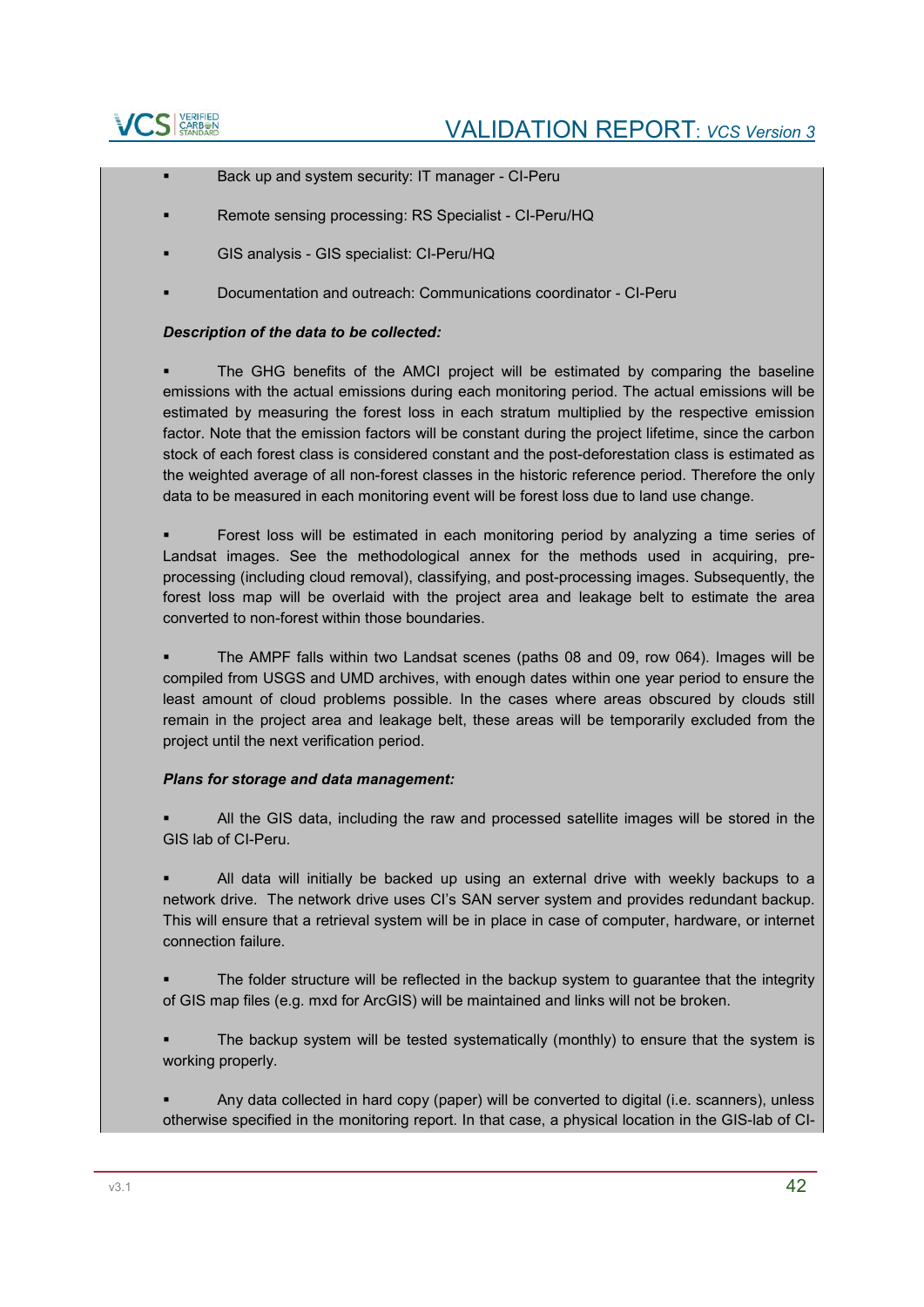

Peru will be designated to store such material. An electronic inventory document will identify the name, type of document and a brief description of all the hard copy products. This inventory will be located in the GIS-lab of CI-Peru.

 The GIS manager of CI-Peru will be responsible for keeping any hard copies in a secure location, protected from intense humidity or sunlight exposure. In addition, the GIS Manager will be in charge of collecting, copying and storing any relevant files generated by the AMCI's partners or external consultants.

### *Legal and ethical issues:*

 The data collected or generated by the AMCI project are property of CI-Peru, unless otherwise specified. Confidentiality of research subjects, where applicable, will be maintained to ensure continuing participation in research and monitoring activities.

#### *Access policies and provisions:*

 All data collected or generated by the AMCI project will be publicly available upon request through the contact information provided in the PD, unless under contractual obligation not to be disclosed.

For further information with regards to the AMCI GHG monitoring plan please refer to the monitoring section of the Methodological Annex – Part 3 and to the Supl. Info\_Meth\_03.

In addition, the proponent submitted additional documentation of standard operating procedures for land cover change analysis, supervised classification, and co-registering images. The project proponent has now provided detailed procedures for monitoring land cover change within the project area in the form of proposed changes to the PD and three supporting documents. The newly provided procedures have been described with sufficient technical detail to ensure data collection and processing is handled in a consistent manner over the life of the project. The provided information is sufficient to close NIR2012.3.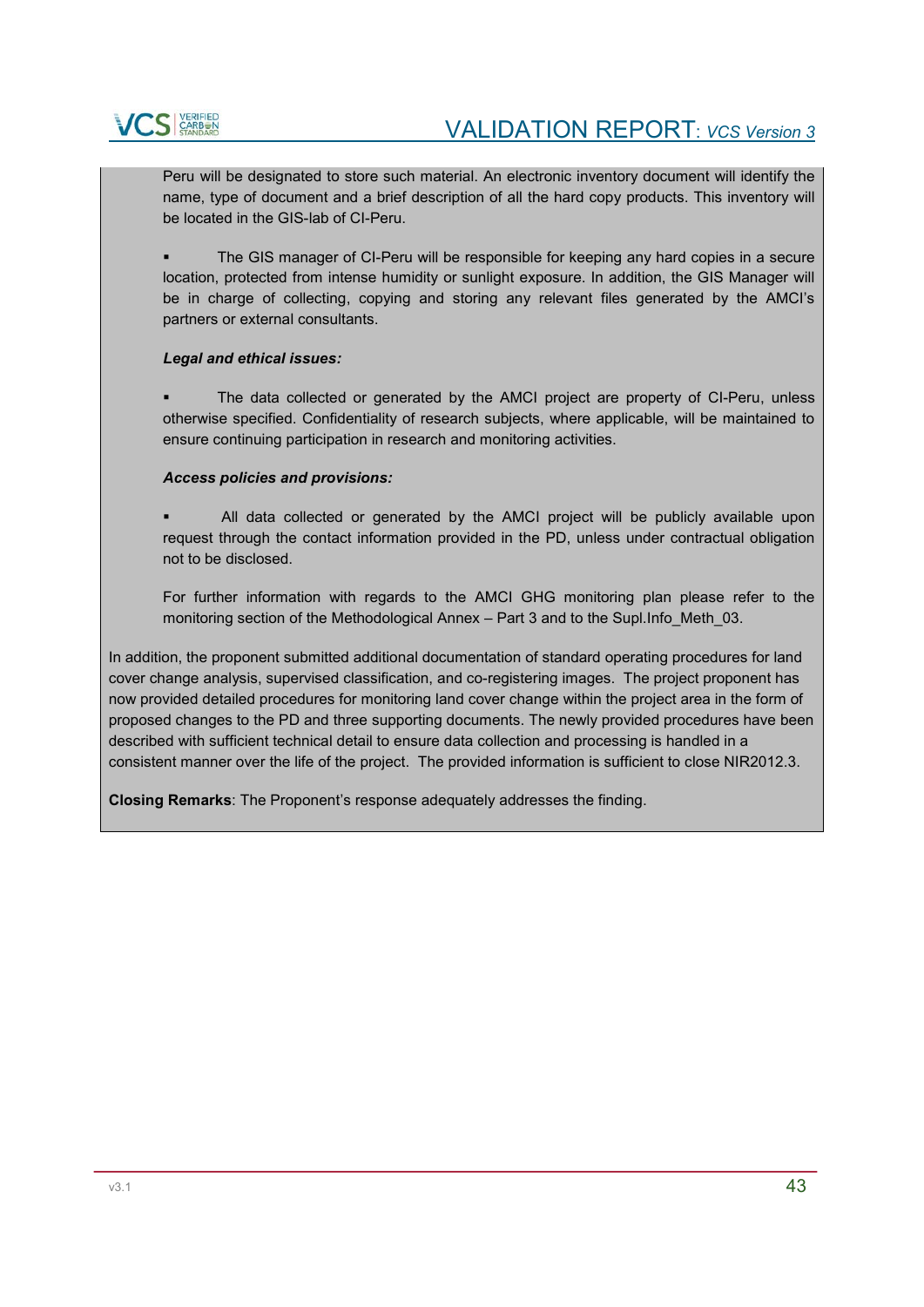

### **NCR 2012.4 dated 02/03/2012**

**Standard Reference**: VCS 3.2 Standard Section 3.11

**Document Reference**: GIS data provided

**Finding**: The VCS standard requires that project location for AFOLU projects be specified using geodetic polygons to delineate the geographic area of each AFOLU project activity and provided in a KML file. The project boundaries have been provided as a shapefile, rather than a KML file.

**Proponent Response**: The KML file has been provided to the validator with the revised PD.

**Auditor Response**: The project proponent has submitted the file in the required format. The finding has been closed.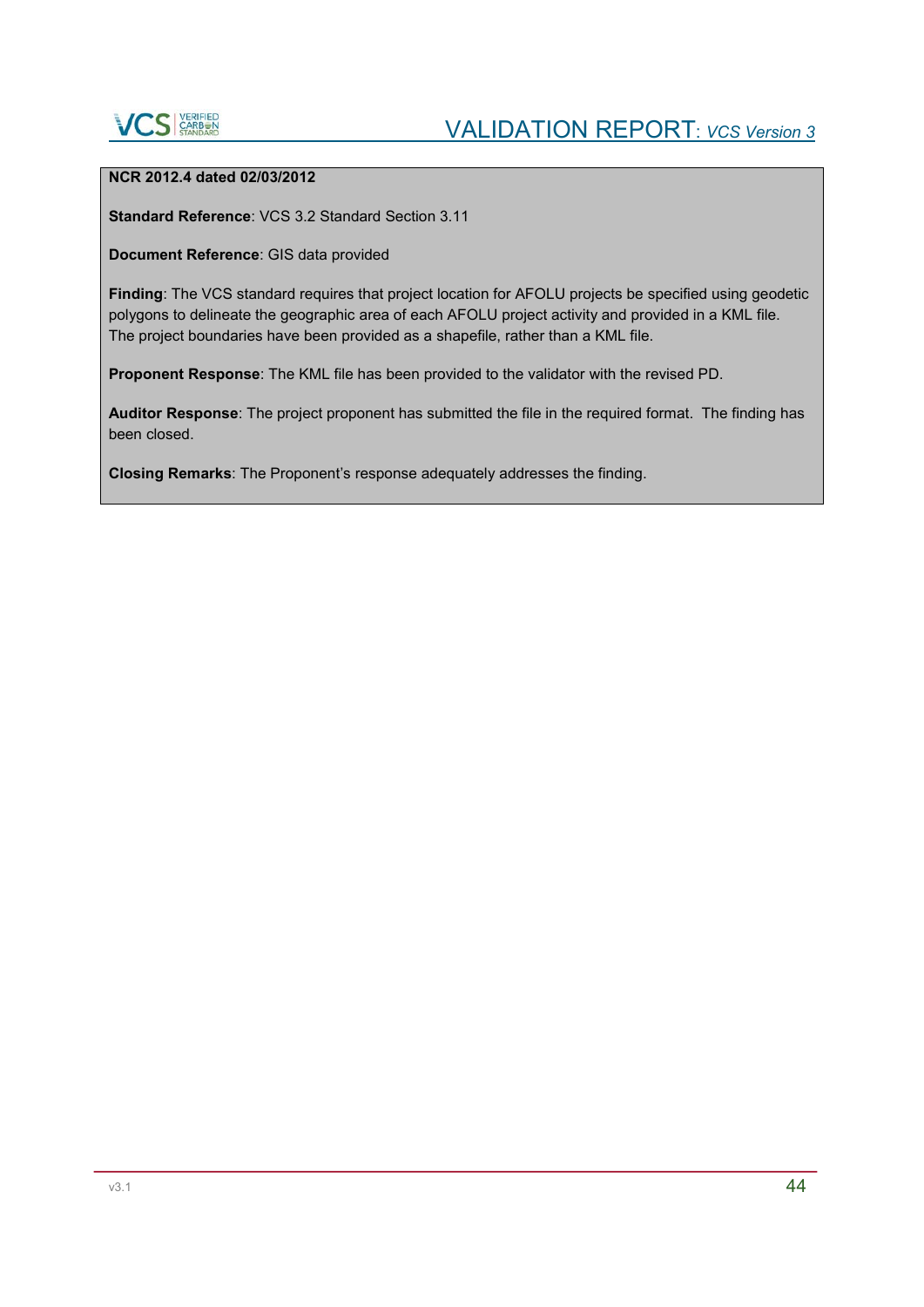

### **NIR 2012.5 dated 02/26/2012**

**Standard Reference**: VM0015 pages 63-64

**Document Reference**: Methodological Annex page 55

**Finding**: The Figure Of Merit statistic(FOM) applied by the project differs in form from the FOM statistic described by the methodology in that the number of misses and false alarms appears in the numerator of the statistic. A statistic of this form leads to increases in FOM as the number of misses and false alarms increases, which does not appear to accurately assess the predictive ability of the model. Please justify the form of the FOM statistic applied in model selection or apply the FOM statistic as it is described by the methodology.

**Proponent Response**: Please refer to the document "Corrective Action Plan\_NIR-2012.5\_FOM". The PD has been updated accordingly.

**Auditor Response**: The text of the corrective action plan referred to in the proponent response is as follows:

The VM0015 recommends that "*Preference should be given to techniques that assess the accuracy of the prediction at the polygon level, such as the predicted quantity of total deforestation within the project area as compared with the observed one*." In addition VM0015 suggest that "*One of the assessment techniques that can be used is the "Figure of Merit" (FOM) that confirms the model prediction in statistical manner."* In the same section the methodology states: *"The minimum threshold for the best fit as measured by the Figure of Merit (FOM) must be more than 50% for frontier landscape configuration and more than 80% for mosaic landscape configuration. Where this minimum standard is not met, the project proponent must demonstrate that at least three models have been tested, and that the one with the best FOM is used."*  (*emphasis* added).

If one would strictly follow the methodology, the comparative analysis of the predicted versus the observed deforestation in the project area would return a 0% FOM, since the project area is forest land at the project start date. Conservation International, in collaboration with Clark Labs, is testing several alternative approaches to determine a representative polygon-to-project area where the model accuracy would be assessed. In addition, more tests and research with scientific rigor is being conducted to propose an alternative statistic to assess the model at polygon level. The equation used as Figure of Merit by VM0015, should be more properly called the *Jaccard Index.* The results of our research will be discussed with the methodology developers to be incorporated in the next methodology revision. However, the results of this research might not be completed by the time of this validation, therefore we are opting to test three models as suggested by the methodology and use the one with best FOM.

The PD Methodological Annex Section *4.2.3 Selection of the most accurate deforestation risk map* will be modified as follows to include the information requested by NIR-2012.5: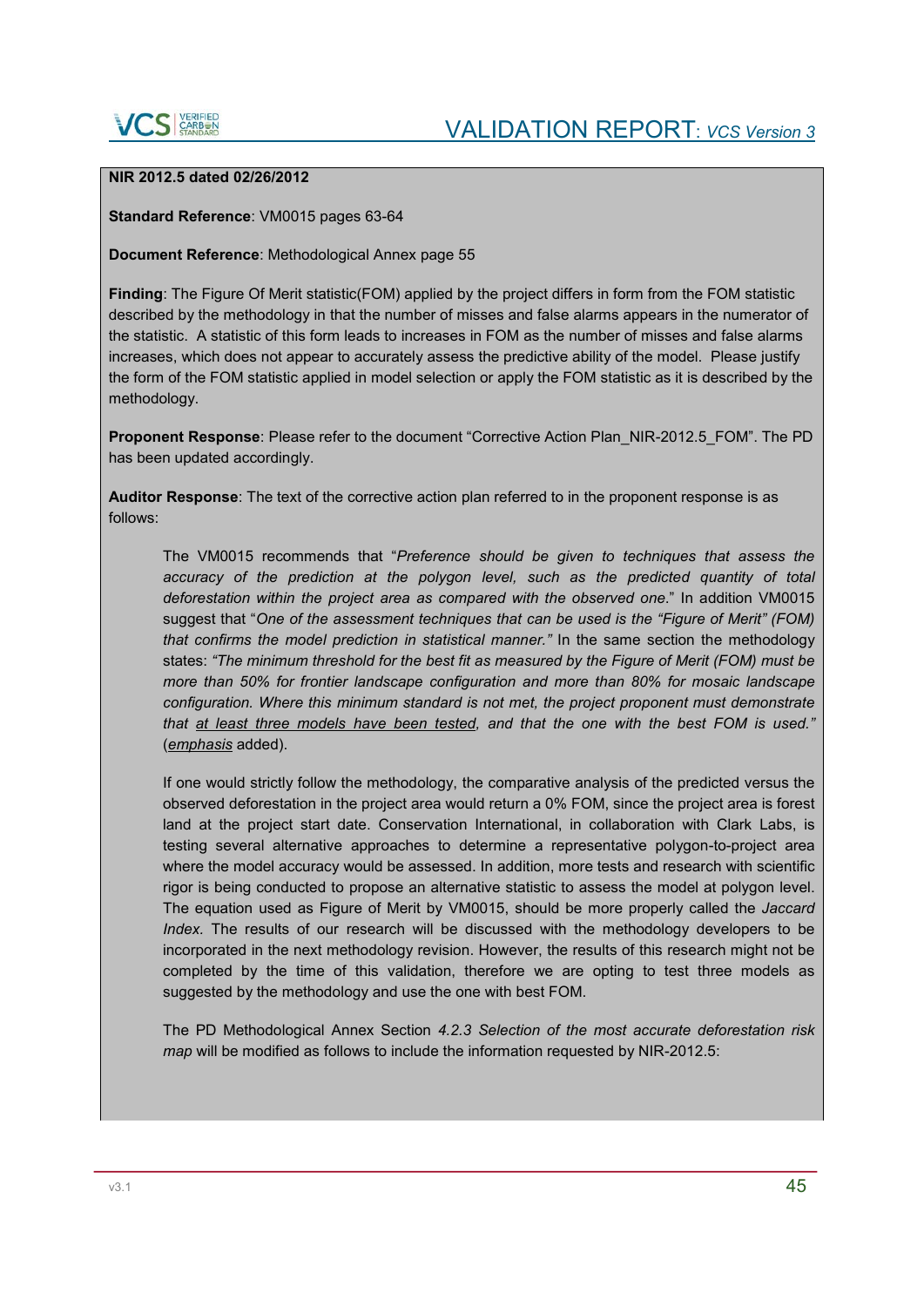### **5.1.1.2 4.2.3 Selection of the most accurate deforestation risk map**

After the risk map of deforestation has been created, the LCM process is used to distribute spatially the total deforestation rate. LCM assigns deforestation sequentially to the pixels of greatest potential, with a filter function to produce more realistic patches of deforestation.

To perform this task, option A was used, in which the predicted deforestation map is evaluated by comparing with a "true" observation using two sub-periods.

The actual rate of deforestation between 2001 and 2006 was then assigned to the model to predict the deforestation location in 2006. The resultant change map (2001-2006) was confirmed with the actual change map produced in step 2.4, by overlapping both maps in GIS.

The technique assessment - Figure of Merit (FOM) - was applied to assess the accuracy of the model in each forest stratum. FOM ranges from 0%, where there is no overlap between observed and predicted change, to 100%, where there is a perfect overlap between observed and predicted change.

The VM0015 suggests 50% as a minimum threshold for best fit for frontier configurations as measured by the Figure of Merit approach. Where this minimum standard is not met, the methodology asks the project proponent to demonstrate that at least three models have been tested, and that the one with the best FOM is used. The FOM within our forest strata polygons was less than 50%, therefore two other models were tested and the one with the best FOM was chosen. The models tested will be provided to the validator for review (see Annex NIR-2012.5).

Below is the risk map selected based on the highest P-FOM. The colors in the map describe the risk of deforestation, with dark red representing high potential, decreasing until low potential represented by dark blue. The left panel shows the parameter used in the model, including start and end leaning rates and final running statistics.

In response to the finding NIR, the project proponent has elected to apply the figure of merit (FOM) statistic as described by the methodology, rather than providing a justification for the altered FOM statistic that was initially used. Because the deforestation models used could not achieve the recommended 50% best fit statistic, comparison of three alternative models has been used to select the most accurate deforestation map. The three models vary in their fundamental underlying algorithms (logistic regression, neural network, and multicriterion analysis), and the procedure used to select the most accurate model was clearly consistent with that described in the methodology. Implementation of this procedure is sufficient to close NIR2012.5.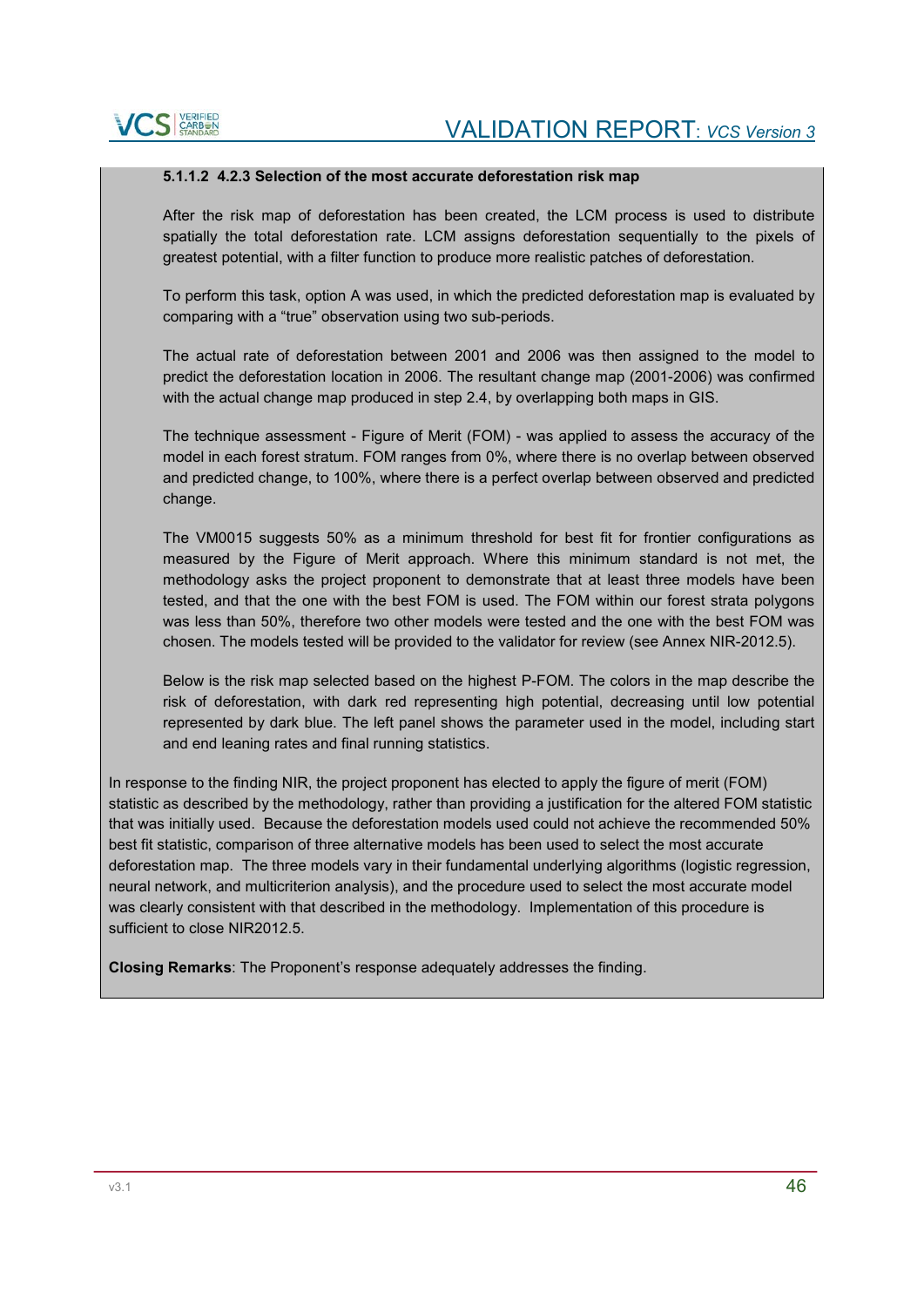

### **NCR 2012.6 dated 02/26/2012**

**Standard Reference**: VM0015 page 57

### **Document Reference**: Methodological Annex page 40-45

**Finding**: The project applies a statistical model to predict the baseline deforestation rate (Methodology section 4.1.3.1 approach (c)). The methodology requires that the model demonstrably comply with statistical good practice. To demonstrate that the model complies with statistical good practice and adequately represents the expected deforestation rate, please (1) justify the choice of model form (i.e. linear vs. non-linear model), considering the process being represented, the model form suggested by plots of the data to which the model is fitted, and an analysis of the residuals of the fitted model (e.g. for conditional bias, constancy of variance, and appropriate distribution as the assumptions of the model fitting technique applied dictate); (2) Correct the identified unit error in which different time scales are applied in each of the fitted sub-models; (3)explain and justify the rationale for the scaling factors applied to convert between the areas represented by different data sources used in model fitting.

If changes to the model substantially affect the number of credits generated, please provide a financial analysis that reflects the revised projection.

**Proponent Response**: Please refer to the document "Corrective Action Plan\_NCR-2012.6 DeforestationModel". The PD has been updated accordingly.

**Auditor Response**: In response to this finding, the project proponent has adopted a completely different form of deforestation model than that originally selected. The deforestation model form chosen is the logistic model fitted as described in VM0009. This is consistent with the selected methodology because approach "b" as described in VM0015 section 4.1.3.1 allows for the use of any model form that demonstrably complies with statistical good practice. The auditor has verified that the calculations used to fit this deforestation model are consistent with VM0009, including the calculation of point weights; assumptions regarding stationary and image "double coverage;" the fitting of the logistic curve; and calculation of model uncertainty. As allowed by VM0009 and reasonable under approach 'b' of VM0015, the project proponent has elected to use a conservatively selected linear model for actual credit generation. The validator confirmed that the linear model always predicts a cumulative deforestation amount that is less than that predicted by the lower bound of the logistic deforestation model (considering model uncertainty). Consequently, the validator concludes that an appropriate statistical model has been used to predict the baseline deforestation rate.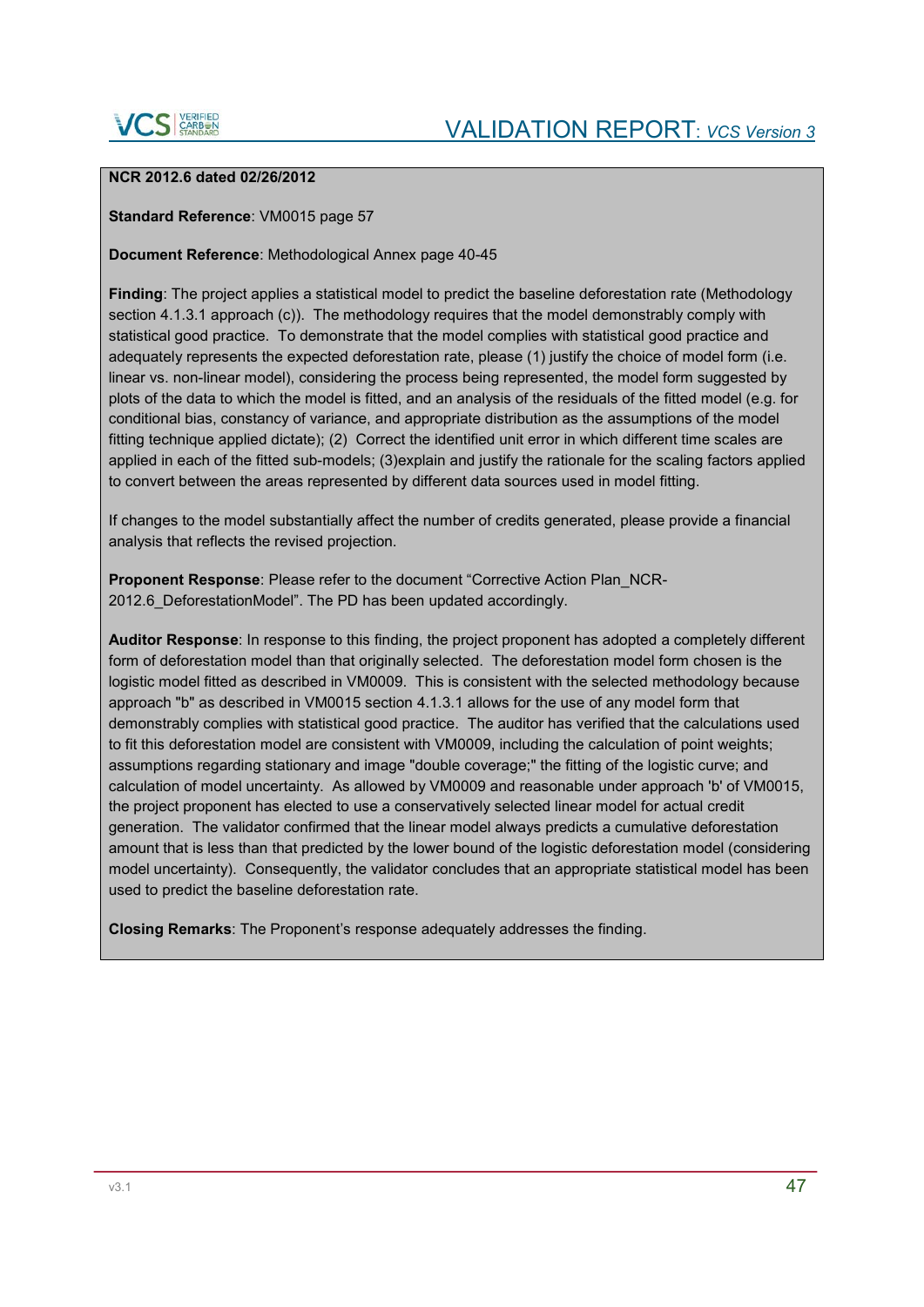

### **NIR 2012.7 dated 02/26/2012**

**Standard Reference: VM0015 Section 1.1.3** 

#### **Document Reference**: Methodological Annex Section 1.1.3

**Finding**: The project applies a mobility analysis in the form of multi-criteria evaluation to determine the location of leakage belt. This process results in a continuous map of the relative accessibility potential of areas to which deforestation activities may shift. The project has selected the 1/3 of this map that represents the most accessible area for the monitoring of leakage, but no justification was provided for selecting this percentage, rather than some other fraction of the area evaluated. Please justify the size of the leakage belt, considering the amount of deforestation that would likely occur in the absence of the project and explaining how the size of the selected leakage belt is adequate to monitor any potentially displaced deforestation that may result from project implementation.

**Proponent Response**: The size of the leakage belt has been re-defined to contain enough forest to absorb 100% potential displacement of baseline deforestation due to the project implementation. The PD has been updated accordingly.

**Auditor Response**: The revised size of the leakage belt has been adequately justified by the project proponent. The leakage belt is now defined in such a way that it contains enough forest area to potentially absorb 100% of the deforestation that is predicted for the project area.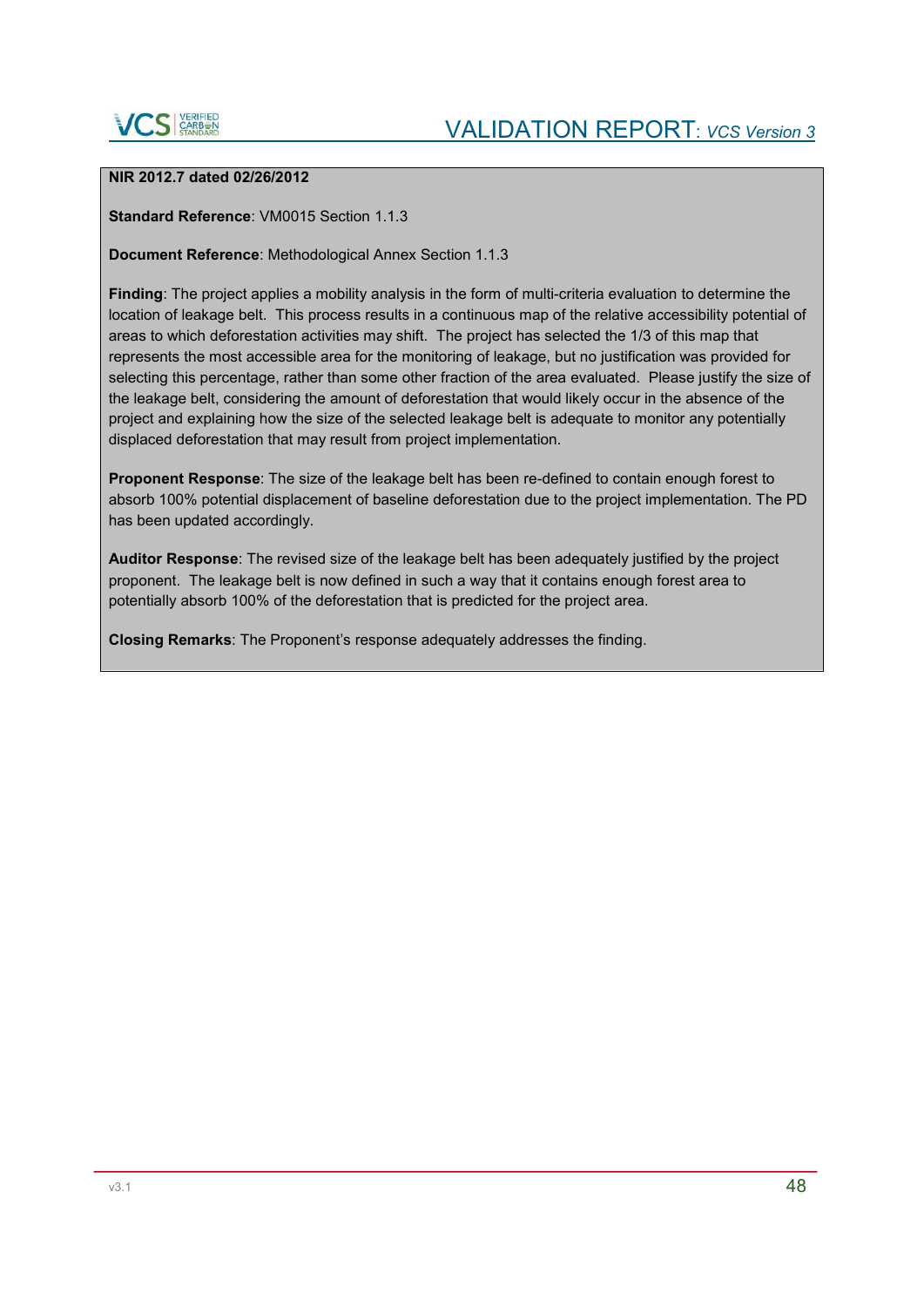

#### **NIR 2012.8 dated 02/26/2012**

**Standard Reference**: NA

### **Document Reference**: NA

**Finding**: Please provide copies of field data sheets to allow the validator to trace the data from its initial collection through all calculations applied (e.g. to check for transcription errors). The validator has randomly selected plots 1, 5, 27, 75, and 117 for analysis.

**Proponent Response**: Copies of the field data sheets from the plots randomly selected by the validator have been provided with the revised PD.

**Auditor Response**: The project proponent provided the requested field data sheets. The data sheets were checked by the auditor and traced from initial data entry to final calculation of carbon stocks. One data entry error was discovered by the auditor (a single tree's diameter as entered into the spreadsheet did not match the diameter recorded in the field). This error was deemed immaterial because it represented less than 1% of all records examined and when corrected by the auditor resulted in less than a 1% change in the plot's carbon stocks.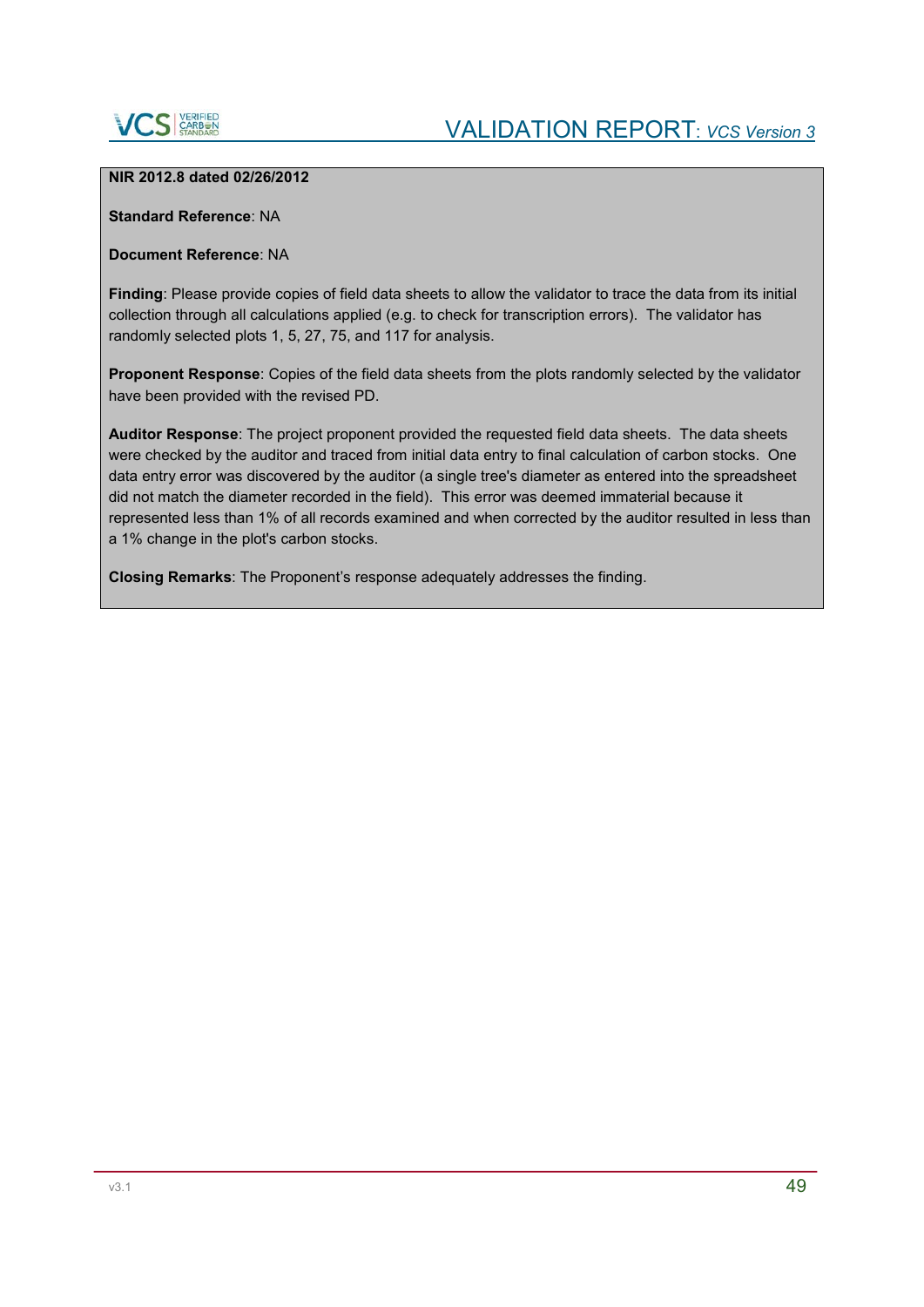

### **NCR 2012.9 dated 02/26/2012**

**Standard Reference**: AFOLU Non-Permanence Risk Tool section 2.3.2

**Document Reference**: Non-Permanence Risk Report pages 10-11

**Finding**: While project documentation and interviews conducted during the site visit support the assertion that the project has taken measures to communicate with communities and stakeholders and engage in outreach and consultation, evidence has not been provided that the specific requirements of table 7 of the AFOLU non-permanence risk tool have been met. Interviews during the site visit indicated that there are households within and around the project area that rely on the project area. The project must (1) demonstrate that 50% of households living within the project area who are reliant on the project area have been consulted or apply a risk score of 10 for the corresponding category; and (2) demonstrate that 20% of households living within 20km of the project boundary and who are reliant on the project area have been consulted or apply a risk score of 5 for the corresponding category.

As given by the AFOLU Non-Permanence Risk tool, households can be determined as consulted and involved in participatory planning where there have been direct meetings and planning with associations or community groups that are legally recognized to represent the households.

**Proponent Response**: Evidence that the specific requirements of Table 07 of the AFOLU Nonpermanence Risk tool have been met has been provided to the validator. The Non Permanence Risk report has been updated accordingly.

**Auditor Response**: The project proponent provided several lists of people who have attended meetings associated with project design and implementation, been contacted by rangers, or have otherwise been involved in participatory planning and outreach. Assuming the estimate of population size in the BPAM management plan represents a reasonable approximation of the number of people living in the project area, this list indicates that the number of people consulted is adequate to meet the VCS requirements for assignment of a risk score of zero for item 7(a). Additionally, the project developer carried out an analysis of the estimated population size outside the project area that may rely on the project area and documented that greater than 20% of that population had been consulted.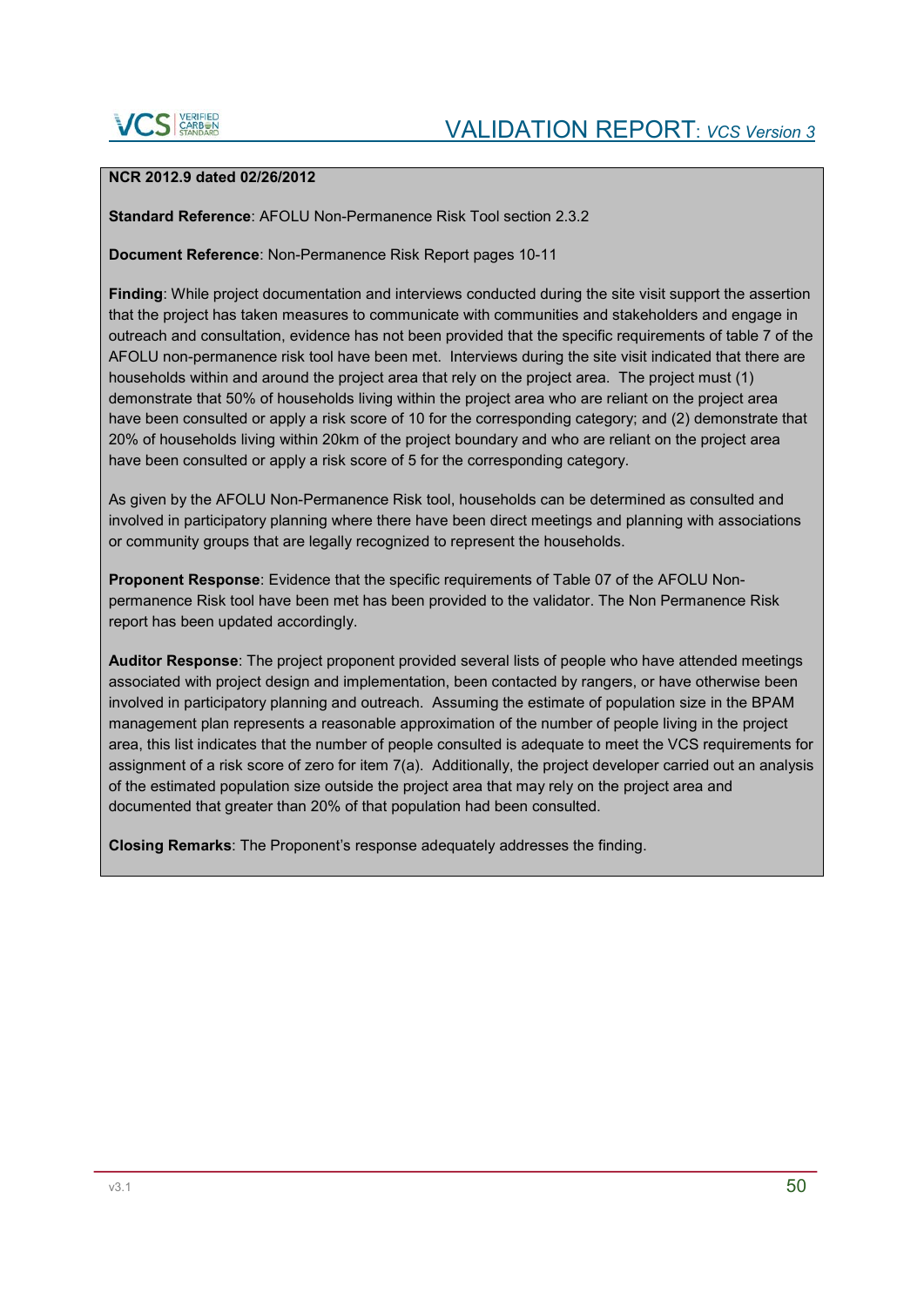

### **NCR 2012.10 dated 02/26/2012**

**Standard Reference**: AFOLU Non-Permanence Risk Tool section 2.3.2

**Document Reference**: Non-Permanence Risk Report pages 11-12

**Finding**: While interviews conducted with project participants during the site visit support the assertion that the project generates net positive impacts on the social and economic well-being of local communities who derive livelihoods from the project area, achievement of the mitigation credit requires that a participatory assessment of the positive and negative effects of the project activities be completed to demonstrate net positive benefits. The project must provide evidence of such an assessment in order to apply the mitigation credit.

**Proponent Response**: Evidence that the specific requirements of Table 07 of the AFOLU Nonpermanence Risk tool have been met has been provided to the validator. The Non Permanence Risk report has been updated accordingly.

**Auditor Response**: The auditor has reviewed results of a participatory assessment carried out by the project proponent as part of a parallel assessment against the CCB standards. This assessment indicates that the project has net positive impacts.

**Closing Remarks**: The Proponent's response adequately addresses the finding.

**NIR 2012.11 dated 02/26/2012**

**Standard Reference**: AFOLU Non-Permanence Risk Tool section 2.2.2

**Document Reference**: Non-Permanence Risk Report page 4

**Finding**: Please provide evidence of the ability to meet financial obligations and the financial good standing of the implementing organization consistent with section 2.2.2 of the AFOLU Non-Permanence Risk Tool.

**Proponent Response**: Evidence regarding the good financial standing of the implementing organization (CI) and its ability to meet the financial obligations related to the project has been provided to the validator. The Non Permanence Risk report has been updated accordingly.

**Auditor Response**: The project proponent has provided copies of executed agreements with donors as well as audited financial statements that provide evidence that it is able to meet the project's financial obligations.